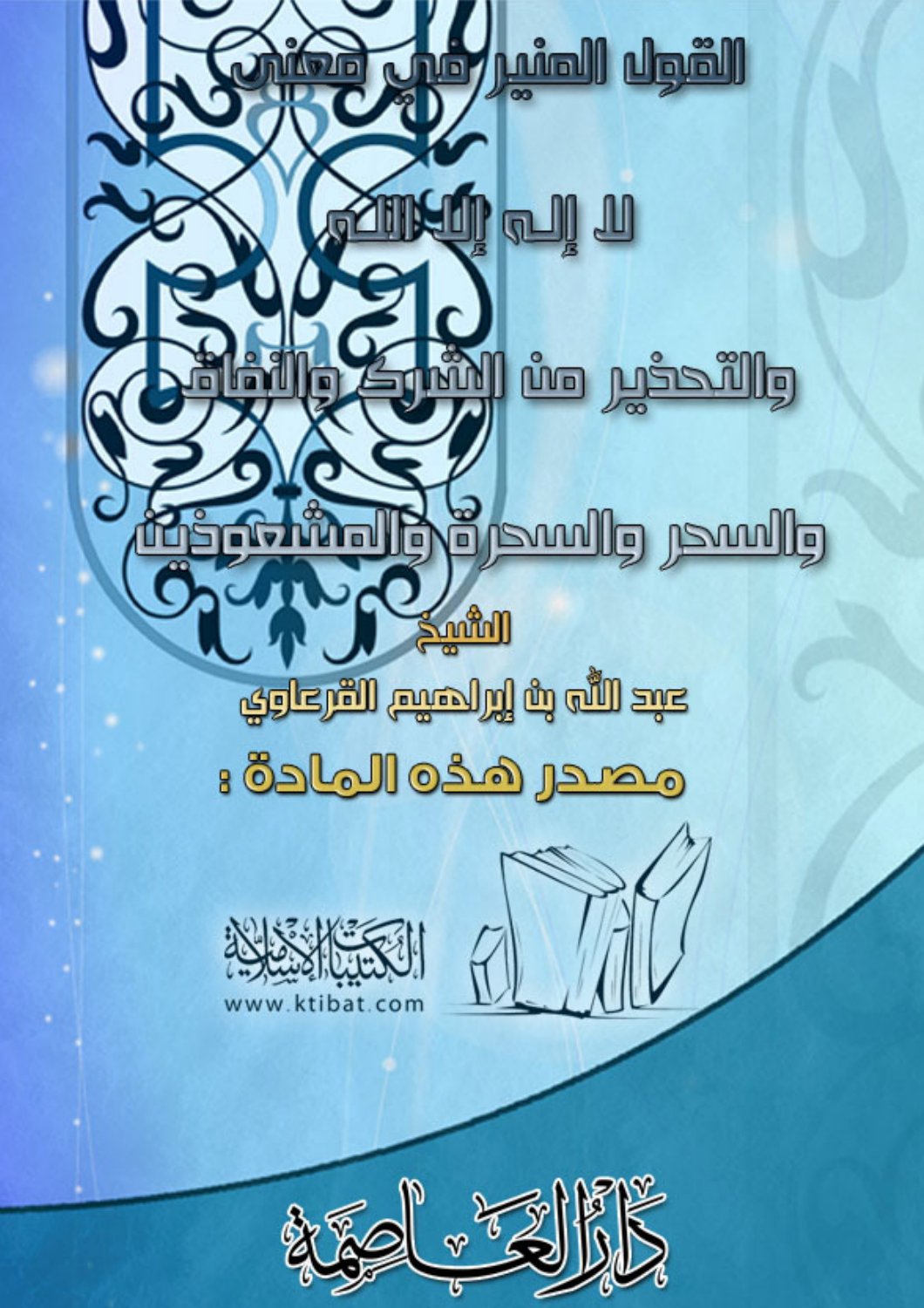مقدمة المؤلف بسم الله الرحمن الرحيم

الحمد لله الذي ملأ قلوب الموحدين من أنوار «لا إله إلا الله»، وأوضح الفرقان للمخلصين لما أشرقت في قلوهم أنوار «لا إلـــه إلا الله»، خلق الجنين من ماء مهين ليعبده بــــ «لا إله إلا الله»، خلــــق الإنسان في أحسن تقويم وجمله بالعقل والتعليم والتفهيم ليعرفه بــــ «لا إله إلا الله».

أحمده سبحانه أن جعلنا من أهل «لا إله إلا الله»، وأشــــهد أن لا إله إلا الله وحده لا شريك له، وأشهد أن محمدًا عبده ورســــوله صلى الله وسلم وبارك عليه وعلى آله وصحبه.

أما بعد.. إن الصلاة عمود الإسلام ومع ذلك لم تفرض إلا بعد الأمر بالتوحيد بنحو عشر سنين.

فالتوحيد هو الأصل والأساس، ذلك لأنه يوحد مسن يسدحل الجنة ولو لم يصلى ركعة واحدة كأن يقتـــل، أو يمـــوت قبــــل أن يتمكن من فعل الصلاة؛ إذا اعتقد التوحيد وعمــــل بــــه ومــــات متمسکًا به.

وأما الصلاة فإنها لا تنفع وحدها ولو صلى وزكي وصام إذا لم يعتقد التوحيد. فإنه ما هلك من هلك؛ إلا بترك تعلـــم التوحيــــد والعمل به، وما دخل الشيطان على من دخل ولا مزق عقول مـــن مزق، ولا وقع ما وقع؛ إلا من أفة قولهم يكفي النطق بالشهادة ولو لم يعلم ها.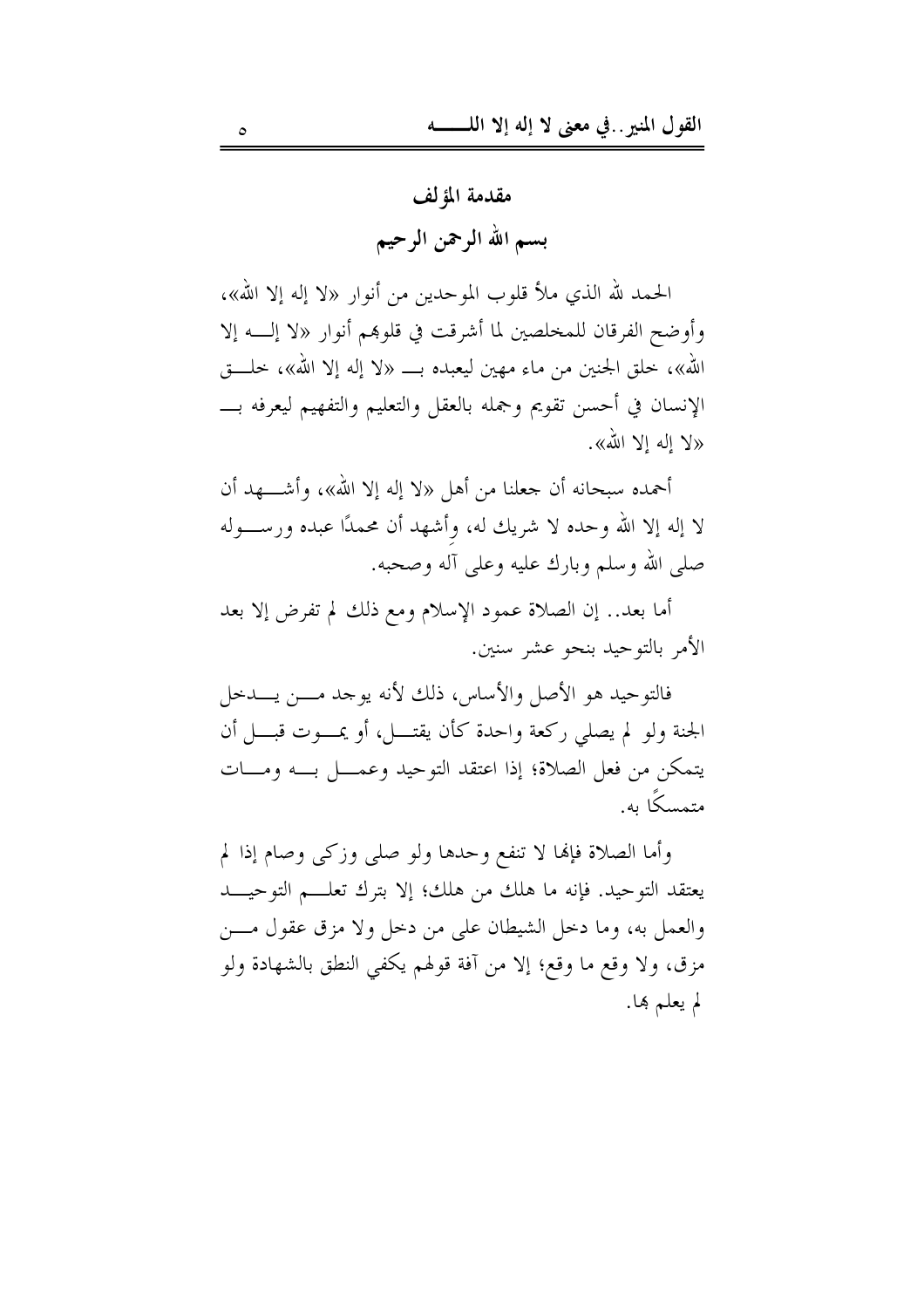فيا ذوي العقول الصحاح! ويا ذوي البصائر والفلاح! نـــادوا في الغدو والرواح بالفلاح، فلا فلاح إلا لأهل «لا إله إلا الله»، ويا ذوي الإيمان والصلاح! حددوا إيمانكم في المساء والصباح، بتأمــــل معنى «لا إله إلا الله».

فما خلقت السموات والأرض، ولا سنت السنن والفــرائض، ولا نجاء من نجا يوم العرض إلا من أحل «لا إله إلا الله»، ولا سلت سيوف الجهاد ولا شرعت التكاليف على العباد إلا لحقوق «لا إله إلا الله»، ولا أبيحت الدماء والأموال، وأحبطت أعمال كثيرين من العمال إلا بالخروج عن حكم «لا إله إلا الله»، وما أهلكت الأمم على الأفراد والتعميم، وملئت بالعصاة نار الجحيم إلا بعدم العمــــل ب «لا إله إلا الله».

غويت أحلام الجاحدين وأضلت أفئدة المعاندين كيف جعلسوا إلاهين اثنين وقد أشرقت شمس «لا إله إلا الله»، علم العتاة الفجرة والمتمردون الكفرة الآبون عن قول «لا إله إلا الله»، أنه يلزم قائلها، صدقًا وإيمانًا، توحيد الله وإخلاص العبادة له سرًا إعلانًا.

فلذا قالوا للرسول ﷺ لما قال لهـــم قولـــوا «لا إلـــه إلا الله»: ﴿أَجَعَلَ الْآلِهَةَ إِلَهًا وَاحِدًا﴾.

جعلنا الله وإياكم ممن أحلصها وصـــفاها، وقـــام بشــــرائطها واستوفاها، وأدى حقوقها، ووفاها وجانب نواقضها وتوقاهــا، وفاضت عليها نفسه إذا توفاها.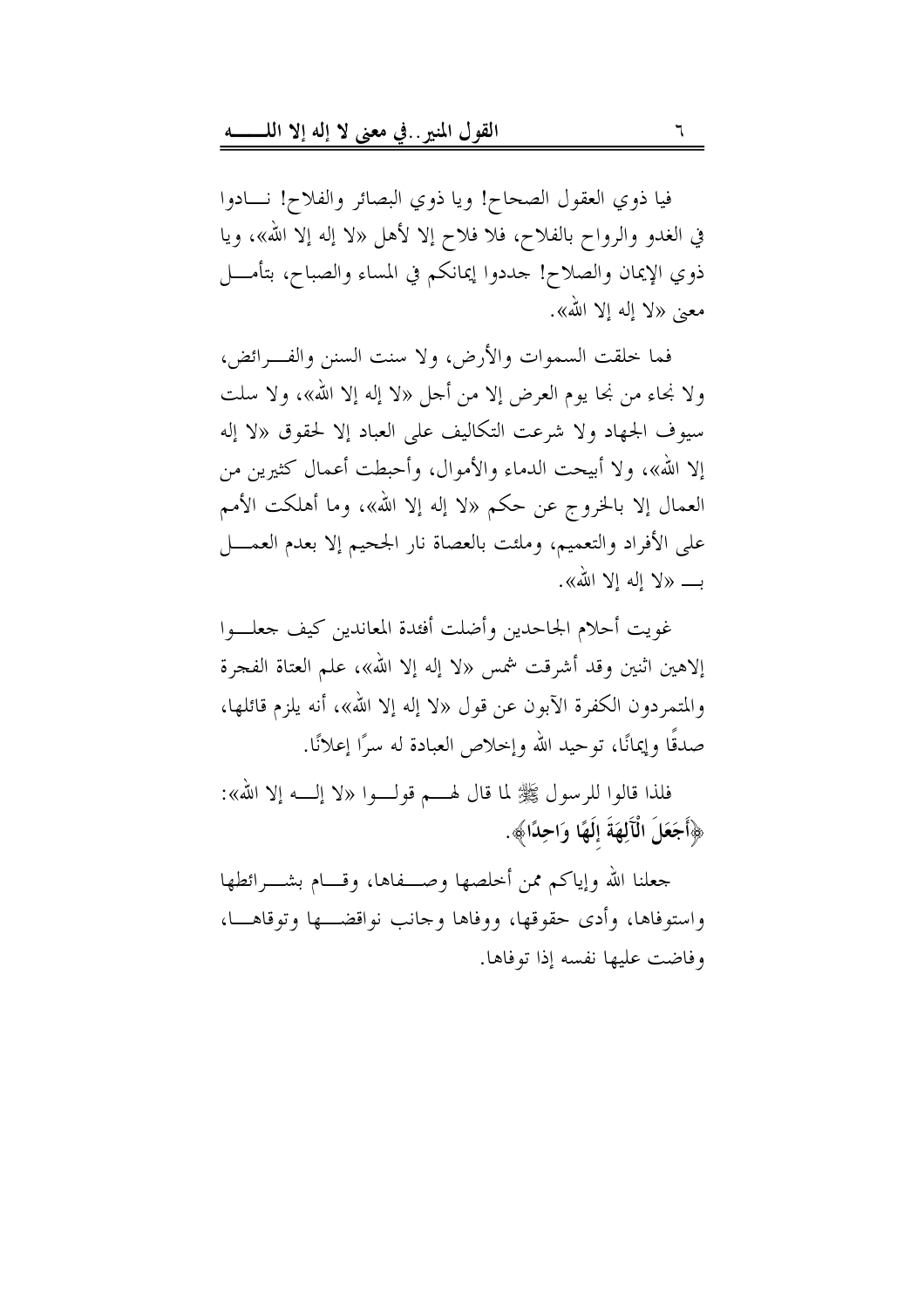إن للإقرار بالشهادتين ومعرفة معناهما والعمل بمقتضـــاهما، إن لذلك آثارًا واضحة في حياة المسلم والمسلمة، من ذلك أن ينشئ في قلب المؤمن الموحد من التوكل على الله والعزة ما لا يقــــوم دونــــه شيء، لأنه يعلم أنه لا نافع ولا ضار إلا الله وهو المحي والمميت، له الخلق والأمر، ومن ثم يذهب من القلب الاعتماد علـــي غــــير الله، ويذهب الخوف من القلب إلا من الله حل وعلا.

ومن ذلك ينشأ من المؤمن مع عزة النفس تواضع من غير ذل، وترفع من غير كبر؛ لأنه يعلم ويستقين أن الله تعالى الذي وهبه كل ما عنده؛ قادر على سلبه إياه إذا شاء.

أما من جهل معنى لا إله إلا الله و لم يعمل هما؛ فإنه يتكبر ويبطر إذا حصلت له نعمة عاجلة، ومن ذلك أن العامل بلا إله إلا الله، لا ییأس من روح الله، ولا یقنط من رحمته، ولا یأمن مکر الله؛ لأنــــه يؤمن أن الله تعالى عليم حكيم، له خزائن السموات والأرض، ومن ثم فهو على طمأنينة وسكينة، إن أصابته سراء شكر فكان حيرًا له، وإن أصابته ضراء صبر فكان حيرًا له، وليس ذلك إلا للمؤمن.

ومن ذلك أن الإيمان والعمل بكلمة التوحيد يسبب للمســـلم العزم والثبات والصبر والتوكل.

ومن ذلك أن الإيمان والعمل بلا إله إلا الله يرفع قدر المـــؤمن، وينشئ فيه الترفع عن الأخلاق المذمومة، والقناعة والاستغناء بالله، ويطهر قلبه من أوساخ الطمع والشره والحسد والكذب، والافتراء والدناءة وغيرها من الصفات القبيحة من البغي والعدوان والتحريش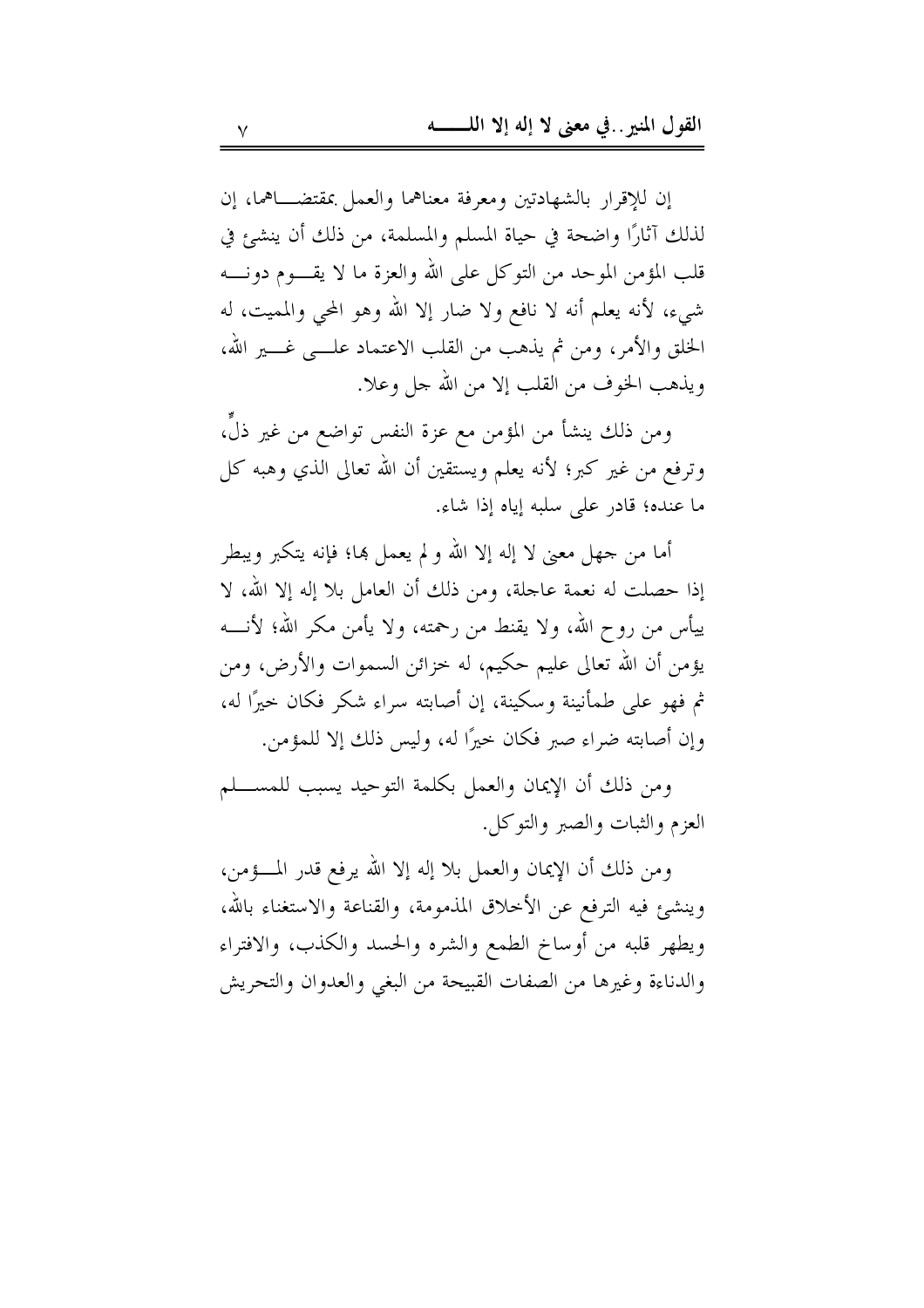بين المسلمين والإفساد بينهم والغيبة والنميمة، وإن من تمام العمـــل بلا إله إلا الله يجعل المؤمن وقافًا عند حدود الله، لا يرتكب ما حرم الله لا جهرًا ولا سرًا، ويحمله على المسارعة في الخيرات والمســـابقة إلى الأعمال الصالحات، ويحب للمسلمين ما يحبه لنفسه ويكره مـــا يكرهه لنفسه.

لذا فإن جمعت ما تيسر في ذلك، وسميته «القول المنير في معنى لا إله إلا الله والتحذير من الشرك والنفــاق والســـحر والســـحرة والمشعوذين».

أسأل الله تعالى أن يجعله خالصًا لوحهه الكريم، وأن يجعلني فيه متبعًا هدي سيد المرسلين، وأن ينفعني فيه وكل من قرأه أو سمعه إنه ولى ذلك القادر عليه.

وصلى الله وسلم على نبينا محمد وعلى آله وصحبه.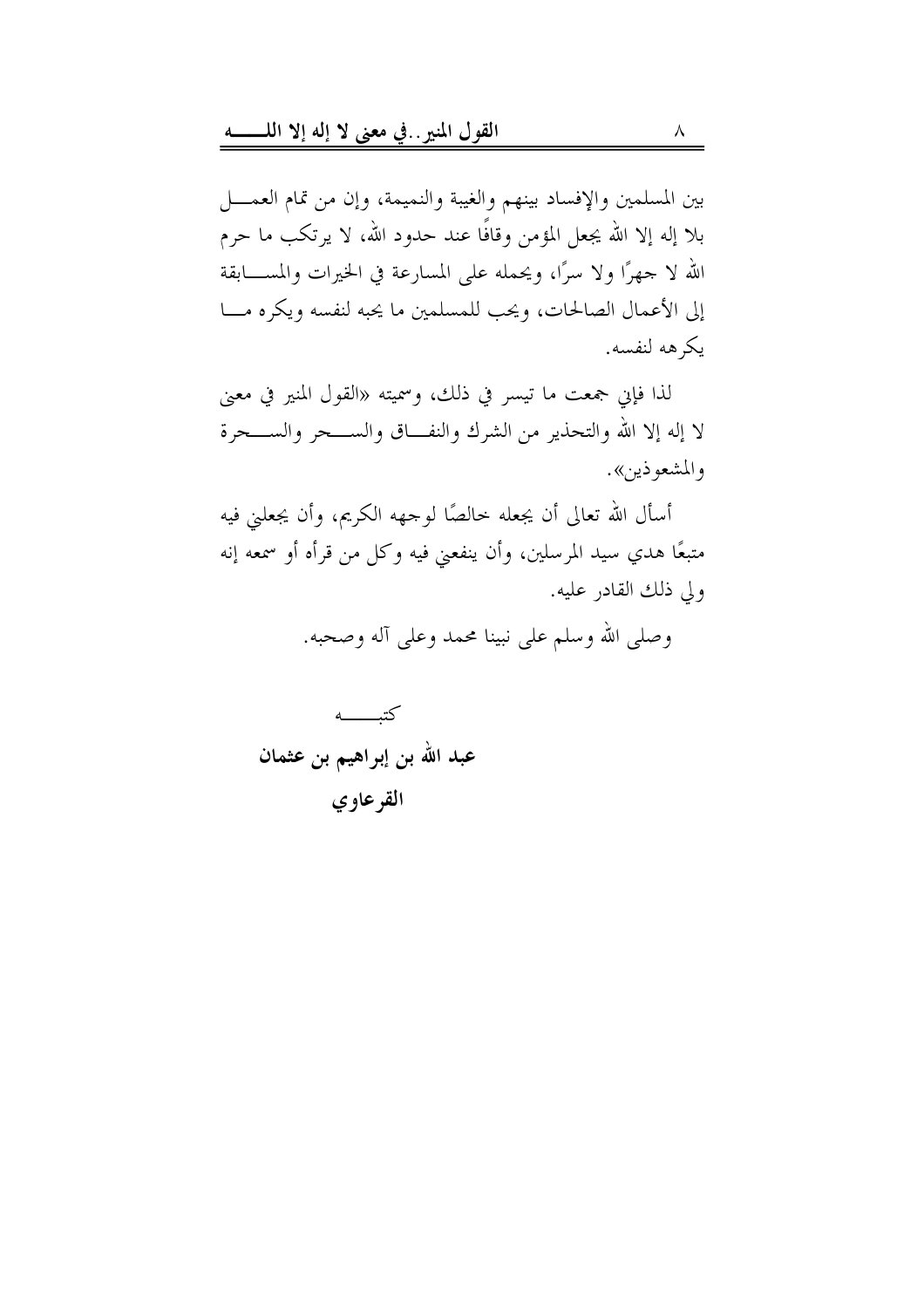بسم الله الرحمن الرحيم

(فضل لا إله إلا الله وشروطها أثر العمل ها)

الحمد لله الذي لم يتخذ ولدًا، و لم يكن له شريك في الملــــك، و لم يكن له ولي من الذلي، وما كان معه من إله، الذي لا إلـــه إلا هو، ولا خالق غيره، ولا رب سواه، المستحق لجميع أنواع العبادة.

ولذا قضى أن لا نعبد إلا إياه، ذلك بأن الله هو الحق، وأن ما يدعون من دونه هو الباطل، وأن الله هو العلي الكبير.

أحمده تعالى على جزيل إنعامه وإفضاله، وأشهد أن لا إلـــه إلا الله وحده لا شريك له الملك الحق العلي الكبير، وأشهد أن محمـــدًا عبده ورسوله البشير النذير، المرسل إلى الناس كافة بالملة الحنيفيـــة والهدى المنير، بعثه الله عز وحل رحمة للعالمين والشرك مضـــطرمة ناره، طائر شراره مرتفع غباره لا مغیر له ولا نکیر.

فقام بتبليغ الرسالة حق القيام، وجاهد في الله حق جهاده إعلاءً لكلمة الله الملك العلام، حتى حاء الحق وزهق الباطل، وأدبر ليــــل الكفر والضلال، وانفجر فجر الإيمان والإسلام، ونشـــرت أعــــلام التوحيد، وعلا بنيانه وأشرقت أنواره، ونكســـت رايـــة الشـــرك وانكسرت شوكته، وخمدت ناره ورمى بناؤه بالدمدمة والتكســـير والتدمير، صلى الله عليه وسلم وعلى آله وصحبه أوعيـــة العلـــم وأنصار الدين القويم، وتابعيهم بإحسان إلى يوم الدين.

**أما بعد**: إن أول شيء بدأت به الرسل قومهم في الــــدعوة إلى الله، هو التوحيد كما قال الله عز وحل عن نوح وهـــود وصــــالح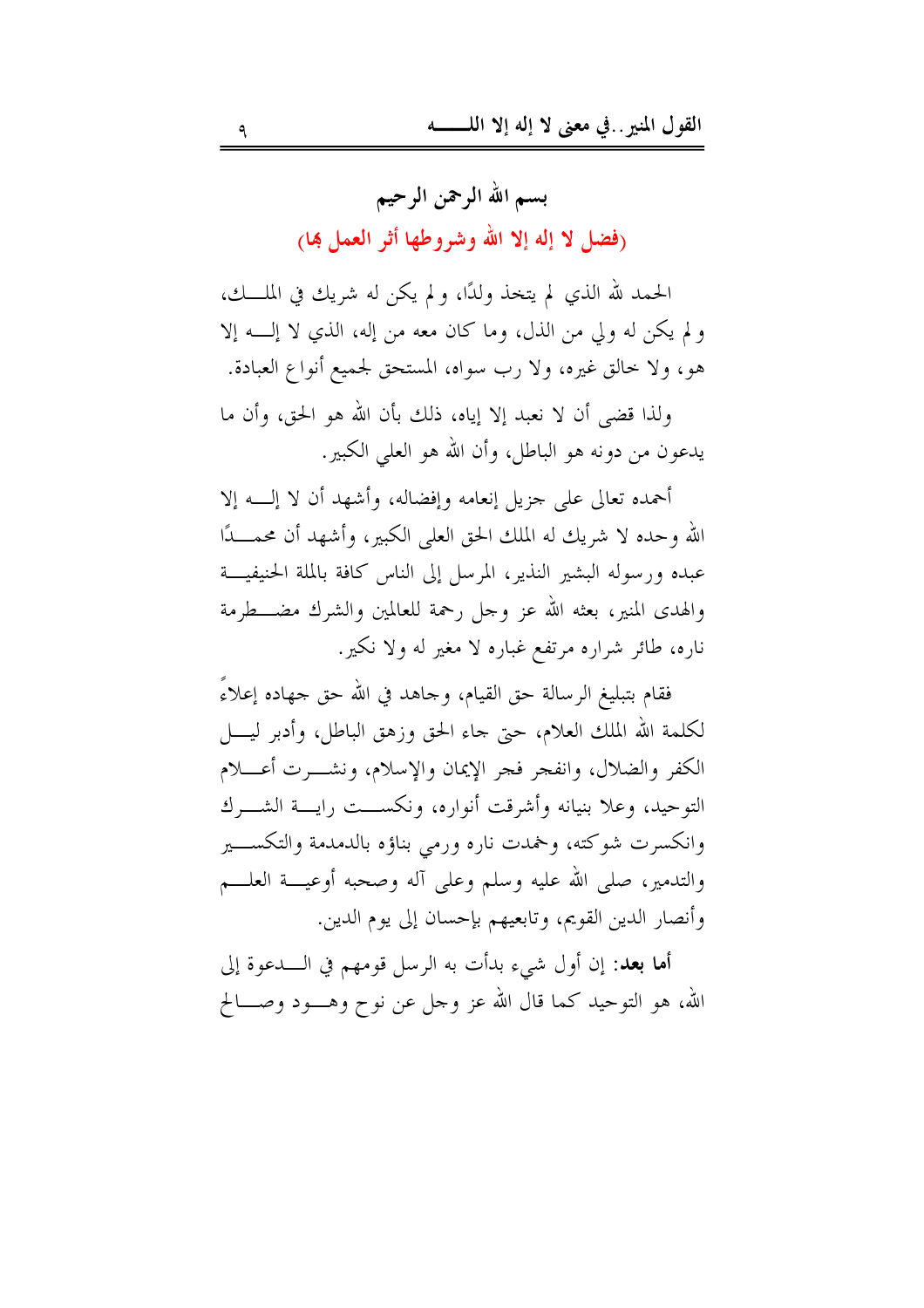ولوط وشعيب وغيرهم، أن أول شيء بدأوا به قومهم ﴿أَنِ اعْبُدُوا اللَّهَ مَا لَكُمْ مِنْ إِلَهٍ غَيْرُهُ﴾ فهذه دعوة الرسل.

لذا فإن الواحب على المسلم أن يهتم بمعرفة التوحيد ومعرفة ما يضاده، فإنه يجب عليه معرفة أصل الدين إجمالاً قبل الواحب مــــن الفروع، لأنه لا تصح الصلاة ولا الزكاة ولا الصوم ولا الحـــج ولا الصدقة قبل الأصل، فلا بد من معرفة أصل الدين إجمالاً، ثم معرفة فروعه تفصيلاً، كما في حديث معاذ لما بعثه إلى اليمن قال له «**إنك** تأتي قومًا من أهل الكتاب؛ فليكن أول ما تدعوهم إليه شهادة أن لا إله إلا الله؛ فإن هم أطاعوك لذلك فأعملهم أن الله افتـــرض عليهم خمس صلوات في كل يوم وليلة» الحديث.

وهذا يفيد أفمم إذا لم يعلموا التوحيد ولم يعملوا به فلا يدعوهم للصلاة، فإن الصلاة لا تنفع، ولا غيرها بدون التوحيــد، فإنــــه لا يستقيم بناء على غير أساس، ولا فرع على غير أصــــل، والأصــــل والأساس هو التوحيد. إن شهادة أن لا إله إلا الله هي الكلمة التي أرسل الله هما رسله وأنزل ها كتبه، ولأحلها حلقت الدنيا والآخرة والجنة والنار ، وفي شأها تكون الشقاوة والسعادة وها تؤخذ الكتب باليمين أو الشمال، وهِما يثقل الميزان أو يخف، وهِما النجاة من النار بعد الورود، وبما أخذ الله الميثاق، وعليها الجزاء والمحاسبة، وعنـــها السؤال يوم التلاق.

هذه الكلمة هي أعظم نعمة أنعم الله عز وحل ها على عبـــاده أن هداهم إليها، ولهذا ذكرها في سورة النحل التي هي سورة النعم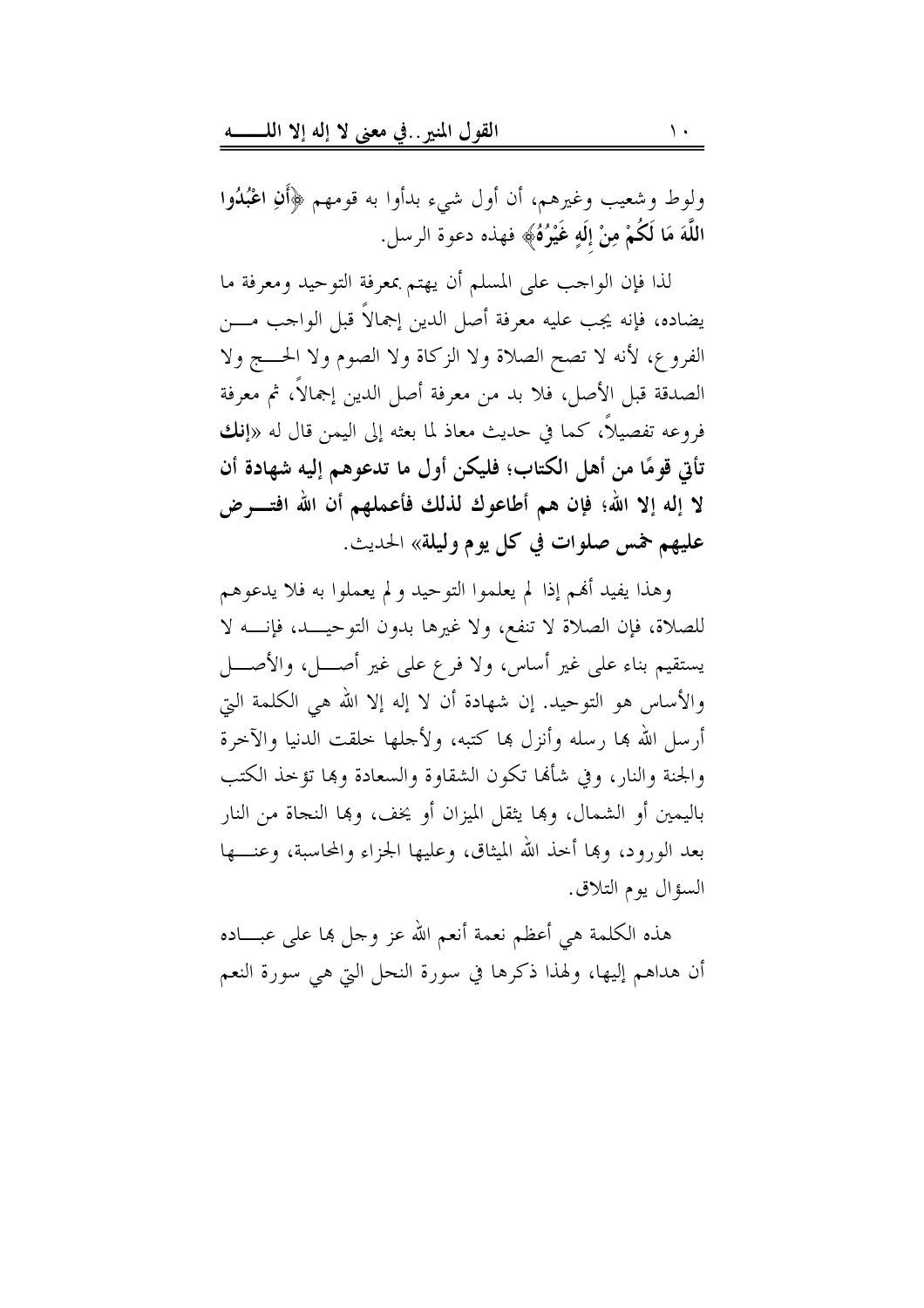فقدمها أولاً قبل كل نعمة فقال تعالى: ﴿يُنَزِّلُ الْمَلَائِكَةَ بِالرُّوحِ مِنْ أَمْرِهِ عَلَى مَنْ يَشَاءُ مِنْ عِبَادِهِ أَنْ أَنْذِرُوا أَنَّهُ لَا إِلَهَ إِلَّا أَنَا فَــاتَّقُونِ﴾ وهي كلمة الشهادة ومفتاح دار السعادة، وهـــي أصـــل الــــدين وأساسه، ورأس أمره وساق شجرته وعمود فسطاطه، وبقية أركان الدين وفرائضه متفرعة عنها متشعبة منها مكملات لها.

وهذه الكلمة مقيدة بالتزام معناها والعمل بمقتضـــاها، فهــــى العروة الوثقى التي قال الله عز وحل: ﴿فَمَنْ يَكْفُرْ بِالطَّاغُوتِ وَيُؤْمِنْ بِاللَّهِ فَقَدِ اسْتَمْسَكَ بِالْعُرْوَةِ الْوُثْقَى لَا انْفِصَامَ لَهَا﴾ قاله سعيد بـــن جبير والضحاك، وهي العهد الذي ذكر الله عز وحل إذ يقول: ﴿لَا يَمْلِكُونَ الشَّفَاعَةَ إلَّا مَن اتَّخَذَ عِنْدَ الرَّحْمَنِ عَهْدًا﴾ قال ذلك عبـــد الله بن عباس — رضي الله عنهما — قال: هو شهادة أن لا إلــــه إلا الله، والبراءة من الحول والقوة إلا بالله، وأن لا يرجوا إلا الله عـــز و جل.

وهي الحسني التي قال الله عز وحل: ﴿فَأَمَّا مَنْ أَعْطَى وَاتَّقَـــى \* وَصَدَّقَ بِالْحُسْنَى \* فَسَنُيَسِّرُهُ لِلْيُسْرَى﴾.

وهي كلمة الحق التي ذكر الله عز وحل إذ يقول تعالى: ﴿إِلَّـــا مَنْ شَهِدَ بِالْحَقِّ وَهُمْ يَعْلَمُونَ﴾ قال ذلك البغوي.

وهي كلمة التقوى التي ذكر الله عز وحل إذ يقول: ﴿وَأَلْزَمَهُمْ كَلِمَةَ التَّقْوَى وَكَانُوا أَحَقَّ بهَا وَأَهْلَهَا﴾.

**وهي** القول الثابت الذي ذكره الله عز وحل إذ يقــــول تعـــــالى: ﴿يُثِبِّتُ اللَّهُ الَّذِينَ آَمَنُوا بِالْقَوْلِ الثَّابِتِ فِي الْحَيَاةِ اللُّنْيَا وَفِي الْآخِرَةِ﴾.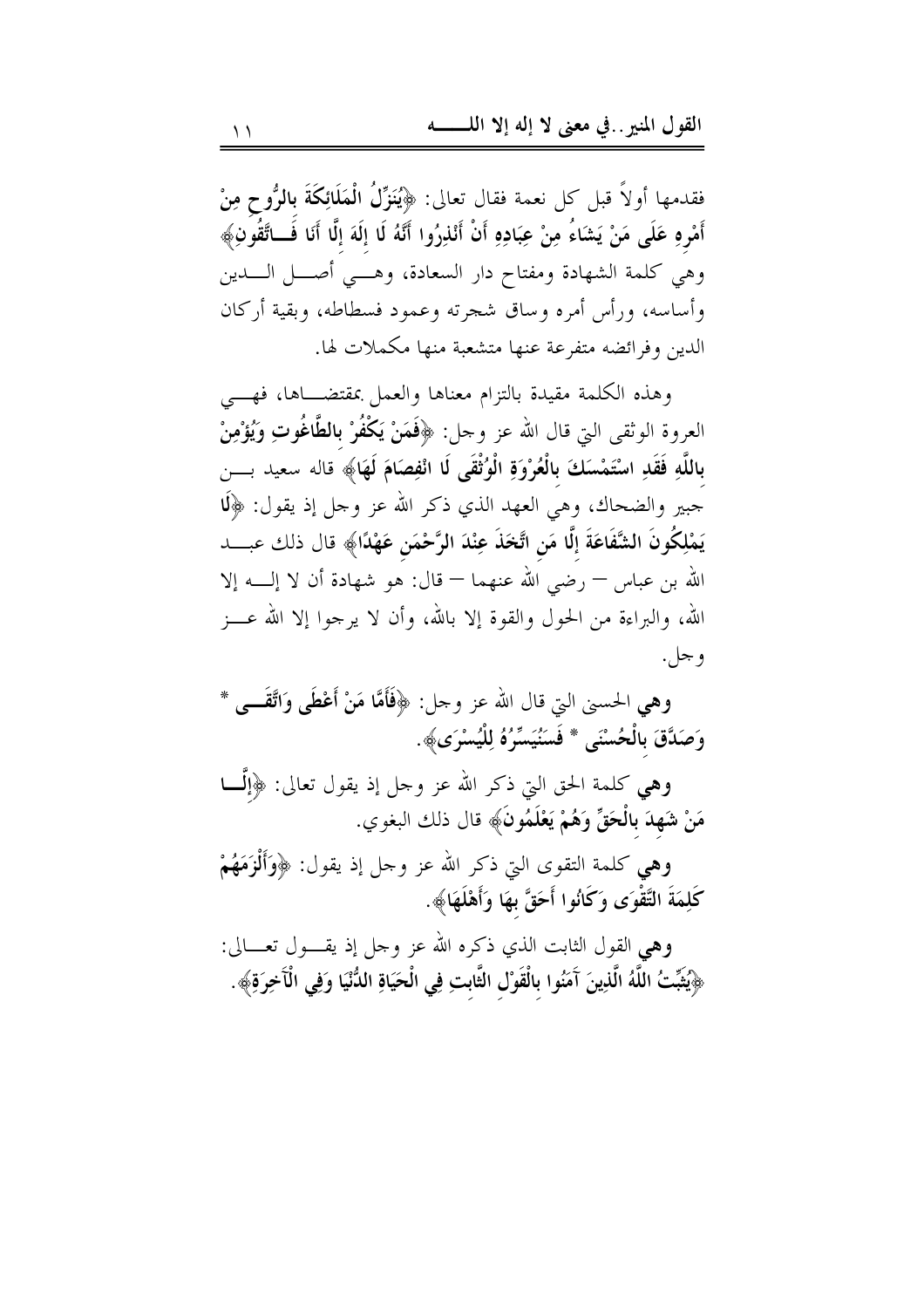وهي الكلمة الطيبة المضروبة مثلاً قبل ذلك إذ يقول تعـــالى: ﴿ضَرَبَ اللَّهُ مَثَلًا كَلِمَةً طَيِّبَةً كَشَجَرَةٍ طَيِّبَةٍ أَصْلُهَا ثَابتٌ وَفَرْعُهَا فِي السَّمَاءِ﴾ أصلها ثابت في قلب المؤمن، وفرعها العمل الصـــالح في السماء صاعدًا إلى الله عز وجل.

وهي الحسنة التي ذكر الله عز وحل إذ يقـــول: ﴿مَـــنْ جَـــاءَ بِالْحَسَنَةِ فَلَهُ عَشْرُ أَمْثَالِهَا﴾، وقال تعالى: ﴿هَنْ جَاءَ بِالْحَسَنَةِ فَلَـــهُ خَيْرٌ مِنْهَا وَهُمْ مِنْ فَزَعٍ يَوْمَئِذٍ آَمِنُونَ﴾.

حقيق بمن عرف فضل «لا إله إلا الله» أن يحرص على تعلــــم معناها والعمل به. وأن يهتم بذلك غاية الاهتمام ويعتني به غايـــة الاعتناء، وإنه لميسر على من يسره الله عليه موجود في كتب العلماء المحققين، كالإمام المحدد لمعالم الإسلام في القرن الثاني عشر الهجري شيخ الإسلام محمد بن عبد الوهاب — رحمه الله — وذلك في كتبه «كتاب التوحيد الذي هو حق الله علـــي العبيـــد»، و«الأصـــول الثلاثة»، و«كشف الشبهات»، جزاه الله عنـــا وعـــن الإســــلام والمسلمين خير الجزاء، وكذلك «فتح المحيد شرح كتاب التوحيد» للشيخ العلامة المحقق عبد الرحمن بن حسن بن الشيخ محمد بن عبد الوهاب — رحمهم الله تعالى أجمعين –، وكذلك «معارج القبــــول بشرح سلم الوصول إلى علم الأصول» للشيخ حافظ بـــن أحمـــد حکمی – , حمه الله–.

أسأل الله تعالى أن يرزقنا علمًا نافعًا، وعملاً متقبلاً، و,; قَا طيبًا إنه سميع الدعاء.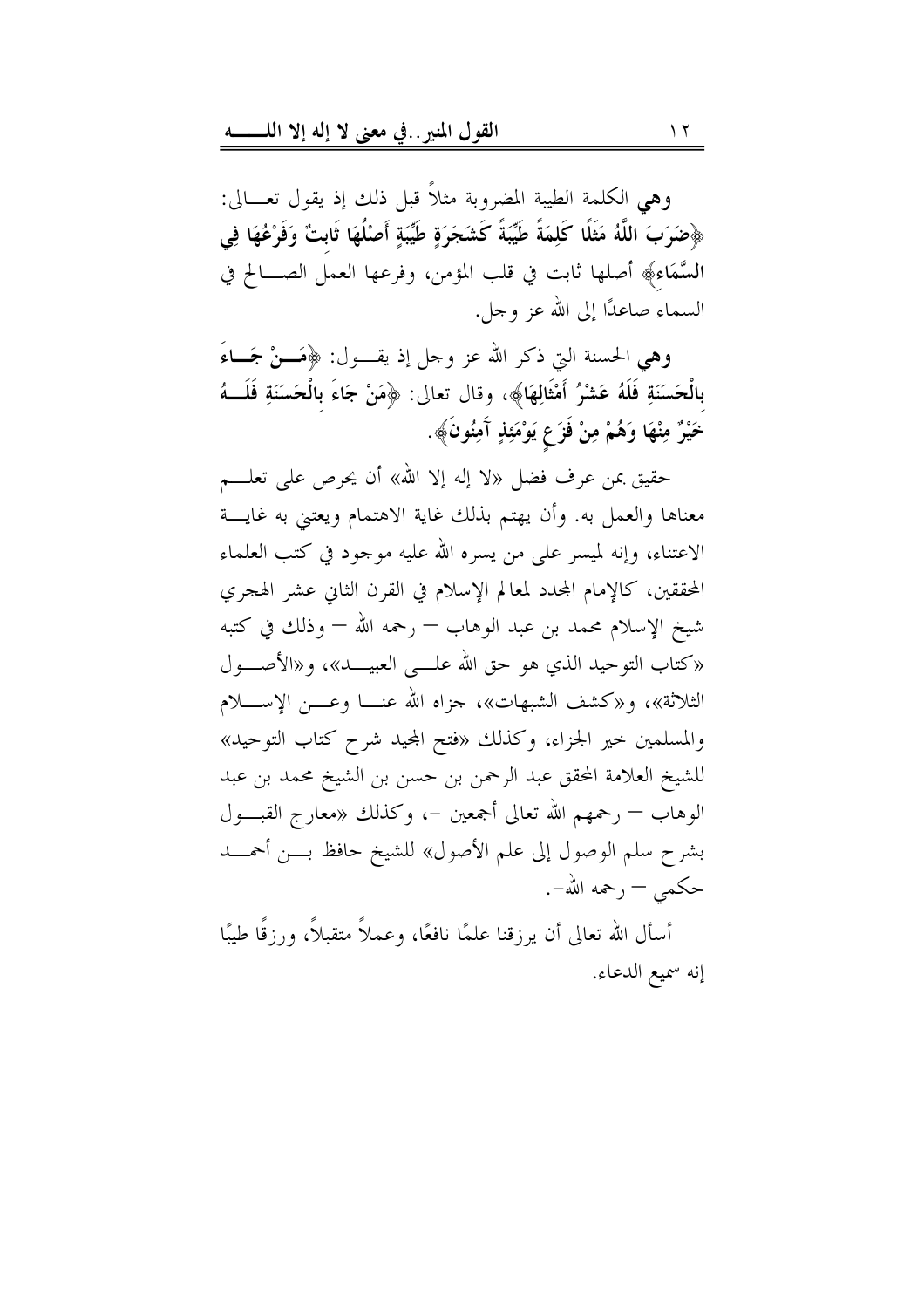إن كلمة التوحيد لا إله إلا الله، لها شروط سبعة يجب أن يعمل هما المسلم في الباطن والظاهر، حتى يكون مؤمنًا حقَّـــا مســــتقيمًا، وهذه الشروط هي:

الأول: العلم بمعناها نفيًا وإثباتًا لقوله تعالى: ﴿فَاعْلَمْ أَنَّهُ لَا إِلَهَ إلَّا اللَّهُ﴾، ولقوله: ﴿إِلَّا مَنْ شَهِدَ بِالْحَقِّ﴾ أي: بلا إله إلا الله ﴿وَهُمْ يَعْلَمُونَ﴾ بقلوهم ما نطقوا به بألسنتهم.

الثاني: اليقين وهو كمال العلم بما، المنافي للشـــك والريـــب، لقوله تعالى: ﴿إِنَّمَا الْمُؤْمِنُونَ الَّذِينَ آَمَنُوا بِاللَّهِ وَرَسُولِهِ ثُمَّ لَمْ يَرْتَابُوا وَجَاهَدُوا بِأَمْوَالِهِمْ وَأَنْفُسهِمْ فِي سَبِيلِ اللَّهِ أُولَئِكَ هُمُ الصَّادِقُونَ﴾، فاشترط في صدق إيمانهم بالله ورسوله كـــوفمم لم يرتــــابوا، أي لم يشكوا، فأما المرتاب فهو من المنافقين.

الثالث: الإخلاص المنافي للشرك، لقوله تعالى: ﴿وَمَا أُمِرُوا إِلَّا لِيَعْبُدُوا اللَّهَ مُخْلِصِينَ لَهُ الدِّينَ حُنَفَاءَ﴾.

الرابع: الصدق المنافي للكذب، المانع من النفاق، لقوله تعالى: ﴿الِم \* أَحَسبَ النَّاسُ أَنْ يُتْرَكُوا أَنْ يَقُولُوا آَمَنَّا وَهُمْ لَــا يُفْتُنُـــونَ \* وَلَقَدْ فَتَنَّا الَّذِينَ مِنْ قَبْلِهِمْ فَلَيَعْلَمَنَّ اللَّهُ الَّـــٰذِينَ صَــــٰدَقُوا وَلَـــيَعْلَمَنَّ الْكَاذِبِينَ﴾.

الخامس: المحبة لهذه الكلمة ولما دلت عليه والســـرور بـــذلك لقوله تعالى: ﴿يَا أَيُّهَا الَّذِينَ آَمَنُوا مَنْ يَرْتَدَّ مِنْكُمْ عَنْ دِينهِ فَسَــوْفَ يَأْتِي اللَّهُ بقَوْمٍ يُحِبُّهُمْ وَيُحِبُّونَهُ أَذِلَّةٍ عَلَى الْمُسؤْمِنِينَ أَعِسزَّةٍ عَلَـــى الْكَافِرِينَ يُجَاهِّدُونَ فِي سَبيلِ اللَّهِ وَلَا يَخَافُونَ لَوْمَةَ لَائِمٍ﴾.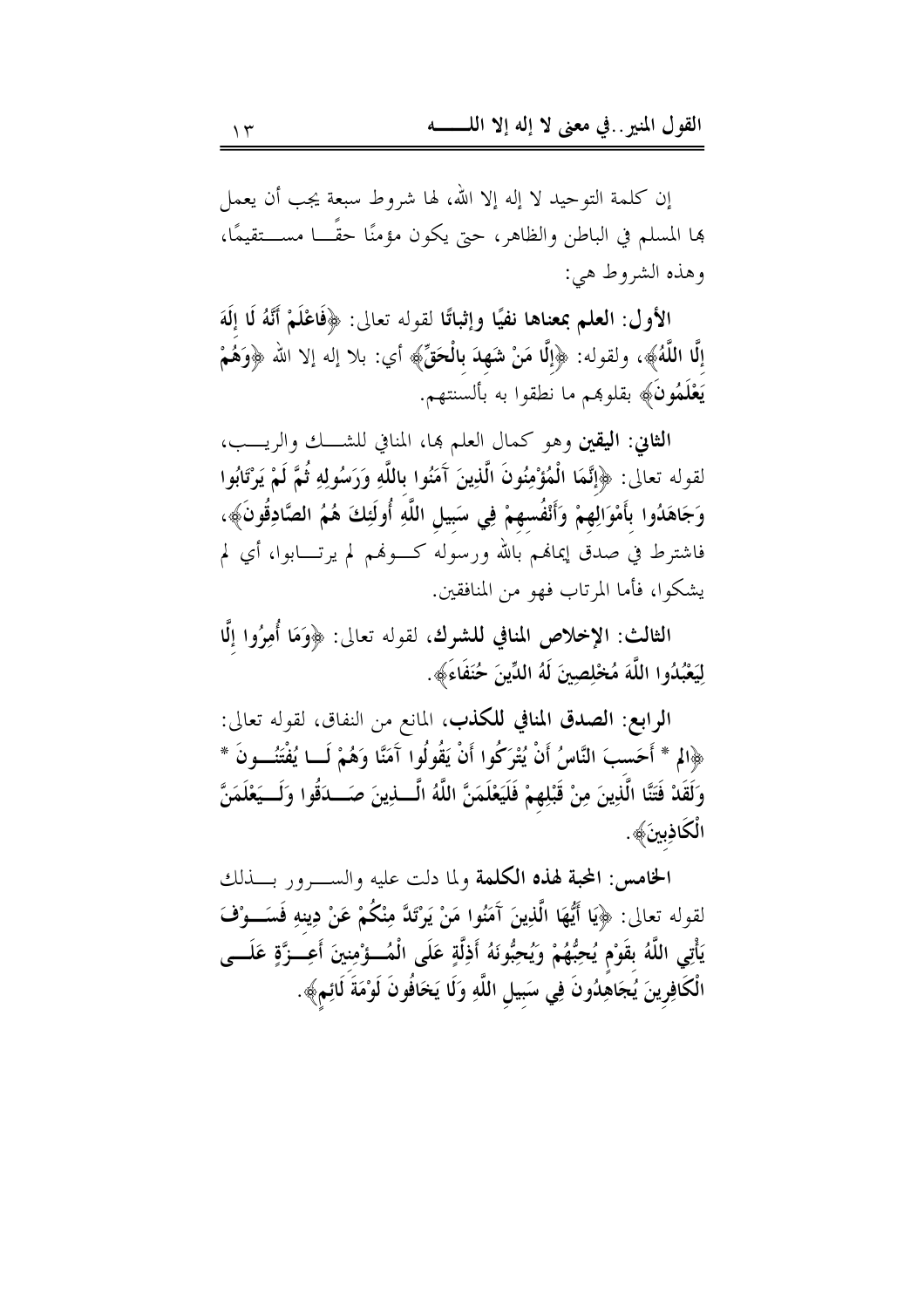**السادس: الانقياد** بحقوقها وهي الأعمال الواحبة، إحلاصًا لله وطلبًا لمرضاته لقوله تعالى: ﴿فَلَا وَرَبِّكَ لَا يُؤْمِنُونَ حَتَّى يُحَكِّمُــوكَ فِيمَا شَجَرَ بَيْنَهُمْ ثُمَّ لَا يَجِدُوا فِي أَنْفُسِهِمْ حَرَجًا مِمَّا قَضَيْتَ وَيُسَلِّمُوا تَسْلِيمًا﴾.

السابع: القبول المنافي للرد؛ لقوله تعالى: ﴿إِنَّهُمْ كَانُوا إِذَا قِيلَ لَهُمْ لَا إِلَهَ إِلَّا اللَّهُ يَسْتَكْبِرُونَ \* وَيَقُولُونَ أَئِنَّا لَتَارِكُوا آَلِهَتِنَا لِشَـــاعِرٍ مَجْنُونِ﴾.

\* \* \* \*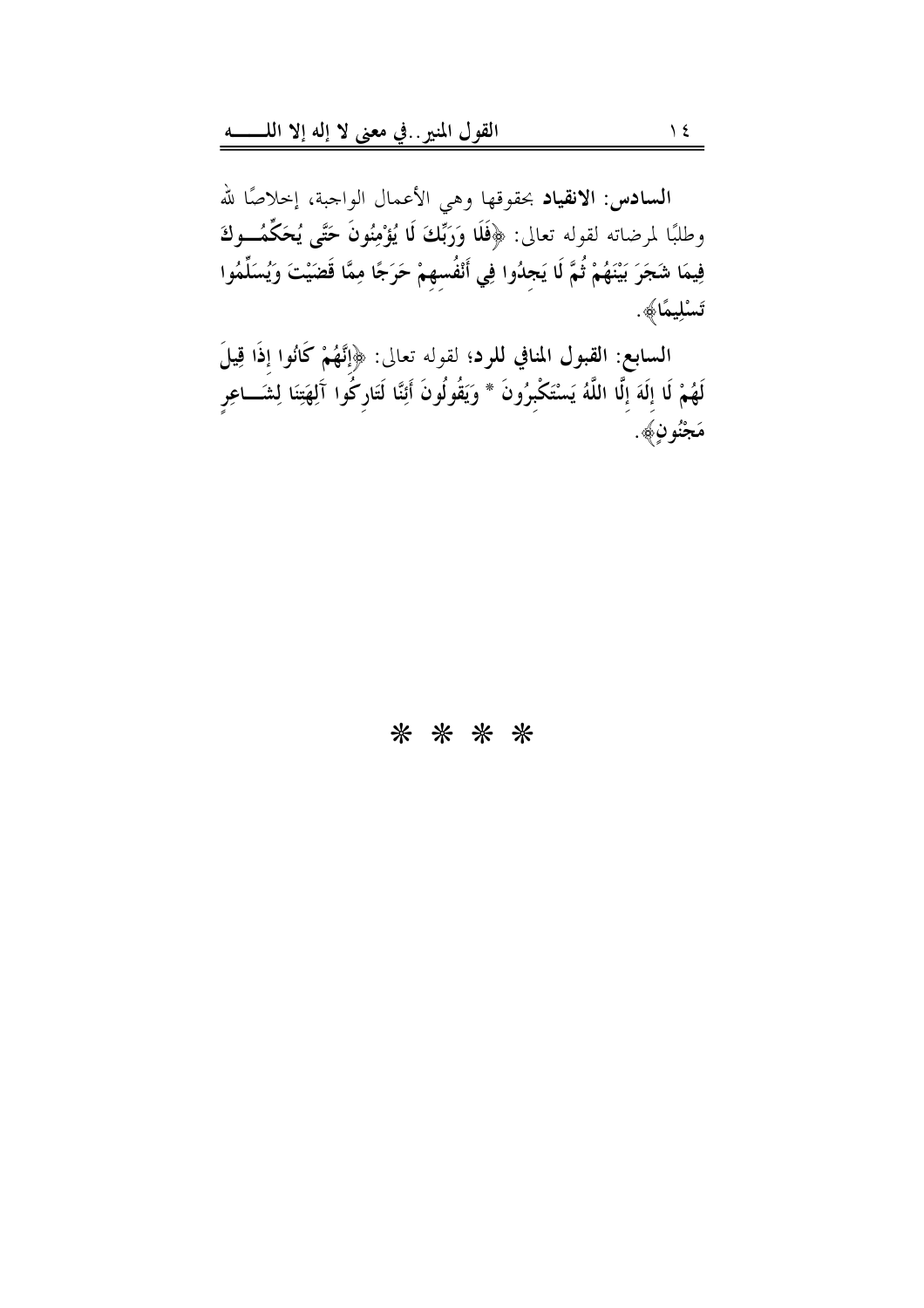إذا أردت أيها المسلم أن تأتي بلا إله إلا الله على أكمــــل الوجـــــوه ينبغي لك أن تلاحظ فيها اثني عشر أمرًا.

| الأول: لفظها.               | الثاني: معناها.                   |
|-----------------------------|-----------------------------------|
| الثالث: حقها.               | ا <b>لرابع</b> : حقيقتها.         |
| ا <b>لخامس</b> : حكمها.     | <mark>السادس</mark> : لازمها.     |
| ا <b>لسابع</b> : مقتضاها.   | <mark>الثامن</mark> : نواقضها.    |
| ا <b>لتاسع</b> : متممالها.  | ا <b>لعاشر</b> : فائدهّا وثمرهّا. |
| ا <b>لحادي عشر</b> : فضلها. | <mark>الثاني عشر</mark> : إعراها. |

وينبغي للذاكر ها في لفظها أن لا يمد ألــف«لا» حـــدًّا، وأن يقطع الهمزة من «إله»؛ إذ كثيرًا ما يلحن القائل فيرددهــــا «يــــا» وكذلك يفصح الهمزة من «إلا»، ويخفف لام «إلا الله»؛ لكسر ما قبلها، وأما لفظة الجلالة «الله» فلا يزيد فيها علـــي مقــــدار المــــد الطبيعي، إذ كثير من المؤذنين يفرطون في مد لفظ الجلالة، ويزيدون في المد وهذا خطأً، ولا ينبغي أن يفعل هذا من يرجو ثواب ذلــــك من ربه تبارك وتعالى.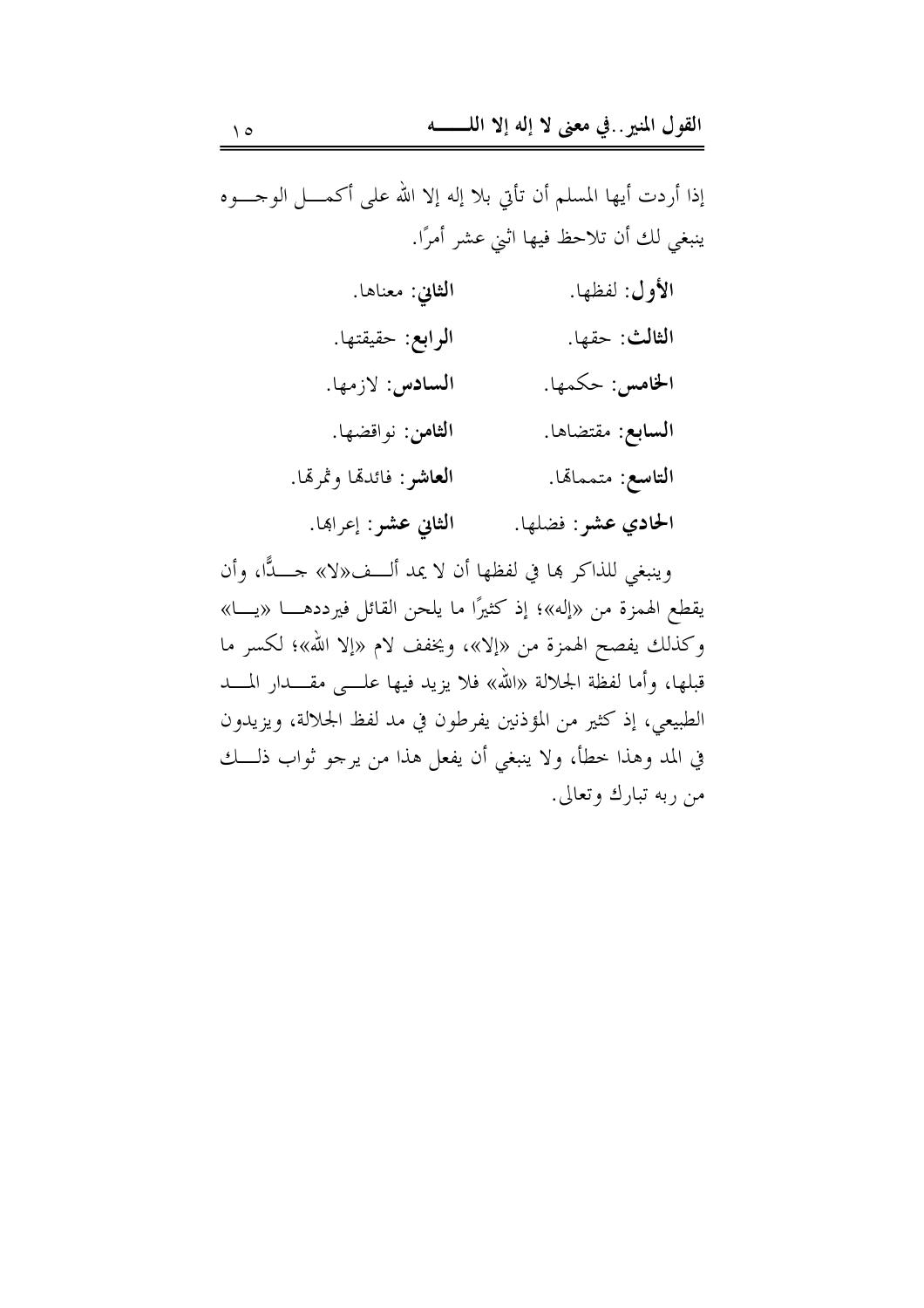بسم الله الرحمن الرحيم (التحذير من الشرك والتنديد)

إن الشرك في عبادة الله حل وعلا أعظم ذنب عصى الله به لمــــا في الصحيح عن عبد الله بن مسعود — رضي الله عنه — قال: سألت رسول الله ﷺ أي الذنب أعظم عند الله قال: «أ**ن تجع**ل لله **ندًا وهو** خلقك...» الحديث.

ولهذا أخبرنا سبحانه أنه لا يغفره فقال عز وجل: ﴿إِنَّ اللَّهَ لَـــا يَغْفِرُ أَنْ يُشْرَكَ بِهِ وَيَغْفِرُ مَا دُونَ ذَلِكَ لِمَنْ يَشَاءُ﴾، وأحبر أنــــه لا أضل من فاعله، فقال عز وحل: ﴿وَمَنْ يُشْرِكْ بِاللَّهِ فَقَدْ ضَلَّ ضَلَالًا بَعِيدًا﴾، وقال: ﴿وَمَنْ أَضَلُّ مِمَّنْ يَدْعُو مِنْ دُونِ اللَّهِ مَنْ لَا يَسْتَجِيبُ لَهُ إلَى يَوْم الْقِيَامَةِ وَهُمْ عَنْ دُعَائِهِمْ غَافِلُونَ﴾، وأحـــــــبر أن فاعـــــل الشرك الأكبر مخلد في النار أبدًا لا نصير له ولا حمـــيم ولا شـــفيع يطاع، قال الله عز وحل: ﴿إِنَّهُ مَنْ يُشْرِكْ بِاللَّهِ فَقَدْ حَرَّمَ اللَّهُ عَلَيْـــهِ الْحَنَّةَ وَمَأْوَاهُ النَّارُ وَمَا لِلظَّالِمِينَ مِنْ أَنْصَارٍ﴾، وأخـــــــــر ســــبحانه أن فاعل الشرك الأكبر لو قام لله تعالى قيام اَلسارية ليلاً وفمارًا ثم أشرك مع الله تعالى غيره شركًا أكبر، لحظة من اللحظات وما على ذلــــك فقد حبط عمله كله بتلك اللحظة التي أشرك فيها، قال عز وحل: ﴿ذَلِكَ هُدَى اللَّهِ يَهْدِي بهِ مَنْ يَشَاءُ مِنْ عِبَادِهِ وَلَوْ أَشْرَكُوا لَحَــبطَ عَنْهُمْ مَا كَانُوا يَعْمَلُونَ﴾، وقال سبحانه: ﴿لَئِنْ أَشْرَكْتَ لَيَحْــبَطَٰنَّ عَمَلُكَ وَلَتَكُونَنَّ مِنَ الْخَاسِرِينَ \* بَـــل اللَّـــهَ فَاعْبُـــدْ وَكُـــنْ مِـــنَ الشَّاكِرِينَ﴾.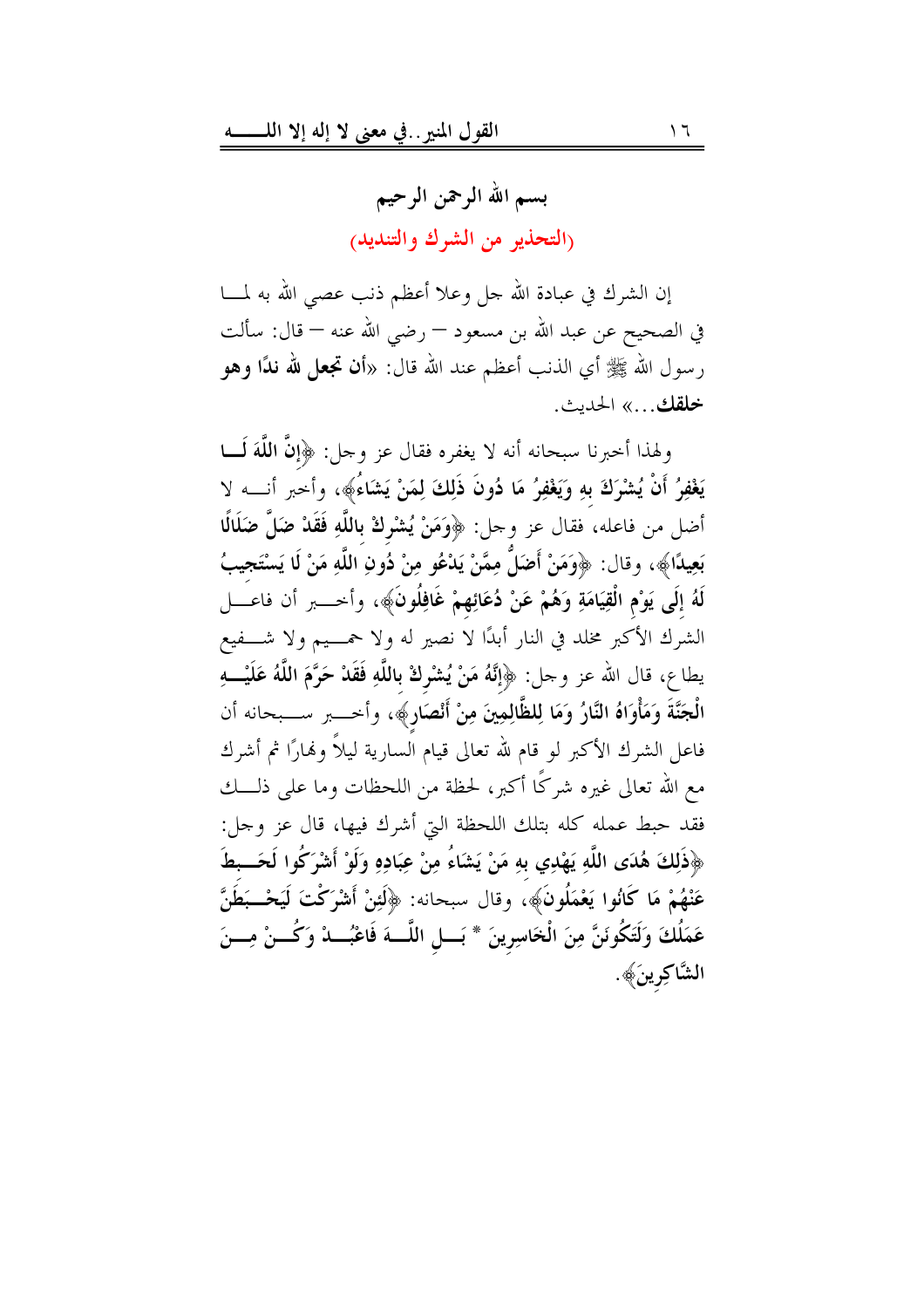إنه ينبغي للمؤمن أن يخاف من الشرك ويحذره ويعرف أسبابه ومبادئه وأنواعه لئلا يقع فيه، ولهذا قال حذيفة — رضي الله عنه –: «كان الناس يسألون رسول الله ﷺ عن الخير، وكنت أسأله عــــن الشر مخافة أن أقع فيه» [رواه البخاري].

وذلك أن من لم يعرف الشرك قد يأتيه وهو لا يعرف أنه مــــن الشرك فإما أن يقع فيه، وإما أنه لا ينكره كما ينكره الذي عرفــه، كما قال عمر بن الخطاب — رضي الله عنه –: «إنما تنقض عـــرى الإسلام عروة عروة؛ إذا نشأ في الإسلام من لا يعرف الجاهلية».

ولهذا ذكر الإمام المجدد لمعالم الإسلام شيخ الإسلام محمد بسن عبد الوهاب — رحمه الله تعالى– المخالفَ لمعنى لا إله إلا الله ولمــــا دلت عليه وتقتضيه فقال — رحمه الله — والمخالف في ذلك أنواع:

فمن الناس من عبد الله وحده و لم ينكر الشرك و لم يعاد أهله، ومنهم من عاداهم و لم يكفرهم، ومنهم من لم يحب التوحيــد و لم يبغضه، ومنهم من لم يبغض الشرك و لم يحبه، ومنهم من لم يعـــرف الشرك و لم ينكره فلم ينفعه.

قال الشارح ولا يكون موحدًا إلا من نفي الشرك وتبرأ منــــه وممن فعله وكفرهم، وبالجهل بالشرك لا يحصل شيء مما دلت عليه لا إله إلا الله.. إلخ.

من عرف أن الشرك الأكبر لا يغفره الله، وأن فاعله إذا مات على ذلك و لم يتب، فإنه حالد مخلد في النار، أبدًا أبدًا: ﴿لَا يُقْضَى عَلَــــيْهِمْ فَيَمُوتُوا وَلَا يُخَفَّفُ عَنْهُمْ مِنْ عَذَابِهَا كَذَلِكَ نَجْزِي كُلَّ كَفُورٍ﴾.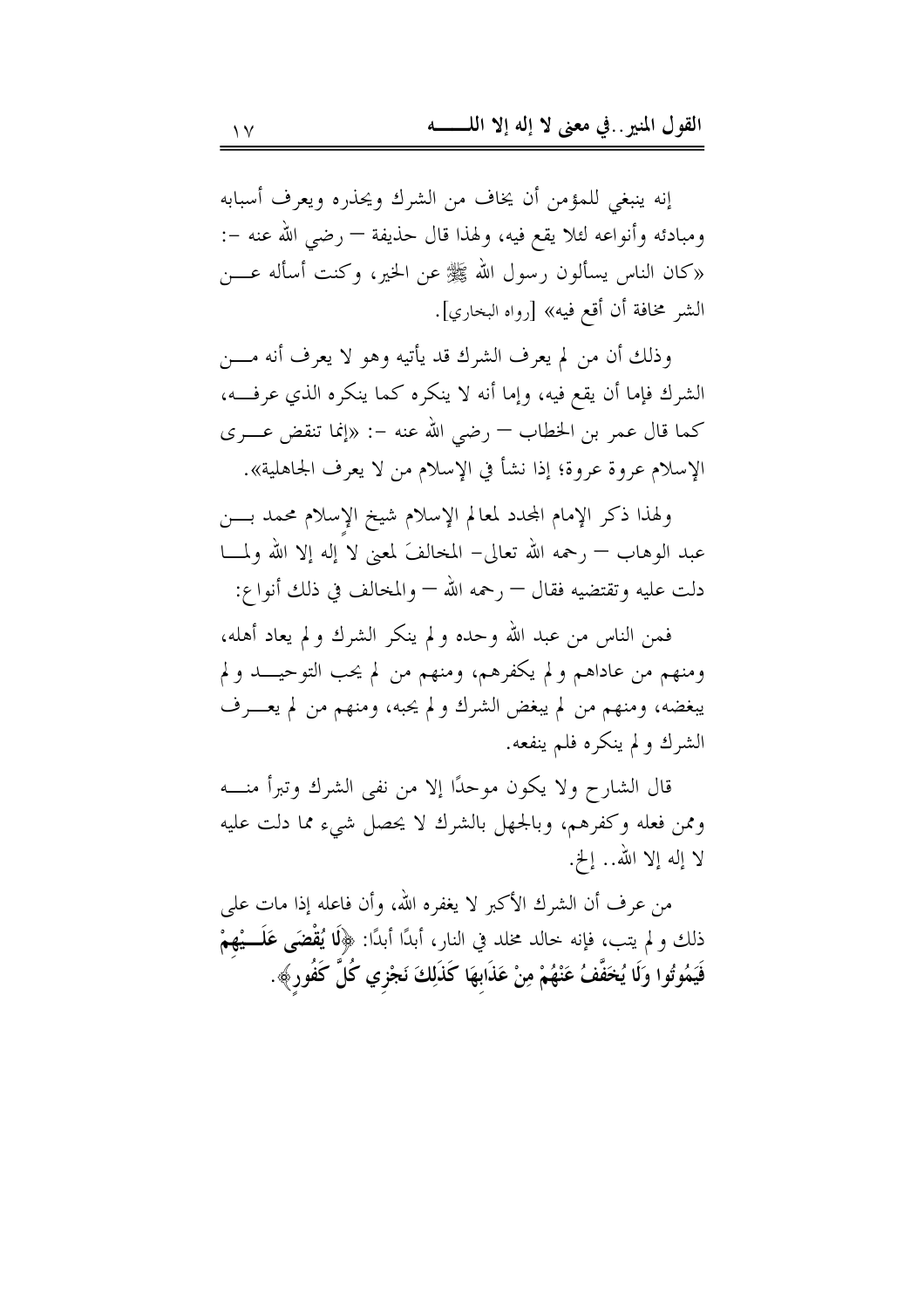أوجب له شده الخوف من هذا الذنب الذي هذا شأنه عنـــد الله، كما حاف من ذلك الخليل على نفسه وبنيه، فدعا ربه أن يجنبه عبادة الأصنام، قال الله عز وحل: ﴿وَإِذْ قَالَ إِبْرَاهِيمُ رَبِّ اجْعَلْ هَذَا الْبَلَدَ آمِنًا وَاجْنُبْني وَبَنيَّ أَنْ نَعْبُدَ الْأَصْنَامَ \* رَبِّ إِنَّهُنَّ أَضْلَلْنَ كَــثِيرًا مِنَ النَّاسِ﴾، فدعا الخليل إبراهيم عليه وعلى نبينا الصلاة السلام ربه أولاً بما يعينه على طاعة الله، وهو كون محل العابد آمنًا لا يخاف فيه إذ يتمكن فيه من عبادة الله تعالى، ثم دعا ثانيًا بأن يجنب هو وبنوه عبادة الأصنام.

وهذا الدعاء من الخليل – عليه السلام – يدل على شدة حوفه على نفسه ومن هو دونه أن يعبد الأصنام، فعلينا أن نتأسى بإبراهيم نبي الله ورسوله في الخوف من الشرك وطلب حسن الخاتمة، فقـــد كرر الخليل عليه السلام النداء وذكر السبب في طلبه أن يجنب هو وبنوه عبادة الأصنام بقوله: ﴿وَبِّ إِنَّهُنَّ أَضْلَلْنَ كَثِيرًا مِنَ النَّـــاس﴾، إذا قد شاهد أباه وقومه يعبدون الأصنام، ومعنى أضللن، أي كـــن سببًا لإضلال كثير من الناس، والمعنى ألهم ضلوا بعبادقما كما يقال فتنتهم الدنيا، أي افتتنوا ها واغتروا بسببها.

فاعتنوا رحمكم الله باقتناء الكتب التي تبين ذلـــك وتوضـــحه، كــــ«كشف الشبهات»، و«الأصول الثلاثة»، و«كتاب التوحيـــد الذي هو حق الله على العبيد»، وشرحه «فتح المحيد»، و«مجموعـــة التوحيد» التي تشتمل على ستة وعشرين رســـالة لأئمــــة الهـــدى وخيارهم في التقى شيخي الإسلام أحمد ابن تيمية الحراني، ومحمـــد بن عبد الوهاب، ومن حذا حذوهما من علماء السلف رحمهــــم الله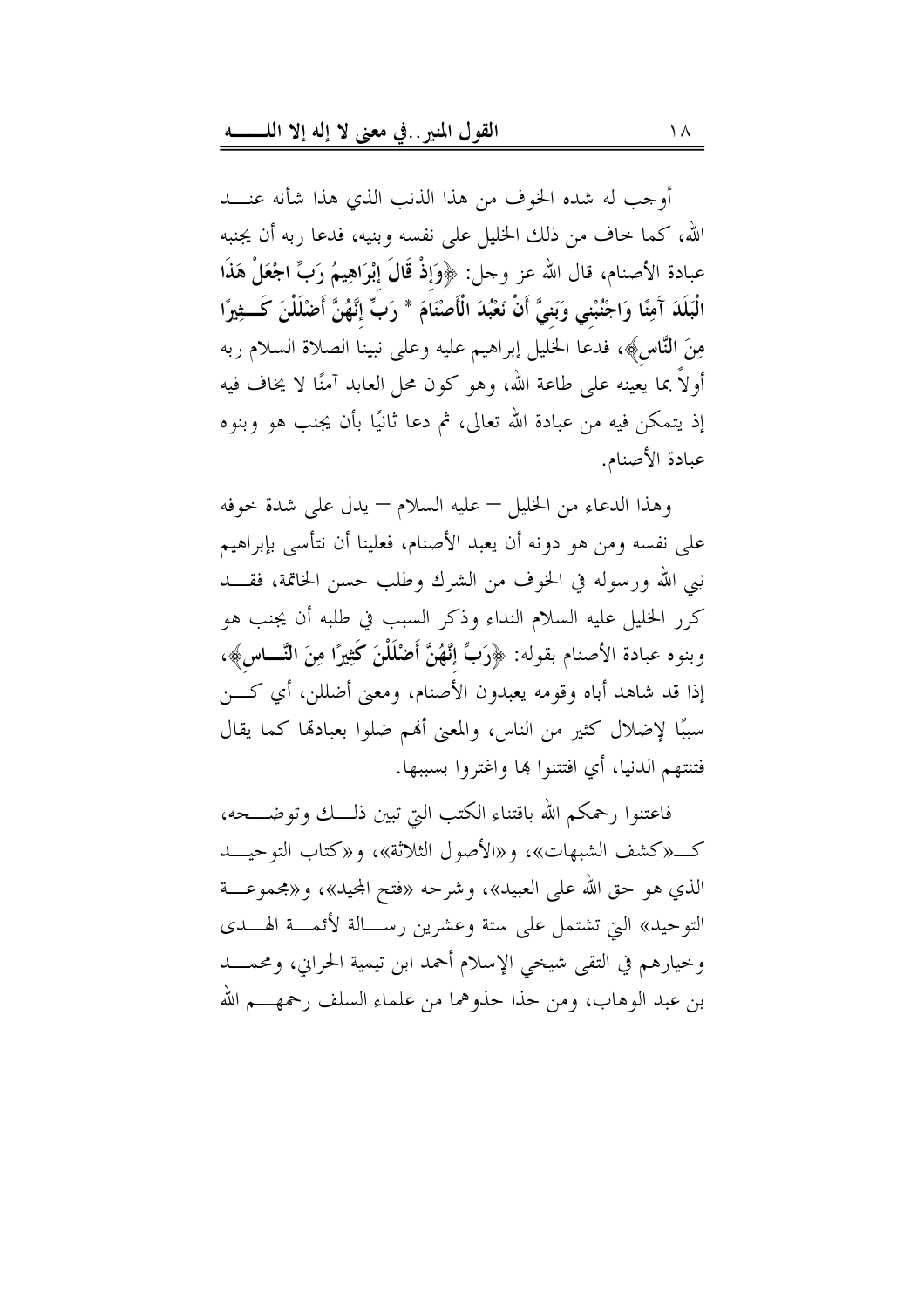تعالى أجمعين، قال الله تعالى: ﴿فَبَشِّرْ عِبَادِ \* الَّذِينَ يَسْتَمِعُونَ الْقَوْلَ فَيَتَّبِعُونَ أَحْسَنَهُ﴾.

فيا عباد الله: إن الشرك أظلم الظلم، وأبطل الباطل، فهو هضم للربوبية وتنقص للألوهية وسوء ظن برب العـــالمين، وهــــو أقــــبح المعاصي لأنه تسوية للمخلوق الناقص بالخالق الكامل سبحانه مسن جميع الوجوه، ولأنه مناقض للمقصود بالخلق والأمر مناف له مـــن كل وجه وذلك غاية المعاندة لرب العالمين والاستكبار عن طاعتــه والذل له، والانقياد لأوامره الذي لا صلاح للعالم إلا بذلك فمستى خلا منه خرب وقامت القيامة كما قال ﷺ: «لا تقوم ال**ساعة حتى** لا يقال في الأرض: الله الله» [رواه مسلم].

فالشرك تشبيه المخلوق بالخالق تعالى وتقسدس في خصسائص الإلهية من ملك الضر والنفع، والعطاء والمنع، الذي يوجب تعلــق الدعاء والخوف والرجاء، والتوكل وأنواع العبادة كلها بالله وحده.

فمن علق ذلك لمخلوق فقد شبهه بالخالق، وجعل من لا يملك لنفسه ضرًا ولا نفعًا ولا موتًا ولا حياًة ولا نشورًا فضلاً عن غــــيره شبيهًا بمن له الخلق كله، وله الملك كله، وبيده الخير كلَّــه، وإليـــه يرجع الأمر كله، فأزمة الأمور كلها بيديه، ومرجعها إليه فما شاء كان، وما لم يشأ لم يكن، لا مانع لما أعطى ولا معطى لمــــا منــــع، الذي إذا فتح للناس رحمة فلا ممسك لها، وما يمسك فلا مرسل لـــه من بعده وهو العزيز الحكيم. فأقبح التشبيه تشبيه العــــاجز الفقــــير بالذات بالقادر الغني بالذات.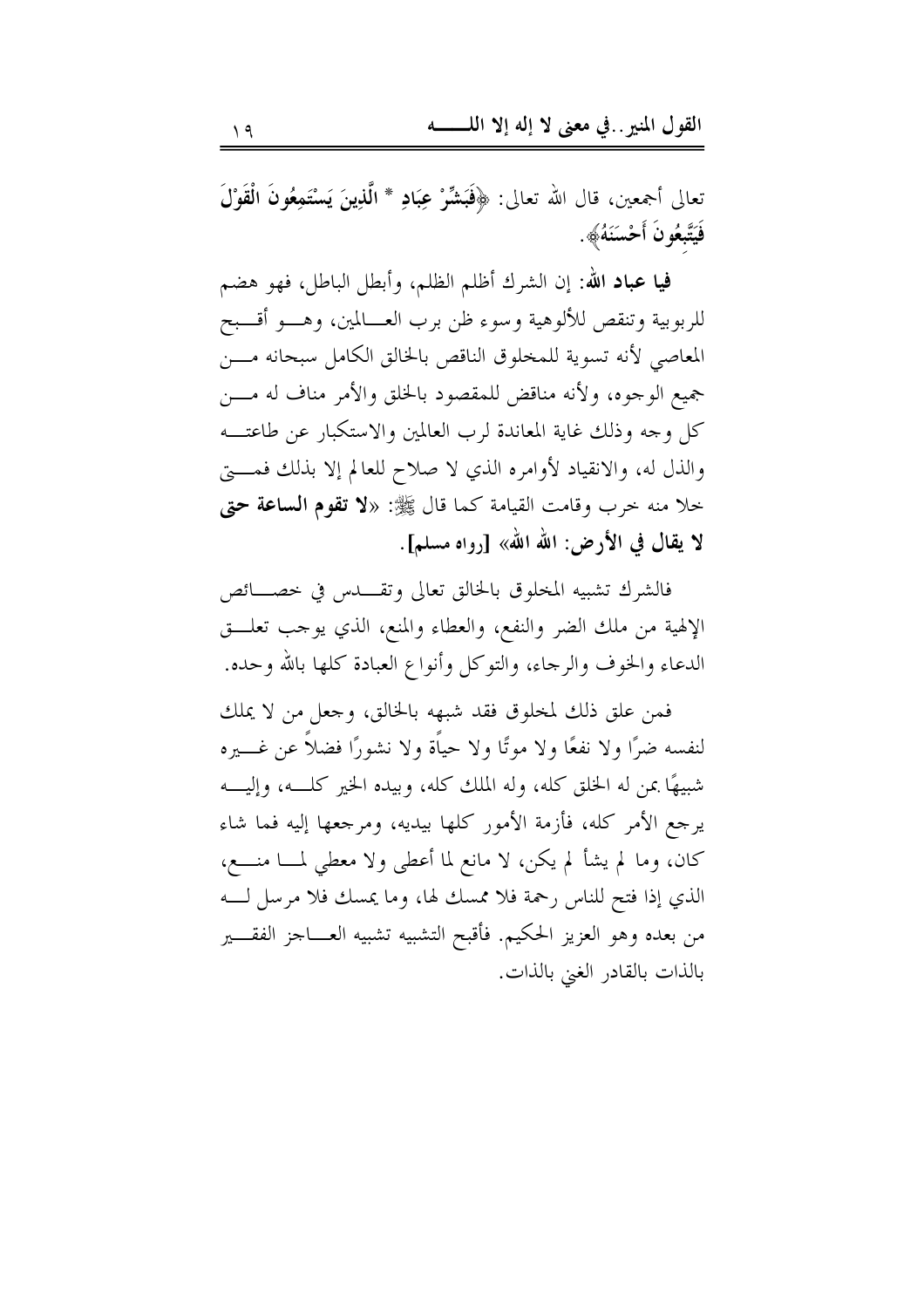ومن خصائص الإله جل وعلا الكمال المطلق، من جميع الوجوه الذي لا نقص فيه بوجه من الوجوه، وذلك يجب أن تكون العبادة كلها له وحده، والتعظيم والإحلال والخشية والسدعاء والرجساء والإنابة، والتوكل والتوبة والاستعانة، وغاية الذل، كل ذلك يجب عقلاً وشرعًا وفطرة أن يكون لله وحده، ويمتنع عقلاً وشرعًا وفطرة أن يكون لغيره، فمن فعل شيئًا من ذلك لغيره، فقد شبه ذلك الغير بمن لا شبيه له ولا مثل له، ولا ند له، وذلك أقبح التشبيه وأبطله؛ فلهذه الأمور وغيرها أحبر سبحانه أنه لا يغفره مع أنه كتب علـــي نفسه الرحمة.

قال الله تعالى: ﴿ضَرَبَ لَكُمْ مَثَلًا مِنْ أَنْفُسكُمْ هَلْ لَكُمْ مِنْ مَــا مَلَكَتْ أَيْمَانُكُمْ مِنْ شُرَكَاءَ فِي مَا رَزَقْنَاكُمْ فَأَنْتُمْ فِيهِ سَوَاءٌ تَخَافُونَهُمْ كَخِيفَتِكُمْ أَنْفُسَكُمْ كَذَلِكَ نُفَصِّلُ الْآيَاتِ لِقَوْمٍ يَعْقِلُونَ﴾.

هذا مثل ضربه الله تعالى للمشركين به العابدين معــــه غــــــيره، الجاعلين له شركاء، وهم مع ذلك معترفون أن شركاءه من الأصنام والأنداد عبيد له ملك له كما كانوا يقولون: لبيك لا شريك لـــك إلا شريكًا هو لك تملكه وما ملك، فقال الله تعالى: ﴿عَفَرَبَ لَكُـــمْ مَثَلًا مِنْ أَنْفُسكُمْ﴾ أي: تشهدونه وتفهمونه من أنفسكم ﴿هَلْ لَكُمْ مِنْ مَا مَلَكَتْ أَيْمَانُكُمْ مِنْ شُرَكَاءَ فِي مَا رَزَقْنَاكُمْ فَأَنْتُمْ فِيهِ سَــوَاءٌ﴾ أي: يرضى أحدكم أن يكون عبده شريكًا له من ماله فهو وهو فيه على السواءِ ﴿قَخَافُونَهُمْ كَخِيفَتِكُمْ أَنْفُسَـكُمْ﴾ أي: تخــافون أن يقاسمو كم الأموال.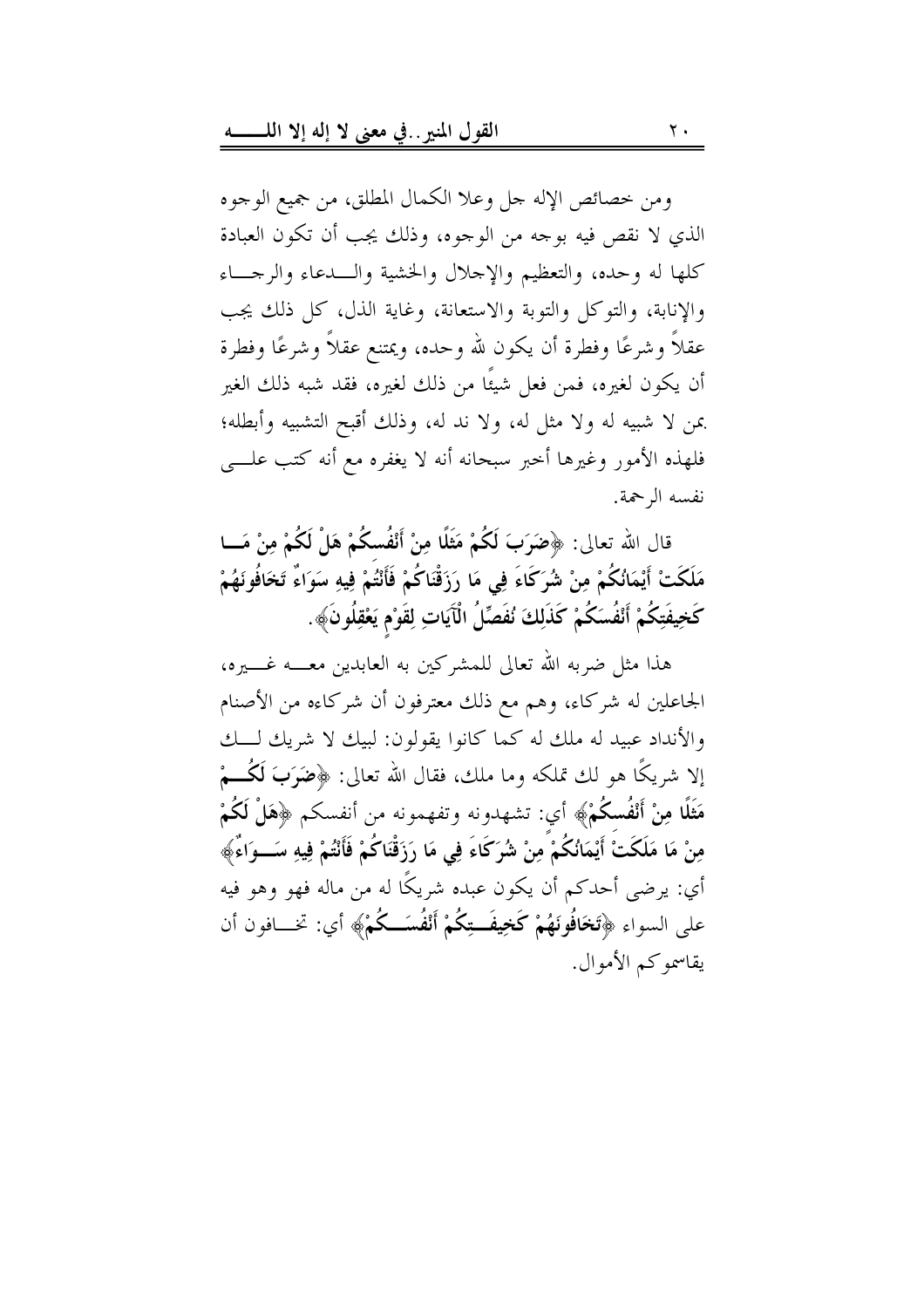قال أبو مجلز : إن مملوكك لا تخاف أن يقاسمك مالك وليس له ذاك كذلك الله لا شريك له، والمعنى أن أحدكم يأنف من ذلـــك فكيف تحعلون لله الأنداد من حلقه ﴿كَذَلِكَ نُفَصِّلُ الْآَيَـــاتِ لِقَـــوْم يَعْقِلُونَ﴾.

فأهل العقول يعرفون قبح الشرك لأنه تسوية للمالك بالمملوك، والخالق بالمخلوق، هذا إذا لم يتلطخ العقل بشعب الكفر والشــــرك والنفاق، و لم يتدنس بدنس الذنوب والسيئات، و لم يختل بسأمراض الشبهات والشهوات، فإنه يدل صاحبه على فطرة الله الــــتي فطــــر الناس عليها وهي الملة الحنيفية ملة إبراهيم ودين محمد صلوات الله وسلامه عليهم أجمعين.

لو أن ملكًا من الملوك في الدنيا أتاه مظلوم من رعاياه فدعاه مع عبد مملوك له في أحذ مظلمته مثل أن يقول: يا أيها الملك ويا أيهـــا المملوك حذا مظلمتي من هذا؟ لكان ذلك من الخطأ والقبح الـــذي ينكره كلٌّ ذي عقل سليم لأنه دعا الملك مع مملوكه وشاركه معـــه في حكمه وأمره.

إذا كان دعوة الملك مع مملوكه جميعًا في قضاء الحاجة خطـــأ وقبيحًا، وهم من بني آدم إلا أن الله تعالى جعل المملوك تحت الملك، فكيف بالأحد الصمد الحي القيوم، الذي ليس كمثله شيء؛ يدعى مع عبده المخلوق الضعيف العاجز، الذي لا يملك لنفسه ضــرًا ولا نفعًا حيًا كان أو ميتًا؟!! كأن يقول: «يا الله يا عيدروس» أو « يا الله يا حسين» أو «يا الله يا رسول الله»، وقد أعلمنا الله سبحانه أن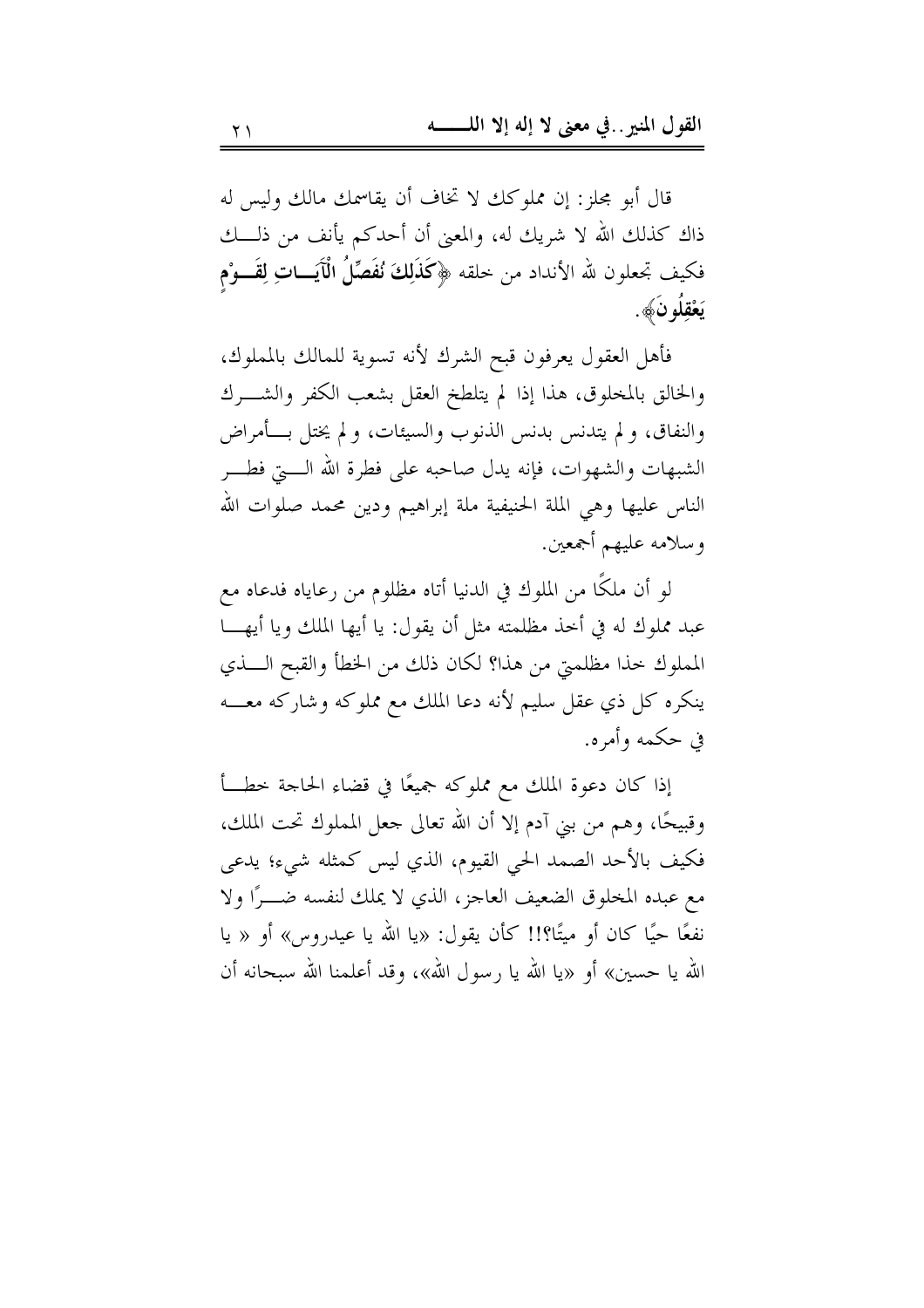هذا من الكفر بالله تعالى، فقال تعالى: ﴿وَمَنْ يَلْاعُ مَعَ اللَّهِ إِلَهًا آَخَرَ لَا بُرْهَانَ لَهُ بهِ فَإِنَّمَا حِسَابُهُ عِنْدَ رَبِّهِ إِنَّهُ لَا يُفْلِحُ الْكَافِرُونَ﴾.

ومثال آخر: لو أن غنيًا كريمًا ينفق من أصناف المسال ســـرًا وجهرًا، وعنده مملوك لا يقدر على شيء لا لنفسه ولا لغيره، فجاء محتاج وطلب حاجته من العبد وترك الغني الكريم، هل يجوزه العقل، بل يستنكره ويستقبحه؛ فإذا كان هذا يستقبح أن يفعله مع الغــــني الكريم وعبده، وهم من بني آدم.

فكيف برب البرايا والعالمين مالك الملسك والملكسوت يتسرك ويعرض عنه ويدعى من دونه المخلوق الضعيف؛ بل المسوتي بسل الأشجار والأحجار في كشف الكربات ودفع الملمات، وقد ذكــر الله تعالى ذلك بقوله: ﴿ضَوَبَ اللَّهُ هَثَلًا عَبْدًا مَمْلُوكًا لَا يَقْدِرُ عَلَـــى شَيْء وَمَنْ رَزَقْنَاهُ مِنَّا رِزْقًا حَسَنًا فَهُوَ يُنْفِقُ مِنْهُ سِرًّا وَجَهْـــرًا هَــــلْ يَسْتَوُونَ الْحَمْدُ لِلَّهِ بَلْ أَكْثَرُهُمْ لَا يَعْلَمُونَ﴾، ﴿وَضَرَبَ اللَّـــهُ مَثَلًـــا رَجُلَيْنِ أَحَدُهُمَا أَبْكَمُ لَا يَقْدِرُ عَلَى شَيْءٍ وَهُوَ كَلٌّ عَلَى مَوْلَاهُ أَيْنَمَـــا يُوَجِّهْهُ لَا يَأْتِ بخَيْرِ هَلْ يَسْتَوِي هُوَ وَمَنْ يَأْمُرُ بِالْعَدْلِ وَهُـــوَ عَلَــــى صِرَاطٍ مُسْتَقِيمٍ﴾.

ولو أن أحدًا من الناس مر على مقبرة ومعه دابة فوقعت دابتـــه في حفرة من الحفر، وحوله رجل حي قوي فتركــه ودعـــا أهــــل القبور، يا فلان يا فلان يعدد الموتى ساعدون على دابتي، هل يجوزه العقل، بل ينكره ويستقبحه، وكل عاقل يوبخه على فعله هذا.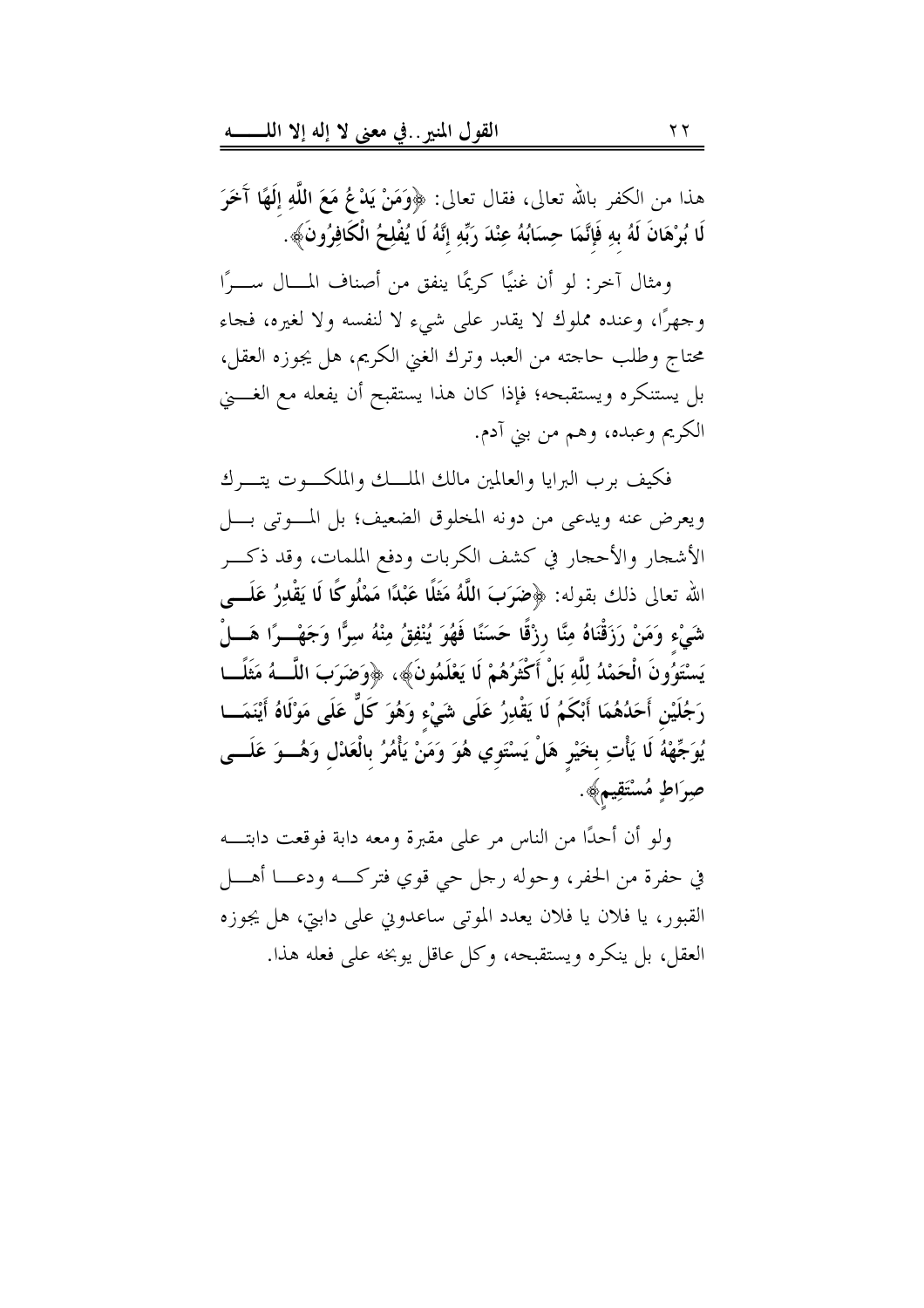فإذا كان هذا يستقبح من مخلوق يترك مخلوقًا حيًا، فيما يقــــدر عليه، فكيف بمن يترك الحي القيوم، ويدعو في كشـــف الكربــــات ودفع الملمات أهل القبور؟ كأن يقول يا عبد القادر الجيلاني، يـــا إبراهيم الدسوقي، يا أحمد البدوي، وقد نبه الله تعالى على ذلـــك بقوله تعالى: ﴿وَاللَّهُ يَعْلَمُ مَا تُسوُّونَ وَمَا تُعْلِنُونَ \* وَالَّذِينَ يَدْعُونَ مِنْ دُونِ اللَّهِ لَا يَخْلُقُونَ شَيْئًا وَهُمْ يُخْلَقُونَ \* أَمْوَاتٌ غَيْرُ أَحْيَــاءِ وَمَـــا يَشْعُرُونَ أَيَّانَ يُبْعَثُونَ \* إِلَهُكُمْ إِلَهٌ وَاحِدٌ﴾.

فنسأل الله تعالى أن يهدينا ويرشدنا ويدلنا ويثبتنا على صراطه المستقيم ودينه القويم.

\* \* \* \*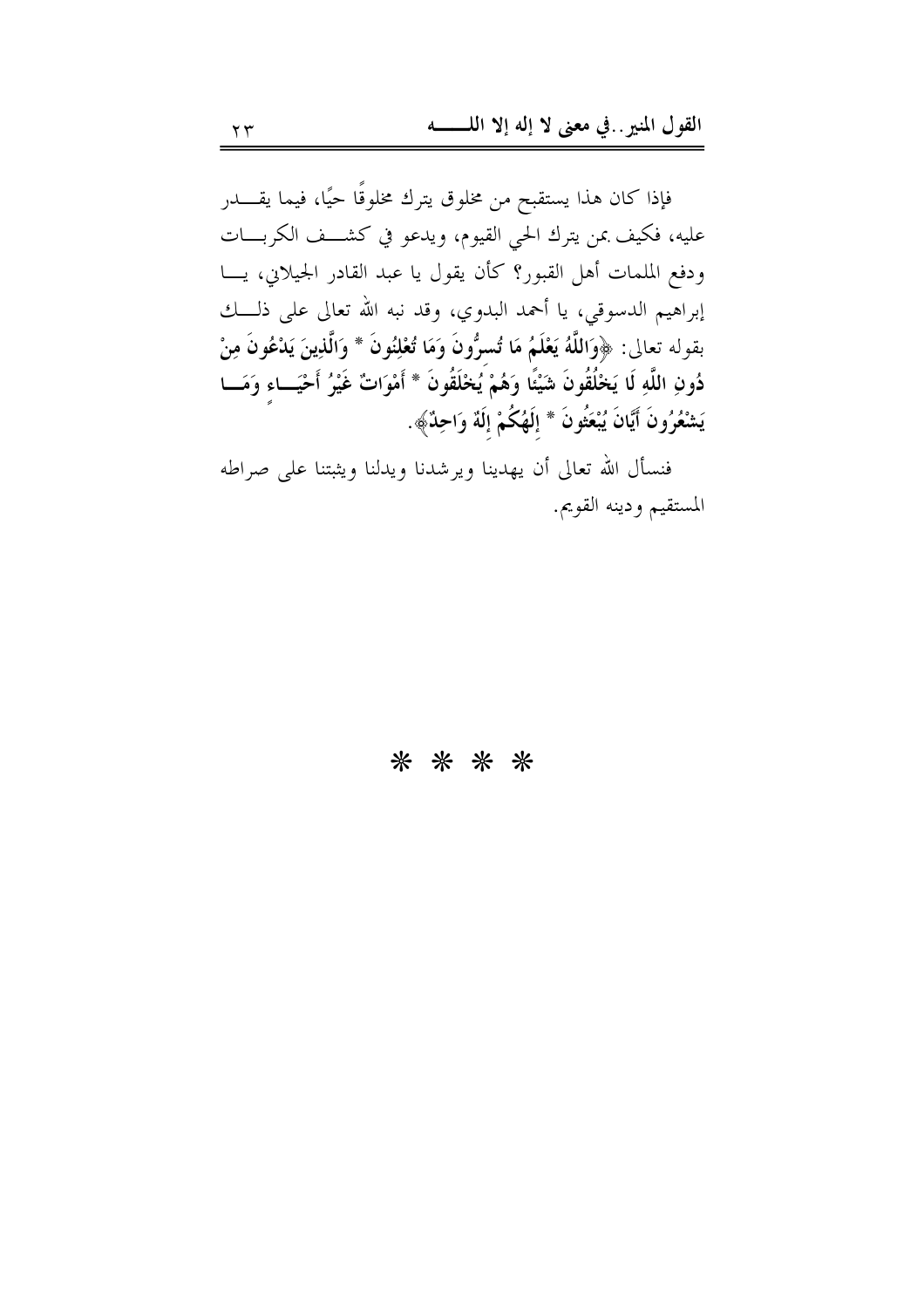بسم الله الرحمن الرحيم (التحذير من النفاق)

اتقوا الله حق تقاته وكونوا مع الصادقين، واحتنبوا الكذب في الظاهر والباطن، في اللسان والقلب، فإنه من صفات المنافقين احرصوا على إصلاح الظاهر والباطن، وتجنب الإثم والرذيلة ظاهرًا وباطنًا، فلقد أمر الله بإصلاح الباطن كما أمر بإصــــلاح الظــــاهر، فأصلح العقائد بالتوحيد فحصل به الصلة بين الخالق والمخلــوق، بحيث يفرد المخلوق خالقه بالعبادة دون تشريك أو مزاحمة، بكذب أو نفاق أو رياء وسمعة، وذلك من إصلاح المخبر والبـــاطن كمــــا أصلح الإسلام الروابط بين المسلمين بالخلق القويم فحصل به الصلة بين الأفراد، بحيث لا يبغي أحد على أحد ويرى المسلم لأخيه مـــا يراه لنفسه، من حقوق وواجبات والمعاملات وغيرها، وذلك مـــن إصلاح المظهر والظاهر.

وإن الطريق القويم لإصلاح المظهر والمخبر والظاهر والبـــاطن وإصلاح الدين والخلق معًا، هو احتناب النفاق بنوعيه، فإنه الــــداء العضال الباطن، الذي قد يكون الإنسان ممتلئًا منه وهو لا يشــــعر، فإنه أمر خفي على الناس، وكثيرًا ما يخفي على من تلبس به فيزعم أنه مصلح وهو مفسد قال الله تعالى: ﴿أَلَا إِنَّهُمْ هُـــمُ الْمُفْســــدُونَ وَلَكِنْ لَا يَشْعُرُونَ﴾.

والنفاق: بتعريفه الجامع، هو إظهار الخير والإسلام وإبطـــان الشر والكفر. قال الله تعالى: ﴿وَمِنَ النَّاسِ مَنْ يَقُولُ آَمَنَّــا بِاللَّـــهِ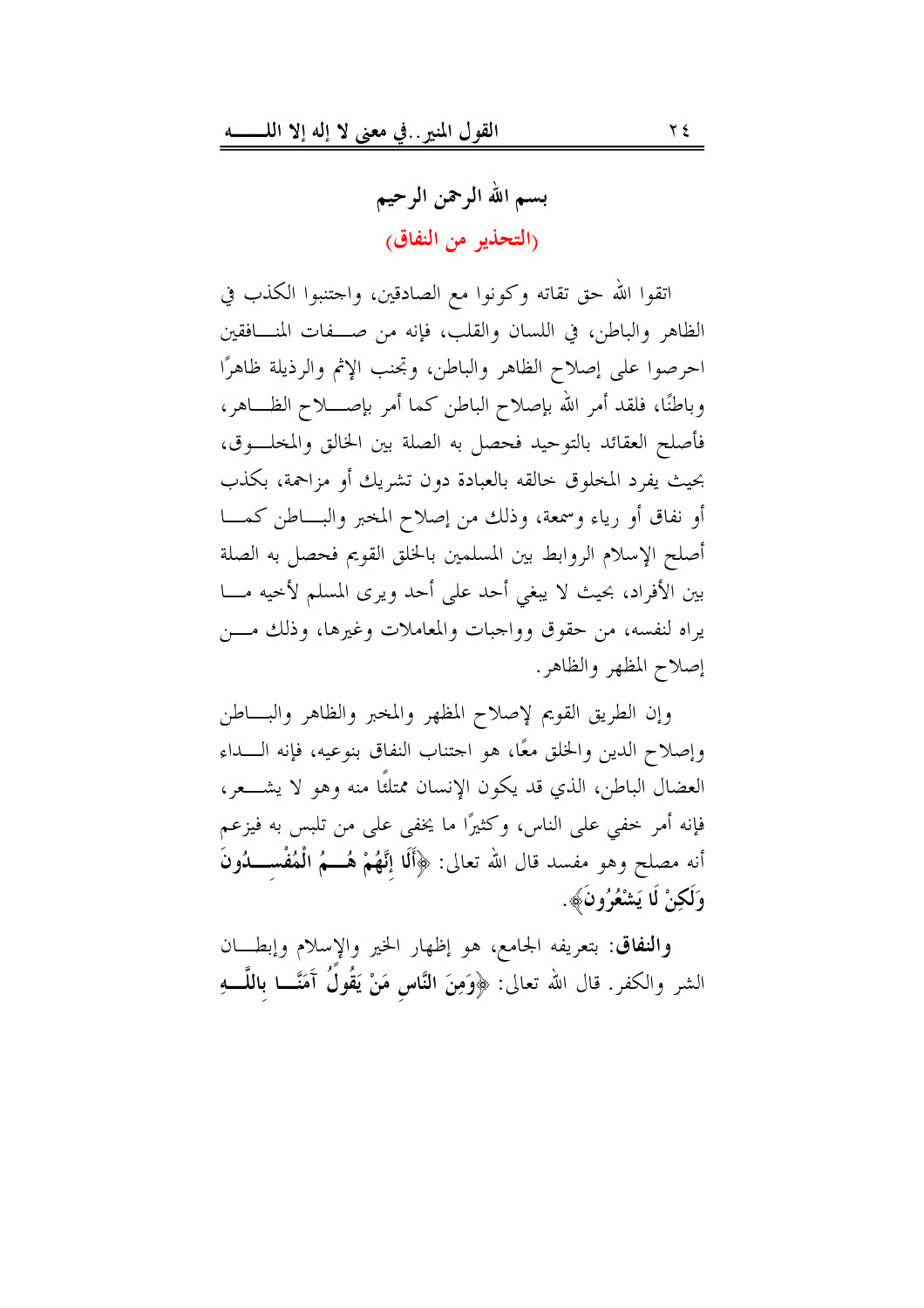وَبِالْيَوْمِ الْآخِرِ وَمَا هُمْ بِمُؤْمِنِينَ \* يُخَادِعُونَ اللَّهَ وَالَّذِينَ آَمَنُوا وَمَـــا يَخْدَعُونَ إِلَّا أَنْفُسَهُمْ وَمَا يَشْعُرُونَ﴾.

وزرع النفاق ينبت على ساقيتين ساقية الكذب وساقية الرياء، ومخرجهما من عينين عين ضعف البصيرة، وعين ضعف العزيمة، فإذا تمت هذه الأركان الأربع استحكم نبات النفاق وبنيانه.

> والنفاق على نوعين: أكبر وأصغر . النوع الأول النفاق الأكبر:

وهو النفاق الاعتقادي، يوجب الخلود في النـــار، في دركهـــا الأسفل قال الله تعالى: ﴿إِنَّ الْمُنَافِقِينَ فِي الدَّرْكِ الْأَسْفَلِ مِنَ النَّارِ﴾، وهو أن يظهر للمسلمين إيمانه بالله وملائكته وكتبه ورسله واليــــوم الآخر، وهو في الباطن منسلخ من ذلك كله مكذب به، يـــبطن في قلبه الكفر بذلك أو ببعضه، وقد وصف الله هؤلاء المنافقين بصفات الشر كلها، من الكفر وعدم الإيمان والاستهزاء بالـــدين وأهلــــه، وميلهم إلى أعداء الدين ويسعون في إغراء العداوة بين المسلمين.

ولقد هتك الله سبحانه أستار المنافقين، وكشف أســــرارهم في القرآن، وجلَّى لعباده أمورهم، ليكونوا منها ومن أهلها على حذر، فذكر طوائف العالم الثلاثة، في أول سورة البقرة: المؤمنين والكفار والمنافقين ثلاث عشرة آية، لكثرتمم وعموم الابتلاء بمـــم وشـــدة فتنتهم على الإسلام وأهله.

فإن بلية الإسلام بهم شديدة جدًا لأفمم منســــوبون إليـــــه وإلى نصرته وموالاته، وهم أعداؤه في الحقيقة يخرجون عداوته في كــــل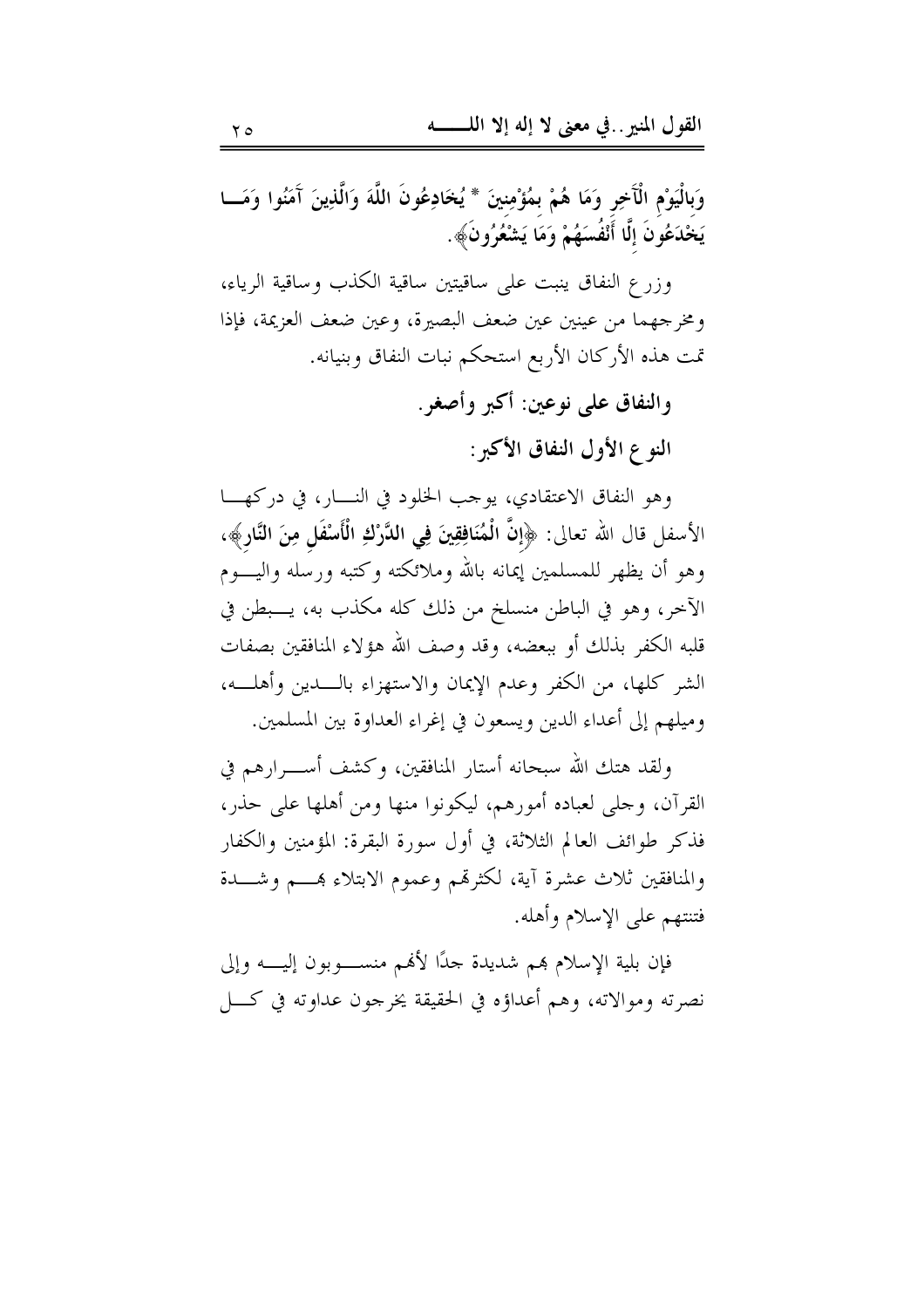قالب يظن الجاهل أنه علم وإصلاح، وهو غاية الجهل والإفساد، فلا يزال الإسلام وأهله منهم في محنة وبلية، ولا يزال يطرقه من شبههم سرية بعد سرية، ويزعمون ألهم بذلك مصلحون ﴿أَلَا إِنَّهُـــمْ هُـــمُ الْمُفْسِدُونَ وَلَكِنْ لَا يَشْعُرُونَ﴾.

لبسوا ثياب أهل الإيمان، على قلوب أهل الزيغ والخسران رأس مالهم الخديعة والمكر، وبضاعتهم الكذب والختر وعنسدهم العقسل المعيشي، أن الفريقين عنهم راضون وهم بينهم آمنون ﴿**يُخَــادِعُونَ** اللَّهَ وَالَّذِينَ آَمَنُوا وَمَا يَخْدَعُونَ إلَّا أَنْفُسَهُمْ وَمَا يَشْعُرُونَ﴾.

أِسماع قلوبهم قد أثقلها الوقر، فهي لا تسمع منادي الإيمــــان، وعيون بصائرهم عليها غشاوة العمى فهي لا تبصر حقائق القرآن، وألسنتهم بما حرس عن الحق فهم به لا ينطقون ﴿صُمٌّ بُكْمٌ عُمْـــىٌ فَهُمْ لَا يَوْجِعُونَ﴾، لهم علامات يعرفون بما مبينة في السنة والقرآن، بادية لمن تدبرها من أهل بصائر الإيمان قام بهم الرياء؛ وهو أقـــبح مقام قامه الإنسان، وقعد هم الكسل عما أمروا بـــه مـــن أوامـــر الرحمن؛ فأصبح الإخلاص عليهم لذلك ثقيلا ﴿وَإِذَا قَــاهُوا إِلَـــى الصَّلَاةِ قَامُوا كُسَالَى يُرَاءُونَ النَّاسَ وَلَا يَذْكُرُونَ اللَّهَ إِلَّا قَلِيلًا﴾.

أسروا سرائر النفاق، فأظهرها الله على صفحات الوجوه منهم، وفلتات اللسان، ووسمهم لأحلها بسيماء لا يخفون ها علـــي أهــــل البصائر والإيمان، وظنوا أفمم إذ كتموا كفرهم وأظهـــروا إيمــــالهم راجوا على الصيارف والنقاد، كيف؟ والناقد البصير قد كشــفها لكم ﴿أَمْ حَسبَ الَّذِينَ فِي قُلُوبِهِمْ مَرَضٌ أَنْ لَنْ يُخْرِجَ اللَّهُ أَصْغَانَهُمْ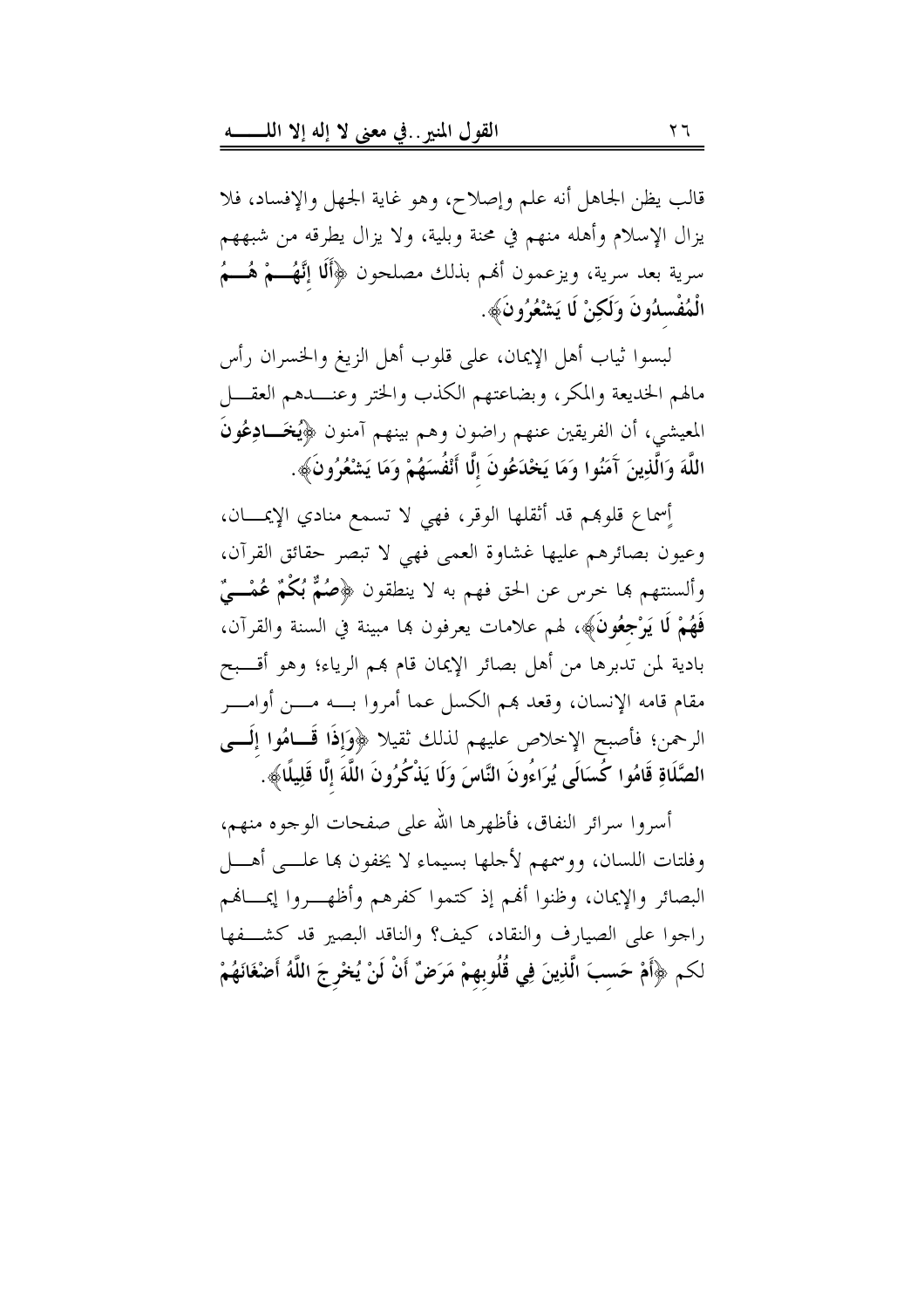\* وَلَوْ نَشَاءُ لَأَرَيْنَاكَهُمْ فَلَعَرَفْتَهُمْ بسيمَاهُمْ وَلَتَعْرِفَنَّهُمْ فِي لَحْنِ الْقَوْل وَاللَّهُ يَعْلَمُ أَعْمَالَكُمْ﴾.

فكيف إذ جمعوا ليوم التلاق، وتحلي الله حل حلاله للعباد، وقد كشف عن ساق ودعوا إلى السجود فـــلا يســـتطيعون ﴿خَاشِـــعَةً أَبْصَارُهُمْ تَرْهَقُهُمْ ذِلَّةٌ وَقَدْ كَانُوا يُسدْعَوْنَ إلَـــى السُّـــجُودِ وَهُـــمْ سَالِمُونَ﴾.

أم كيف هم إذا حشروا إلى حسر حهنم؟ وهو أدق من الشعرة وأحد من الحسام، وهو دحض مزلة، مظلم لا يقطعه أحد إلا بنور يبصر به مواطئ الأقدام، فقسمت بين الناس الأنوار، وهم على قدر تفاوقما في المرور والذهاب، وأعطوا نورًا ظاهرًا مع أهل الإســــلام، كما كانوا بينهم في هذه الدار يأتون بالصلاة والزكــاة والصـــيام والحج، فلما توسطوا الجسر عصفت على أنوارهم أهوية النفــاق، فأطفأت ما بأيديهم من المصابيح فوقفوا حيـــارى لا يســـتطيعون المرور، فضرب بينهم وبين أهل الإيمان بسور له باب.

ولكن قد حيل بين القوم وبين المفاتيح، باطنه — السذي يلسي المؤمنين – فيه الرحمة، وما يليهم من قبلهم العذاب والنقمة، ينادون من تقدمهم من وفد الإيمان، ومشاعل الركب تلوح علـــى بعـــد كالنجوم، تبدوا لناظر الإنسان ﴿انْظُرُونَا نَقْتَـــبسْ مِـــنْ نُـــوركُمْ﴾ لنتمكن في هذا المضيق من العبور فقد طفئت أنوارنا، ولا حـــواز اليوم إلا بمصباح من نور ﴿قِيلَ ارْجِعُوا وَرَاءَكُمْ فَالْتَمِسُوا نُـــورًا﴾ حيث قسمت الأنوار ، فهيهات الوقسوف لأحسد في مثــــل هــــذا المضمار!.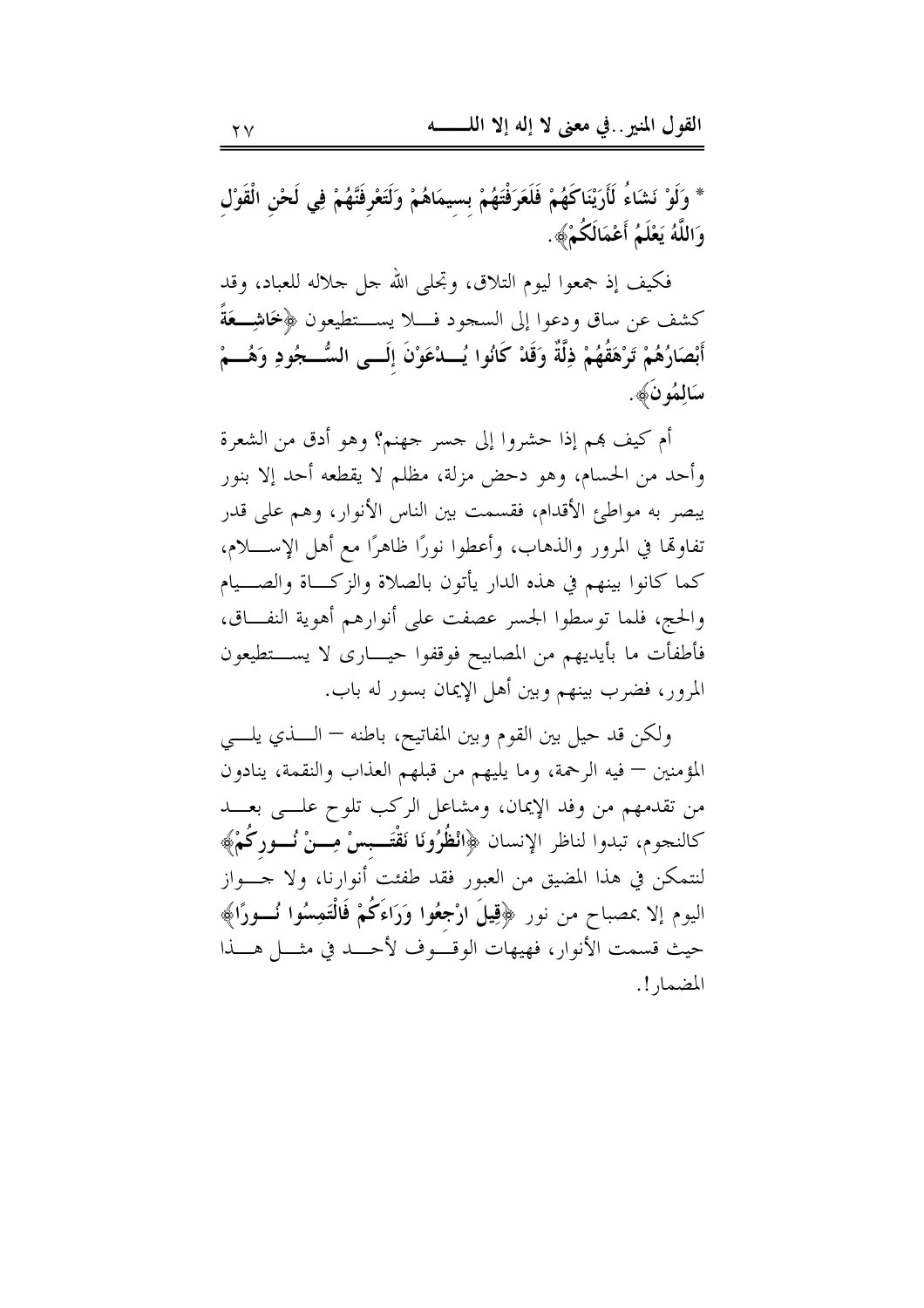كيف نلتمس الوقوف في هذا المضيق؟ فهل يلوى اليوم أحـــد على أحد في هذا الطريق؟ وهل يلتفت اليــــوم رفيــــق إلى رفيــــق؟ فذكروهم باحتماعهم معهم وصحبتهم لهم في هذه السدار، كمسا يذكر الغريب صاحب الوطن بصحبته له في الأسفار ﴿أَلَسِمْ نَكُسْنْ مَعَكُمْ﴾؟ نصوم كما تصومون، ونصلي كما تصلونِ، ونقرأ كمـــا تقرؤون، ونتصدق كما تصدقون، ونحج كما تحجون؟ فما الـــذي فرق بيننا اليوم؟ حتى انفردتم دوننا بالمرور؟ ﴿قَالُوا بَلَمِي﴾، ولكنكم كانت ظواهركم معنا وبواطنكم مع كل ملحـــد، وكـــل ظلـــوم كفور ﴿وَلَكِنَّكُمْ فَتَنْتُمْ أَنْفُسَكُمْ وَتَرَبَّصْتُمْ وَارْتَبْتُمْ وَغَرَّتْكُمُ الْأَمَــانِيُّ حَتَّى جَاءَ أَمْرُ اللَّهِ وَغَرَّكُمْ بِاللَّهِ الْغَرُورُ \* فَالْيَوْمَ لَا يُؤْخَذُ مِنْكُمْ فِلْيَةٌ وَلَا مِنَ الَّذِينَ كَفَرُوا مَأْوَاكُمُ النَّارُ هِيَ مَوْلَاكُمْ وَبِئْسَ الْمَصِيرُ﴾.

لا تستطل أوصاف القوم، فالمتروك والله أكثر من المذكور، كاد القرآن أن يكون كله في شألهم، لكثرقم علـــي ظهـــر الأرض وفي أجواف القبور، فلو حلت بقاع الأرض منهم لاستوحش المؤمنون في الطرقات، وتعطلت أسباب المعايش، وتخطف الوحوش والسباع في الفلوات.

سمع حذيفة — رضي الله عنه — رحلاً يقول: اللــــهم أهلــــك المنافقين، فقال: «يا ابن أخي، لو هلك المنافقون لاستوحشــتم في طرقاتكم من قلة السالك».

لقد قطع حوف النفاق قلوب السابقين الأولين، لعلمهم بدقـــه وجله وتفاصيله وجمله، ساءت ظنولهم بنفوسهم حـــتي خشـــوا أن يكونوا من جملة المنافقين.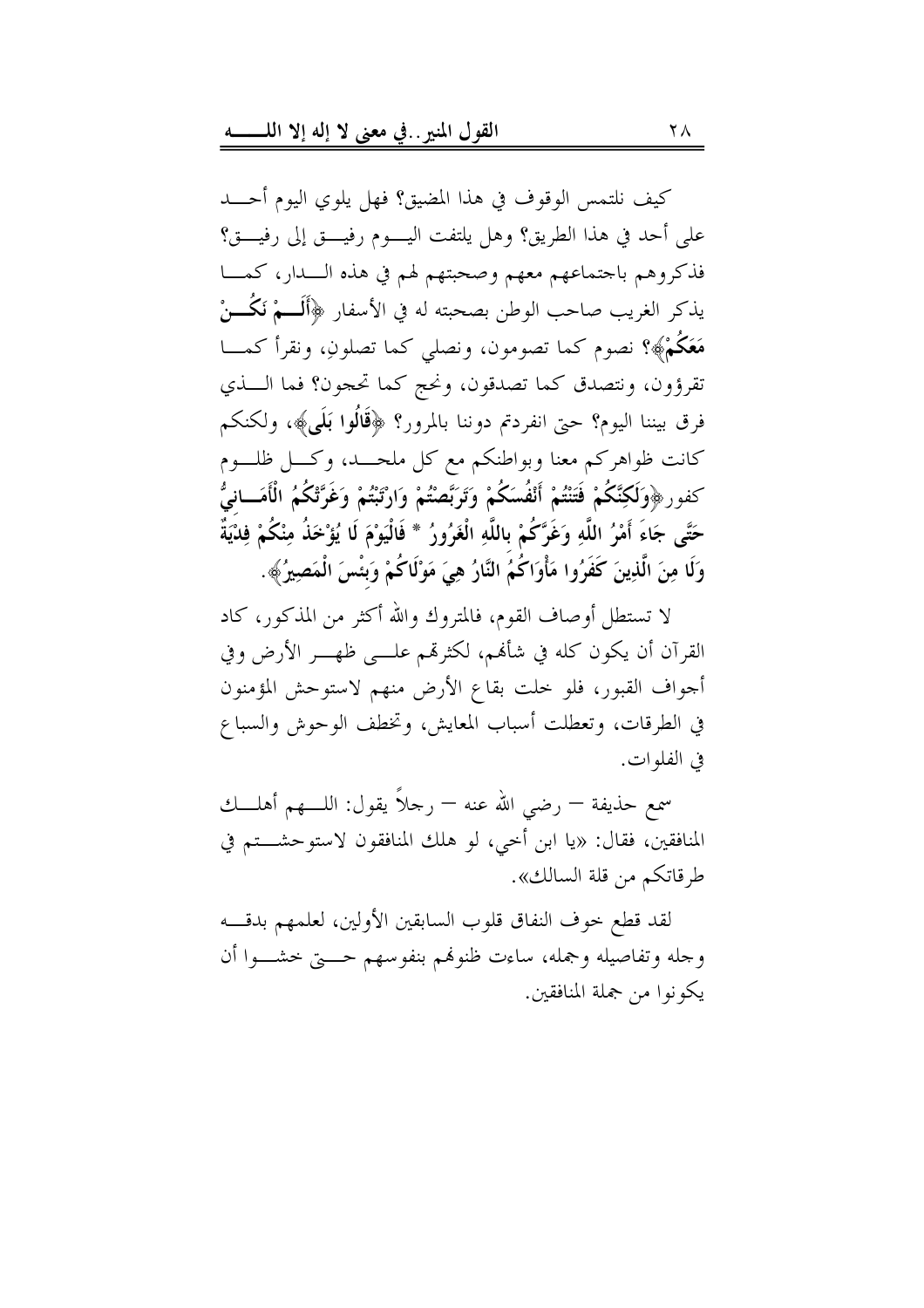قال عمر بن الخطاب لحذيفة — , ضي الله عنــــهما–: « يـــا حذيفة نشدتك بالله هل سمان لك رسول الله ﷺ منهم؟ قـــال: لا. ولا أزكى بعدك أحدًا».

وقال ابن أبي مليكة: «أدرِكت ثلاثين من أصحاب محمــــد ﷺ كلهم يخاف النفاق على نفسه، ما منهم أحد يقول إن إيمانه كإيمان جبريل وميكائيل» [ذكره البخاري].

وذكر عن الحسن البصري: «ما أمنه إلا منافق وما حافٍ إلا مؤمن». ولقد ذكر عن بعض الصحابة أنه كان يقول في دعائــــه: «اللهم إني أعود بك من خشوع النفاق، قيل وما خشوع النفاق؟ قال: أن يرى البدن حاشعًا والقلب ليس بخاشع».

تالله لقد ملئت قلوب القوم إيمانًا ويقينًا، وخوفهم من النفـــاق شديد، وهمهم لذلك ثقيل، وسواهم كثير، منهم من لا يجاوز إيمالهم حناجرهم، وهم يدعون أن إيمالهم كإيمان جبريل وميكائيل.

النوع الثاني: النفاق الأصغر :

وهو النفاق العملي وذلك بأن يظهر الإنسان علانية صــــالحة ويبطن ما يخالفها من الغدر والخيانة، وهذا النوع لا يخرج من الدين بالكلية؛ إلا أنه طريق إلى النفاق الأكبر بل زرعه!.

وأصول هذا النفاق ترجع إلى الخصال المذكورة، في خبر النبي ﷺ بقوله: «أربع من كن فيه كان منافقًا خالصًا، ومن كانت فيه خصلة منهن كانت فيه خصلة من النفاق حتى يدعها، إذا أُتُمِن خــــان وإذا حدث كذب، وإذا عاهد غدر، وإذا خاصم فجر» [متفق عليه].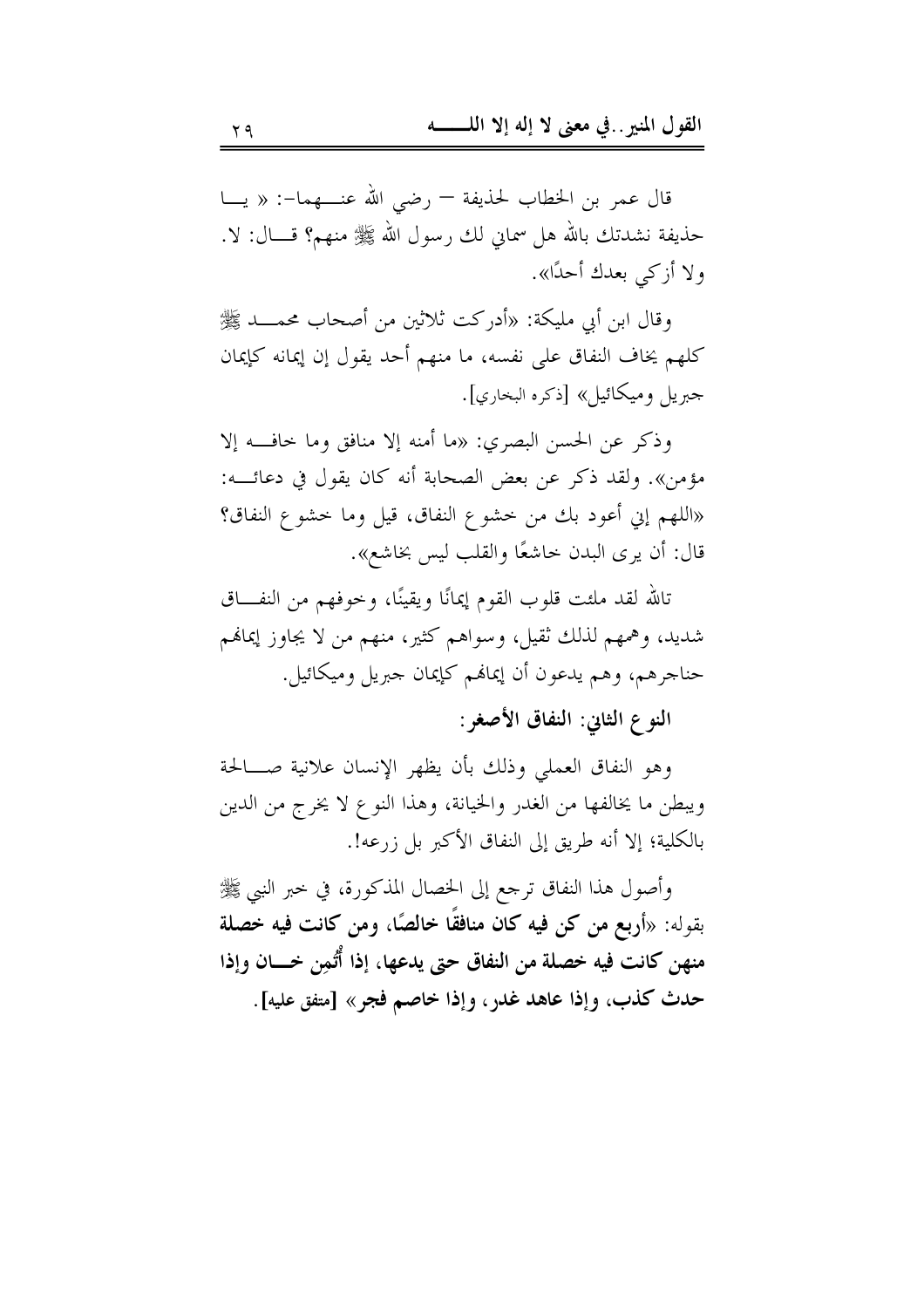فالحيانة في الأمانة في أي نوع من الأنـــواع، أو شـــكل مــــن الأشكال، وبأي وسيلة من الوسائل هي دليل واضح على مخالفة مظهر الخائن لمخبره وذلك من حلق المنافقين، من أجل ذلك حــــذر رسول الله ﷺ أتباعه من هذا الحلق الذميم، واستعاذ مــــن الحيانــــة لعظم حطرها على المسلمين ولما يترتب عليها في الآخرة من سـوء المصير ، فقال: «وأعوذ بك من الخيانة فإنَّما بئست البطانة».

وأما الكذب فهو ظاهرة بينة بخلق الكاذب وضعف نفســـيته وانحلال حلقه، ولقد نفي , سول الله ﷺ عن المسؤمن أن يكسون كذابًا، (قيل له: يا رسول الله أيكون المؤمن جبانًا؟ قال: «نعـــم»، قِيلِ له: أَيكُونَ بَخِيلاً؟ قَالَ: «نَعْم» قِيلَ: أَيْكُونَ كَذَابًا؟ قَالَ: «لاً») [أخرجه مالك في الموطأ] .

وما ذاك إلا لأن الكذب حصلة عار تهدم شخصية المسلم بين المسلمين الصادقين، وتعرضه لعقاب الله يوم تبيض وجوه الصادقين وتغير وتسود وجوه الكاذبين، كما قال عز وجل: ﴿وَلَهُمْ عَـــٰذَابٌ أَلِيمٌ بمَا كَانُوا يَكْذِبُونَ﴾، وقال سبحانه: ﴿إِنَّمَا يَفْتَـــوي الْكَــــذِبَ الَّذِينَ لَا يُؤْمِنُونَ بِآيَاتِ اللَّهِ وَأُولَئِكَ هُمُ الْكَاذِبُونَ﴾.

وعن عبد الله بن مسعود — رضي الله عنه — قال: «إن الشيطان ليتمثل في صور الرحل، فيأتي القوم فيحدثهم بالحديث من الكــــذب فيتفرقون، فيقول الرحل منهم سمعت رحلاً أعرف وجهه ولا أعرف اسمه يحدث كذا وكذا». وعن عبد الله بن عمرو – رضي الله عنهما – قال: «إن في البحر شياطين مسجونة أوثقهما يوشك أن تخـــرج فتقرأ على الناس قرآن» [خرجهما مسلم في مقدمة كتابه الصحيح].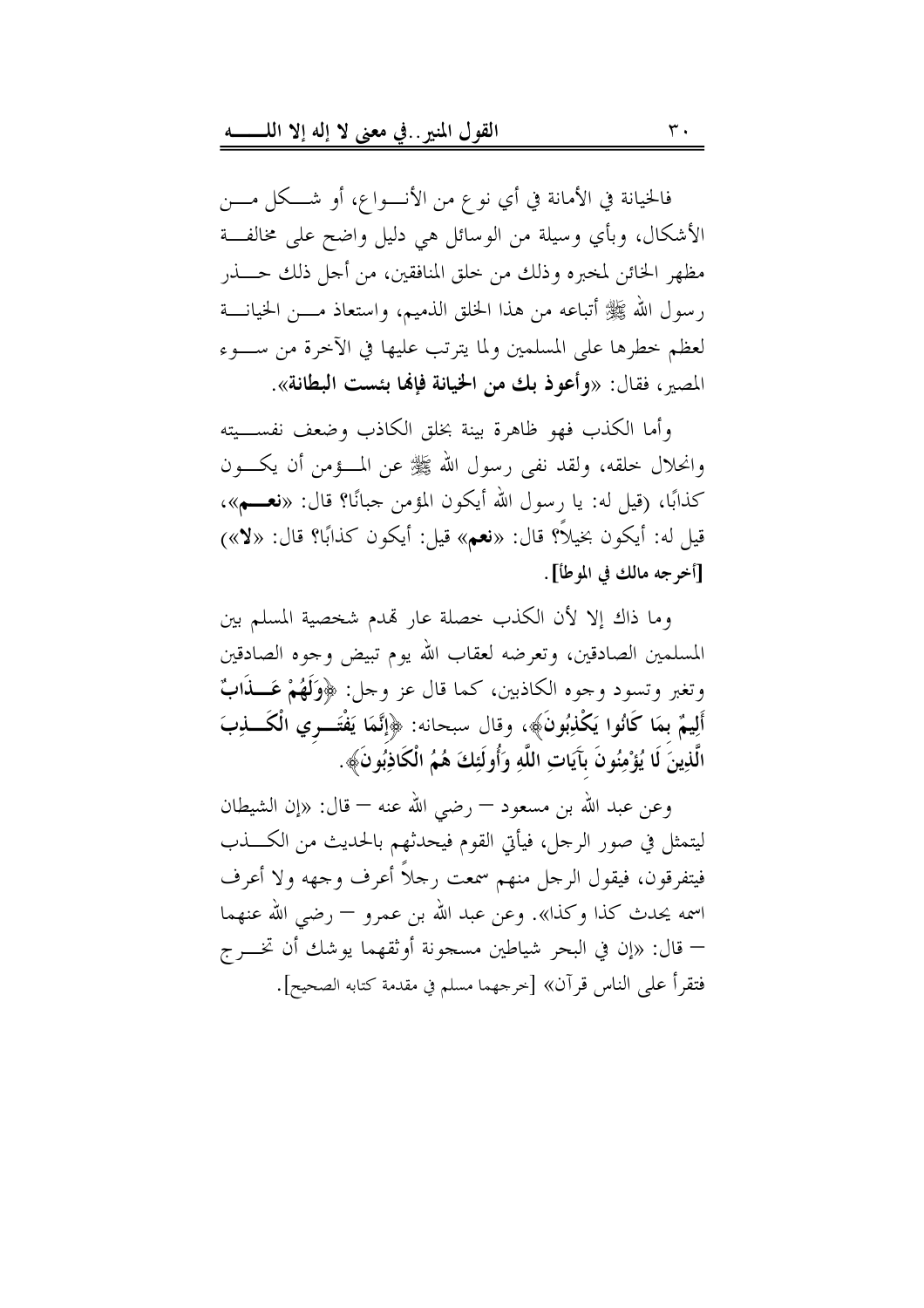وأما الغدر بعد الأمان، ونقض العهد بعد توكيد الأيمان، وعدم هو من خلق المنافقين الذي يبطنون خلاف ما يظهرون، حيث أمر الله سبحانه الوفاء بالعهد ورعاية ما يلتزمه من حقـــوق قـــال الله تعالى: ﴿وَأَوْفُوا بِالْعَهْدِ إِنَّ الْعَهْدَ كَانَ مَسْئُولًا﴾، وقال تعالى: ﴿يَــا أَيُّهَا الَّذِينَ آَمَنُوا أَوْفُوا بِالْعُقُودِ﴾ ومن الوعيد في حق الغادر قولــــه تعالى: ﴿وَأَوْفُوا بِعَهْدِ اللَّهِ إِذَا عَاهَدْتُمْ وَلَا تَنْقُضُــوا الْأَيْمَــانَ بَعْـــدَ تَوْكِيلِهَا﴾، وقولُه تعالى: ﴿إِنَّ الَّذِينَ يَشْتَرُونَ بِعَهْدِ اللَّهِ وَأَيْمَــانهِمْ ثَمَنًا قَلِيلًا أُولَئِكَ لَا خَلَاقَ لَهُمْ فِي الْآخِرَةِ وَلَا يُكَلِّمُهُمُ اللَّهُ وَلَا يَنْظُــَرُ إِلَيْهِمْ يَوْمَ الْقِيَامَةِ وَلَا يُزَكِّيهِمْ وَلَهُمْ عَذَابٌ أَلِيمٌ﴾.

وقوله ﷺ: «لكل غادر لواء يوم القيامة يعــــرف بـــــه». وفي رواية: «إن الغادر ينصب له لواء يوم القيامة فيقـال: ألا هــــذه غدرة فلان» [متفق عليه].

الغدر حرام في كلِّ عهد بين المسلم وغيره، وعهود المســــلمين فيما بينهم الوفاء ها أِشد، ونقضها أعظم إمًّا ومن أعظمها نقــض عهد الامام.

ففي الصحيحين عن أبي هريرة — رضي الله عنه — عن النبي ﷺ قال: «ثلاثة لا يكلمهم الله يوم القيامة، ولا يزكيهم ولهم عذاب أليم، فذكر منهم: ورجل بايع إمامًا لا يبايعه إلا لدنيا، فإن أعطاه ما يريد وفي له، وإلا لم يف له».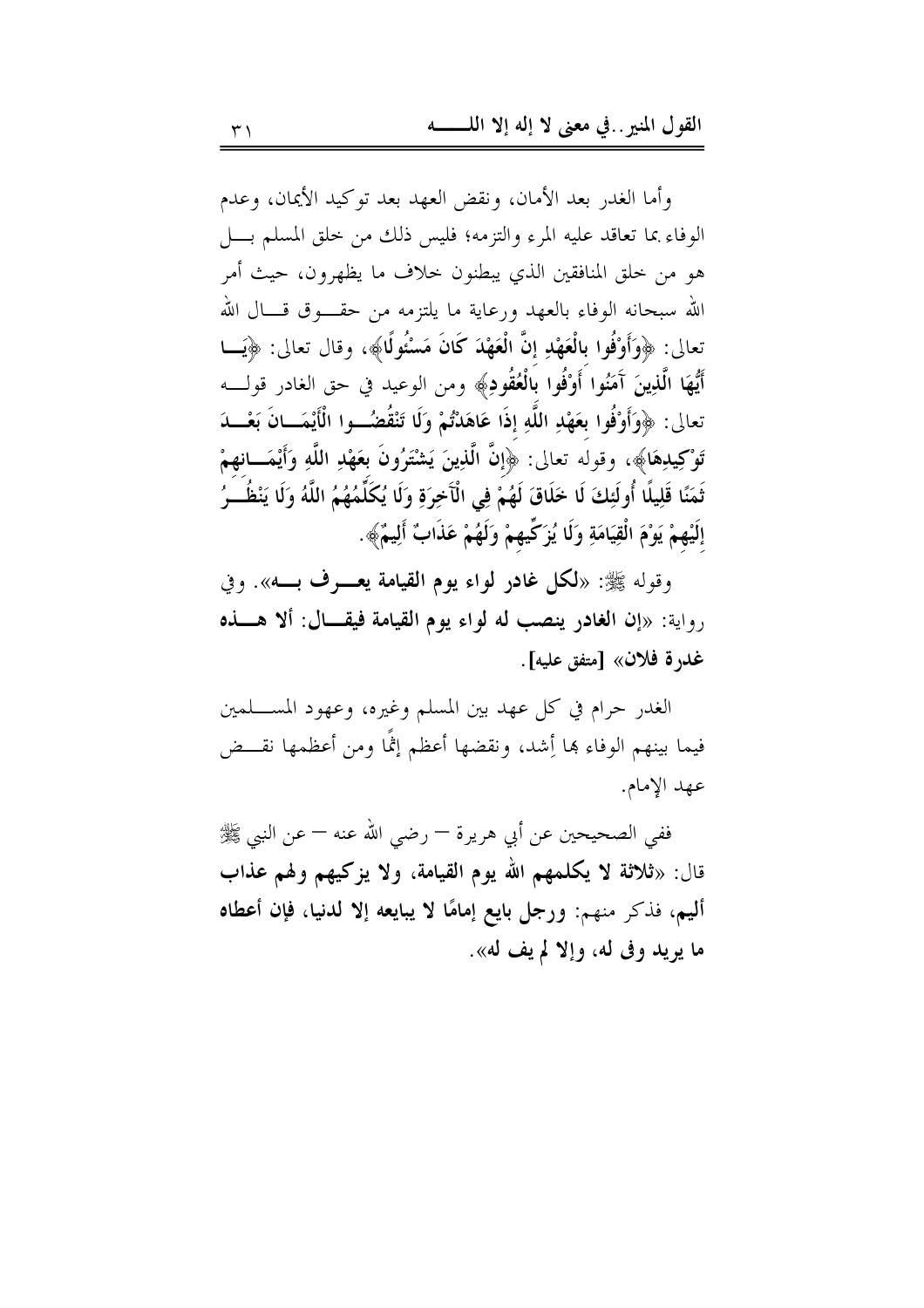وروى مسلم في صحيحه عن أبي هريرة — رضي الله عنــــه — عن النبي ﷺ أنه قال: «من خرج عن الطاعة وفـارق الجماعـــة فمات، مات ميتة جاهلية، ومن قاتل تحت راية عميسة يغضـــب لعصبية، أو يدعو إلى عصبية، أو ينصر عصبية؛ فقتـــل فقتلتـــه جاهلية، ومن خرج على أمتى يضــــرب برّهــــا وفاجرهـــا، ولا يتحاشى من مؤمنها، ولا يفي لذي عهد عهده فليس مني ولست **منه».** 

ولذا قال شيخ الإسلام ابن تيمية رحمه الله في السياسة الشرعية يجب أن يعرف أن ولاية أمور الناس من أعظم واجبات الدين بل لا قيام للدين والدنيا إلا ها، فإن بسني آدم لا تستم مصـــلحتهم إلا بالاجتماع لحاجة بعضهم إلى بعض، ولا بد لهم عند الاجتماع من رأس إلى أن قال — رجمه الله — فإن الله تعـــالى أوحــــب الأمــــر بالمعروف والنهى عن المنكر، ولا يتم ذلــك إلا بقــوة وإمــارة، وكذلك سائر ما أوجبه الله تعالى من الجهاد، والعدل وإقامة الحـــج والجمع والأعياد ونصر المظلوم وإقامة الحدود، ولا يستم ذلــك إلا بقوة وإمارة ولهذا روي: «أن السلطان ظل الله في الأرض».

ويقال ستون سنة من إمام حائر أصلح من ليلة واحــــدة بــــلا سلطان

ولهذا كان السلف، كالفضيل بن عياض وأحمد بـــن حنبــــل وغيرهما يقولون لو كان لنا دعوة مستجابة لدعونا بما للسلطان إلى أن قال — , حمه الله –: «فالواحب اتخاذ الإمارة دينا وقربة يتقرب هِما إِلى اللهِ؛ فإن التقرب إليه فيها بطاعته وطاعة , سوله من أفضــــل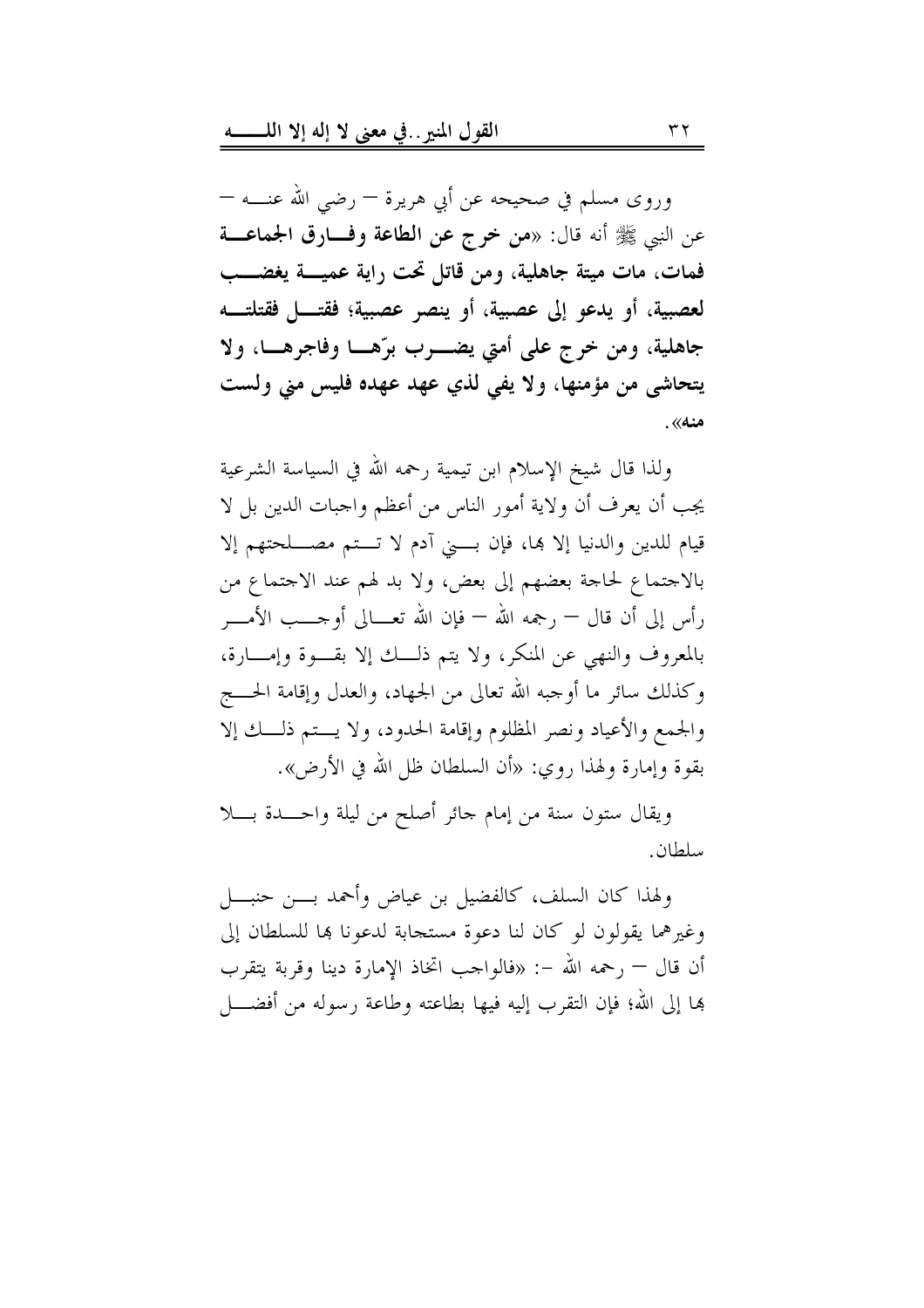القربات، وإنما يفسد فيها حال أكثر الناس لابتغاء الرياسة والمال» انتهى كلامه — , حمه الله تعالى–.

وقال ابن رجب — رحمه الله تعالى –: وأما السمع والطاعـــة لولاة المسلمين ففيها سعادة الدنيا، وها تنتظم مصـــالح العبـــاد في معاشهم وبها يستعينون على إظهار دينهم وطاعة رهم – كما قال على بن أبي طالب — رضي الله عنه — إن الناس لا يصـــــلحهم إلا إمام برًا أو فاجر، إن كان فاجرًا عبد المؤمن فيها ربه وحمل الفاجر فيها إلى أجله.

وقال الحسن في الأمراء يلون من أمورنا الجمعة والجماعة والعيد والثغور والحدود: والله لا يستقيم الدين إلا بهــــم، وإن حــــاروا أو ظلموا، والله لما يصلح الله بهم أكثر مما يفسدون مع أن طاعتهم والله لغيظ وإن فرقتهم لكفر) انتهى.

وأما الفجور في الخصومة فهو مجانبة العدل فيها والإدعاء على الخصم بالباطل وحشد شهود الزور، لإثبات الحق المزعوم، ولقد ذم الله في محكم كتابه من يذهب إلى الجدل بالباطل في الخصومة قــــال الله تعالى: ﴿وَمِنَ النَّاسِ مَنْ يُعْجِبُكَ قَوْلُهُ فِي الْحَيَاةِ الدُّنْيَا وَيُشْـــهِدُ اللَّهَ عَلَى مَا فِي قَلْبِهِ وَهُوَ أَلَدُّ الْخِصَامِ﴾ أي شديد الخصومة، كاذب في القول جادل بالباطل.

فاتقوا الله عباد الله وجانبوا الخيانة في الأمانــــة والكــــذب في تصوير الواقع والغدر بعد توثيق العهود والفجور في الخصومة، يسلم لكم الدين وتكونوا من المهتدين.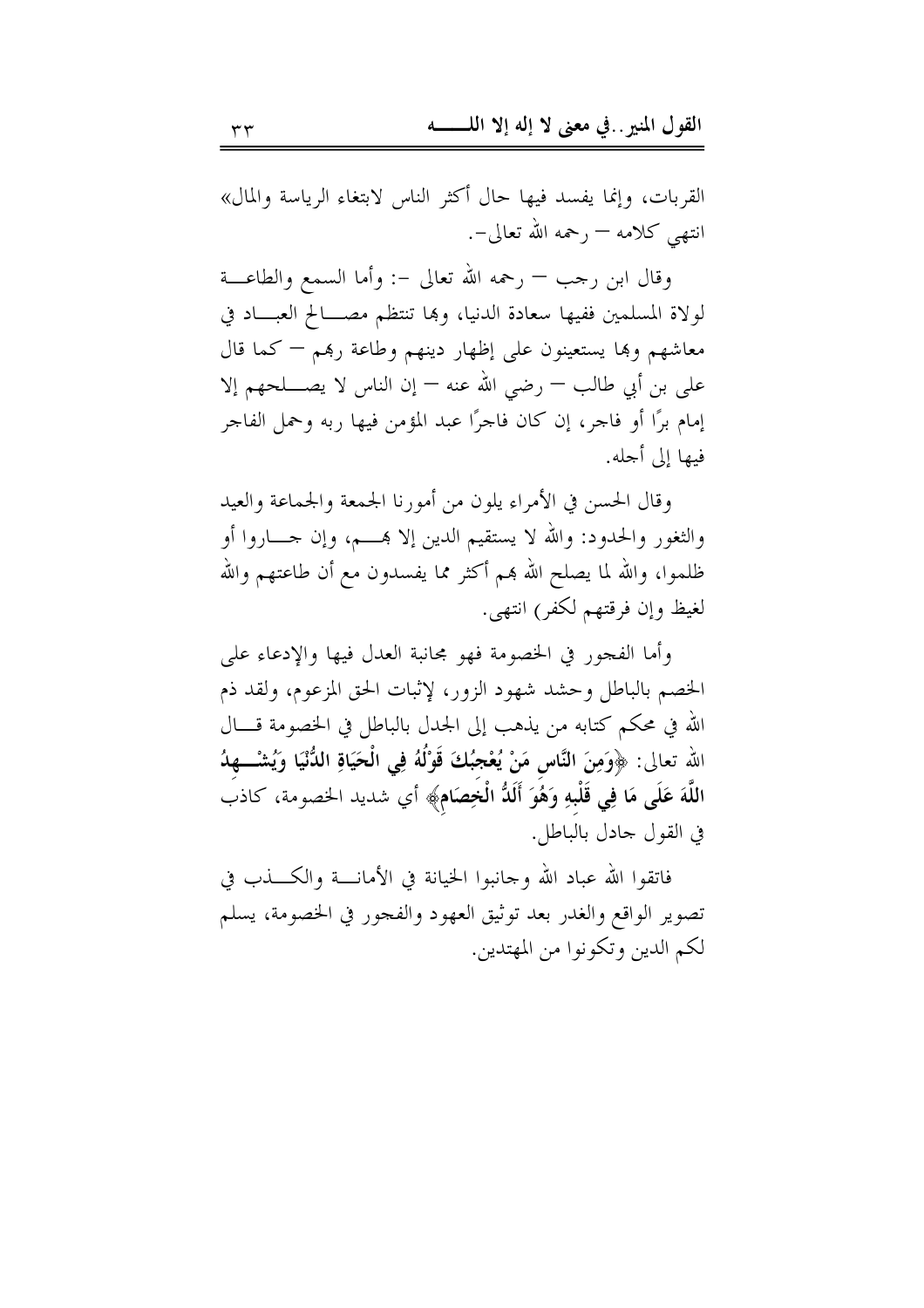

**عباد الله:** إن الارتداد عن دين الإسلام إلى الكفر تارة يكـــون بترك الإسلام بالكلية إلى ملة من ملل الكفر ، وتارة يكون بارتكاب ناقض من نواقض الإسلام مع بقاء التسمي بالإسلام وأداء شعائره، فيعده بعض الناس من جملة المسلمين وهو ليس منهم وهـــذا أمـــر خطير، وموقف دقيق يحتاج إلى بصيرة نافذة يحصل ها الفرقان بين الحق والباطل والهدى والضلال.

إذ كثيرًا ما يلتبس هذا الأمر على كثيرٍ من الناس بسبب جهله بنواقض الإسلام وأسباب الردة، فيظن أن من أدى شيئًا من شعائر الإسلام صار مسلمًا ولو ارتكب شيئًا من المكفرات، وهذا الظـــن الفاسد إنما نشأ من الجهل بحقيقة الإسلام وما يناقضه، وهذا واقـــع مؤلم يعتقده بعض من الناس في هذا الزمان؛ ممن لا يميزون بين الحق والباطل، والهدى والضلال؛ فصاروا يطلقون مسمى الإسلام عليے من يؤدي بعض شعائره ولو ارتكب مائة ناقض، ولم يعلم هؤلاء أن من ادعى الإسلام وأدى العبادات، ثم ارتكب شيئًا من نواقضه فهو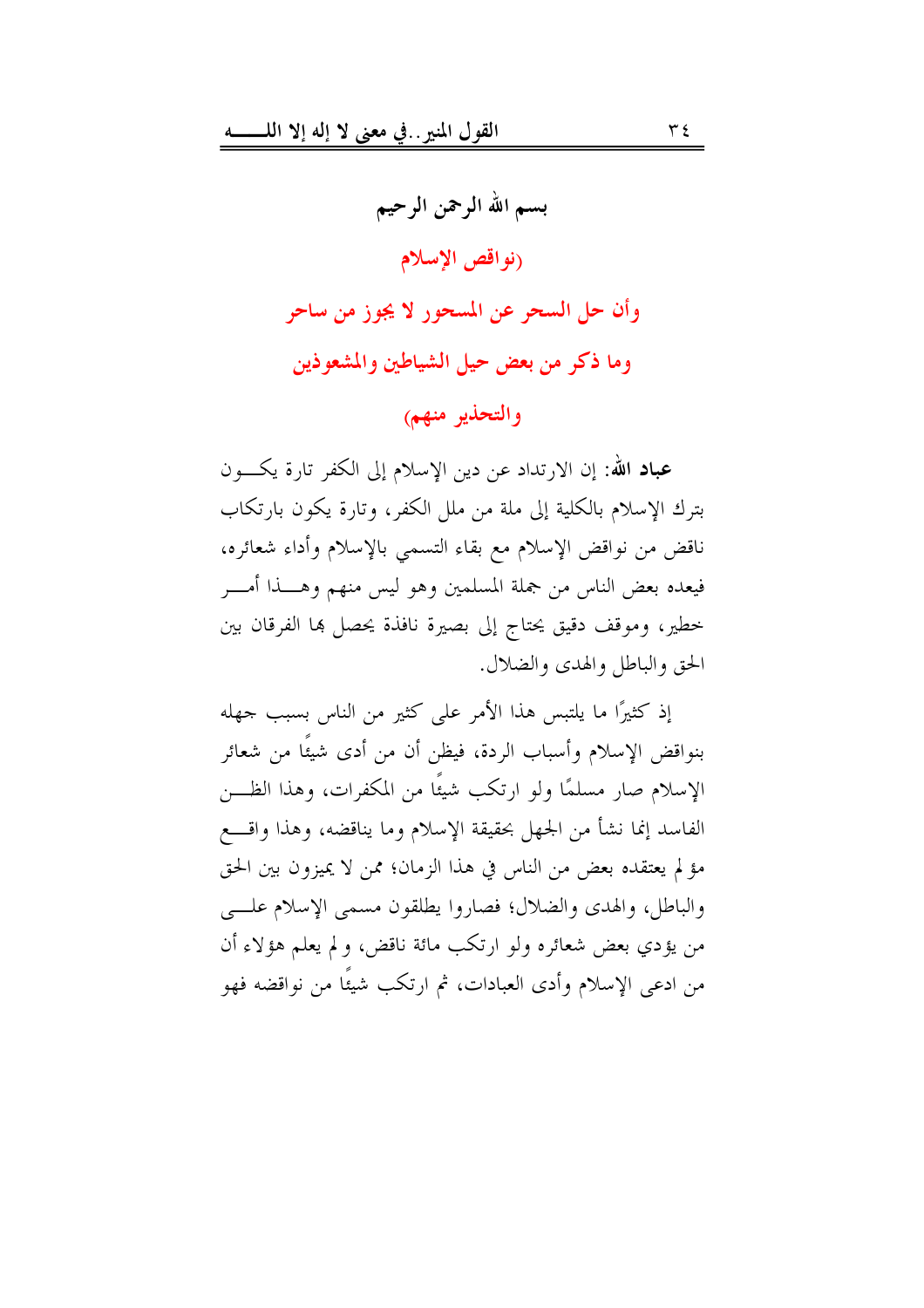بمثابة من يتوضأ ثم يحدث؛ فهل يبقى لوضوئه أثر، وهكذا المسلم إذا ارتكب ناقضًا من نواقض الإسلام فإنه لا يبقى لإسلامه أثر.

إنه لا يكون العبد مسلمًا بمحرد الانتساب إلى الإســـــلام مــــع البقاء على ما يناقضه من الأمور الكفرية، كما أنه لا يكفي مــــدح الإسلام والثناء عليه من غير تمسك به وعمل بأحكامــه، فـــاليوم المنتسبون إلى الإسلام كثير، ولكن المسلمين منهم بالمعنى الصـــحيح قليل، فنحمد الله تعالى أن جعلنا في بــــلاد التوحيــــد والإســـــلام والمسلمين في هذه المملكة، نسأل الله أن يحفــظ ولاة أمرهــــا وأن يوفقهم لما يحبه ويرضاه.

وإنه لمن الظلم الواضح والضلال المبين أن يطلق اسم الإســــلام على من لا يستحقه؛ لمحرد أنه يدعيه وهــــو بعيــــد عنــــه بأفعالــــه وتصرفاته، كما أنه من الظلم الواضح والضلال المسبين أن نصــف بالإسلام من هو مرتكب لما يناقضه من أنواع الردة؛ لمحرد أنه يصوم أو يصلى أو يعمل شيئًا من شعائره، وهذا من الجهل بحقيقة الإسلام أو من إتباع الهوى وكلا الأمرين خطير قبيح.

إن نواقض الإسلام كثيرة وأسباب الردة متعددة، لكنا نــــذكر منها ما قد يخفي حكمه على بعض الناس.

فمنها السحر، ومنها الصرف والعطف، فمن فعله أو رضى به كفر لقوله تعالى: ﴿وَمَا يُعَلِّمَانِ مِنْ أَحَدٍ حَتَّى يَقُولَا إِنَّمَا نَحْنُ فِتْنَةٌ فَلَا تَكْفُرْ﴾.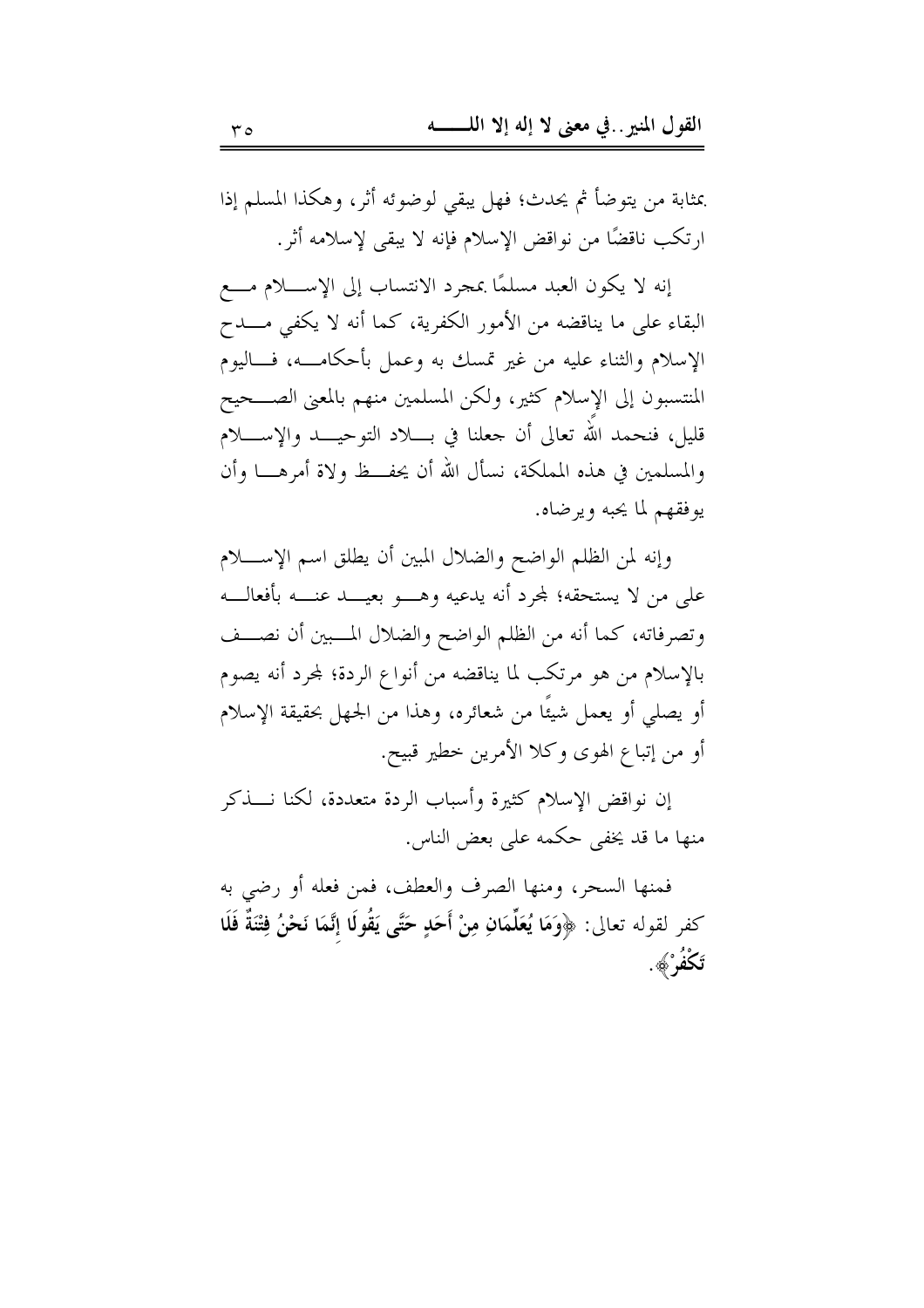والسحر: في اللغة: عبارة عما خفي ولطف ســـببه، وسمـــي السحر سحرًا لأنه يقع خفيا آخر الليل.

وفي الشرع: عقد ورقي، أي قراءات وطلاسم يتوصــــل همــــا الساحر إلى استخدام الشياطين فيما يريد لتضر المسحور، وأدويـــة وعقاقير تؤثر على بدن المسحور وعقله وإرادتـــه وميلـــه فتجـــده ينصرف ويميل، وهو ما يسمى عندهم بالصرف والعطف، فيجعلون الإنسان ينعطف على زوجته أو امرأة أخرى حتى يكون كالبهيمـــة تقوده كما تشاء.

والصرف بالعكس مع ذلك وهو صرف الإنسان عما يهــواه كصرفه مثلاً عن محبة زوجته إلى بغضها وفي تصوره بسأن يتخيـــل الأشياء على خلاف ما هي عليه، وفي عقله فربما يصل إلى الجنسون والعياذ بالله.

والسحر محرم في جميع شرائع الرسل فمن فعله أو رضي به كفر لأن الراضي كالفاعل لقوله تعالى: ﴿وَلَا يُفْلِحُ السَّاحِرُ حَيْثُ أَتَبِي﴾، وقال عز وحل: ﴿وَلَقَدْ عَلِمُوا لَمَنِ اشْتَرَاهُ مَا لَهُ فِي الْـــآخِرَةِ مِـــنْ خَلَاق﴾.

قال ابن عباس: من نصيب، وقال قتادة: علم أهل الكتاب فيما عهد إليهم أن الساحر لا حلاق له في الآخرة، وقال الحسن: ليس له دين، وقد نص أصحاب أحمد — رحمهم الله تعالى — أنــــه يكفــــر بتعلمه وتعليمه.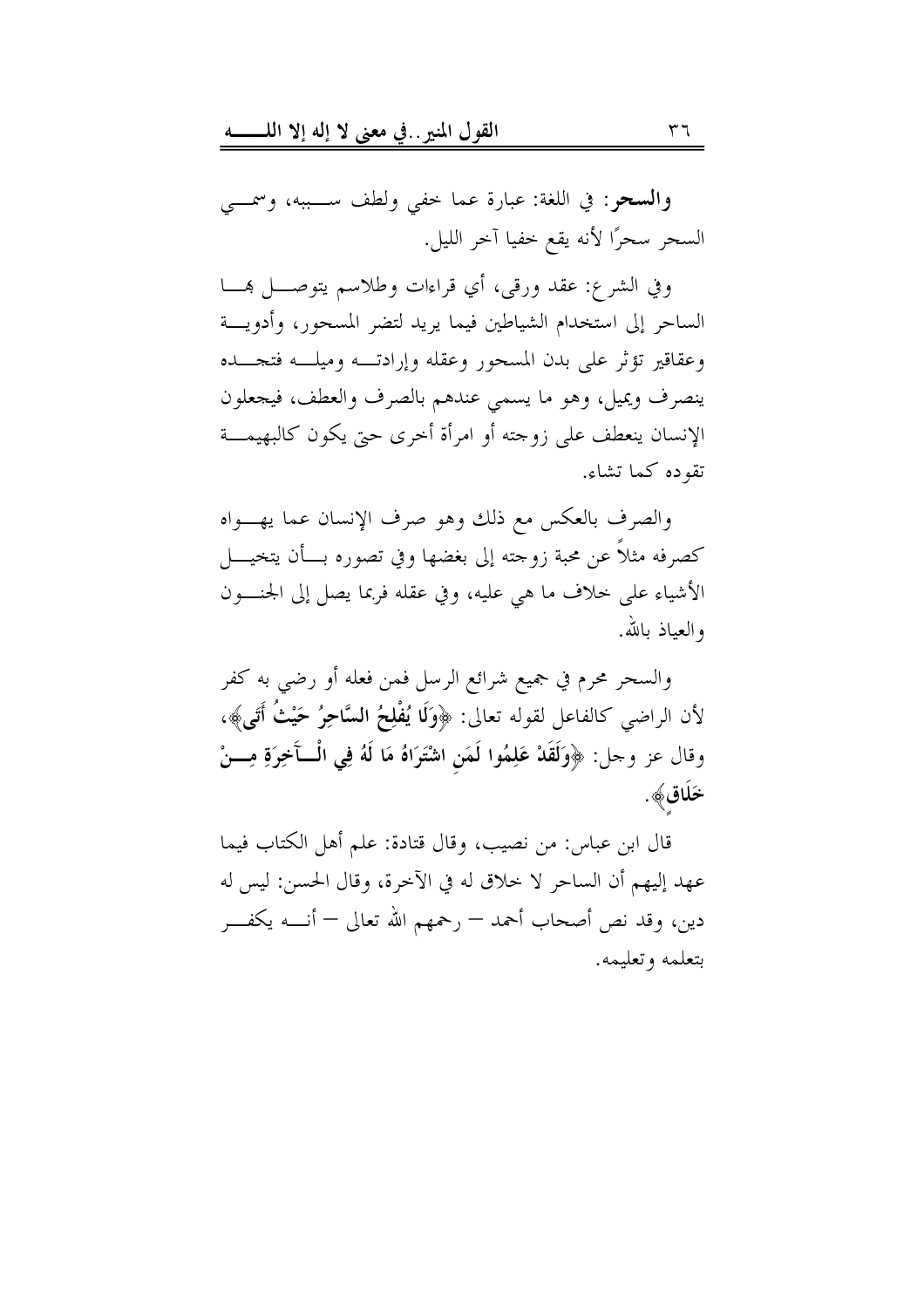وروى عبد الرزاق عن صفوان بن سليم، قال: قال رسول الله ﷺ: «من تعلم شيئًا من السحر قليلاً كان أو كثيرًا كان آخــــو عهده من الله» وهو مرسل. وفي الصحيحين عــــن أبي هريــــرة — رضي الله عنه — أن رسول الله ﷺ قال: «اجتنبوا ا**لسبع الموبقات**، قالوا: يا رسول الله وما هن؟ قال: الشرك بالله، والسحر، وقتـــل النفس التي حرم الله إلا بالحق، وأكل مال اليتم، والتــــولي يـــــوم الزحف، وقذف المحصنات الغافلات المؤمنات».

وروى النسائي من حديث أبي هريرة — رضي الله عنه — عن النبي ﷺ: «من عقد عقدة ثم نفث فيها فقد سحرٍ، ومن سحرٍ فقد أشرك، ومن تعلق شيئًا وكل إليه».

وقال الشيخ محمد بن إبراهيم في فتاويه: والساحر لا يتم لــه السحر ، ولا تخيره الشياطين عن غائب، ولا تساعده علـــي قتــــل شخص إلا بعد ما يعبد غير الله بتقريبه للشياطين ما يحبونــــه مـــــن الذبح لهم ونحو ذلك، حتى أن بعضهم يمكنهم من فعل الفاحشة به، وهذا من الاستمتاع المذكور في الآية ﴿رَبَّنَا اسْتَمْتَعَ بَعْضُنَا بَبَعْضٌ﴾، فیکون کفرًا، انتھی کلامه رحمه الله.

فهو من الشرك بالله تعالى المخرج من الملة. لــــذا فــــلا تجــــوز الاستعانة بالجن بحال من الأحوال، لا بالأشياء المباحة ولا بالأشياء المحرمة، ولا يجوز تحضيرهم وجمعهم، فمن فعل من الذين يقسرؤون على الناس شيئًا من ذلك فهو مشعوذ دحال لأن الجن والشياطين ما تخدم أحدًا حتى تستمتع به، وإذا استمتعت به فقد أِشرك.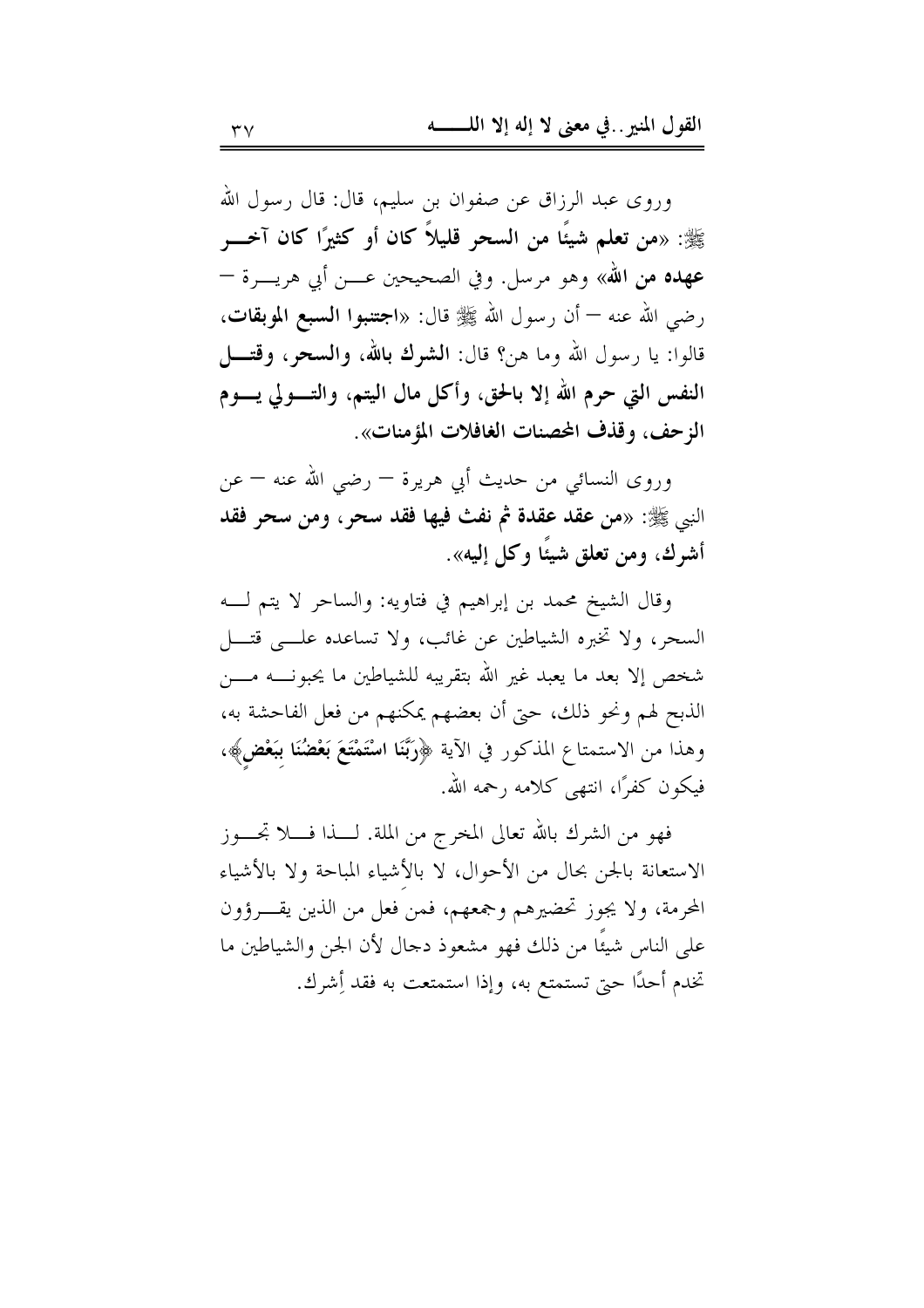ومن أنواع السحر: العيافة والطرق والطيرة؛ لحديث قبيصة أنه سمع النبي ﷺ قال: «إن العيافة والطرق والطيرة من الجبت»، قال عوف: العيافة زحر الطير، والطرق الخط يخط في الأرض، والجبت قال الحسن: رنة الشيطان [رواه أحمد رحمه الله].

وقوله: «هن الجبت» أي من السحر . وأما حل السحر عـــن المسحور فلا يجوز إلا بالرقية الشرعية والنشرة الجائزة فهـــو كمـــا وضح ذلك ابن القيم — رحمه الله تعالى — حيث قال: النشرة حــــل السحر عن المسحور وهي نوعان:

أحدهما حل بسحر مثله: وهو الذي من عمل الشيطان، وعليه يحمل قول الحسن فيتقرب الناشر والمنتشر إلى الشيطان بمسا يحسب فيبطل عمله عن المسحور .

الثاني النشرة بالرقية والتعوذات والأدوية المباحة: فهذا حائز.

وعلى النوع الأول: يحمل حديث حابر — رضي الله عنه — أن رسول الله ﷺ سئل عن النشرة فقال: «هي من عمل ا**لشـــيطان**» [دواه أحمد].

وعلى الثاني: وهي النشرة بالرقية والتعوذات والأدوية المباحــة يحمل ما جاء عن سعيد بن المسيب عن قتادة قلت لابن المســـيب رحل به طب أو يؤخذ عن امرأته أيحل عنه أو ينشر؟ قال لا بأس به إنما يريدون به الإصلاح فأما ما ينفع فلم ينه عنه. فالمراد به عــــلاج السحر برقية من راق ليس بساحر ولا كاهن. أو بنوع من النشرة الجائزة كما تقدم.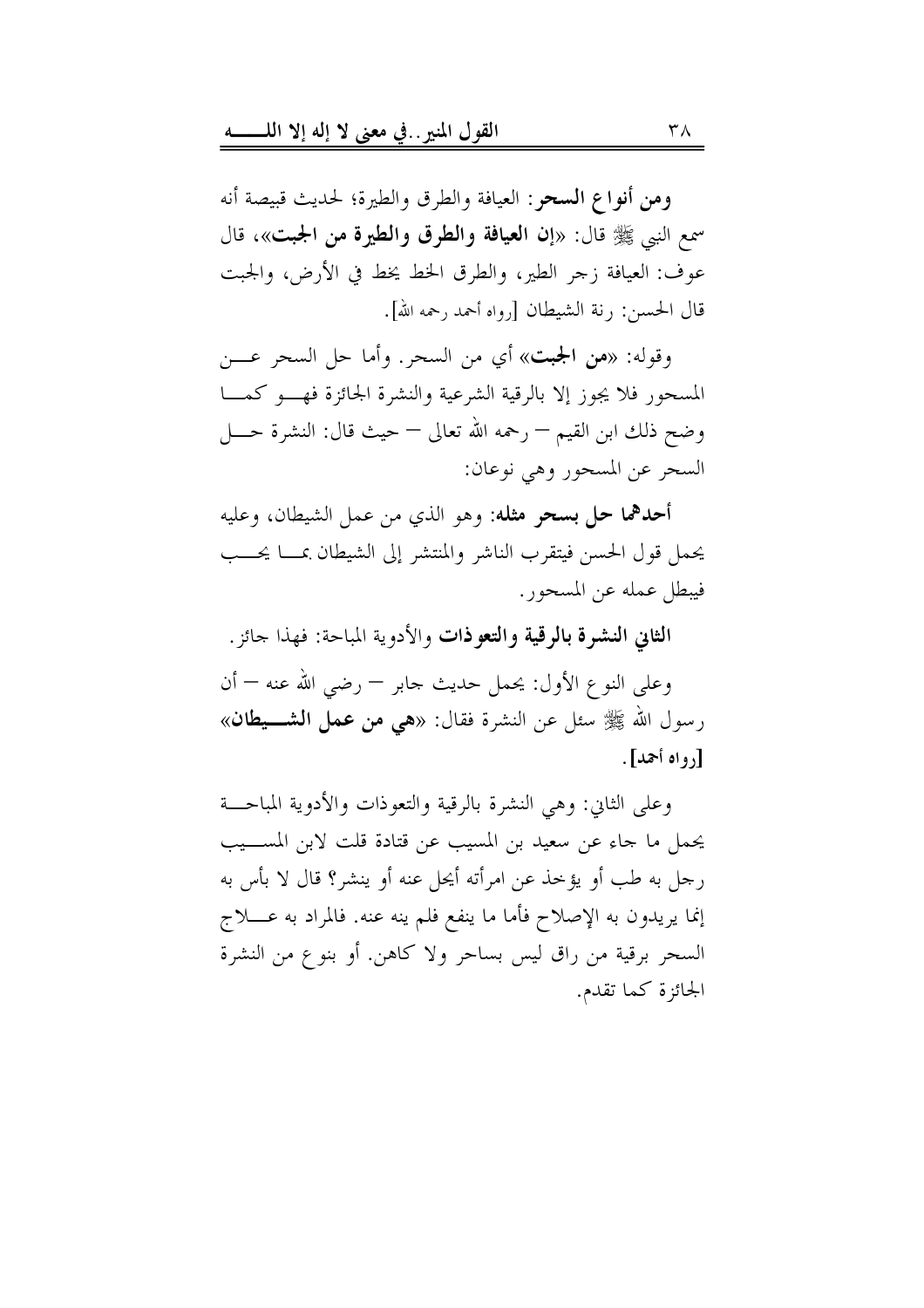اللهم إنا نعوذ بك من السحر والسحرة، اللهم إنا نعوذ بك من شرورهم وندرأ بك في نحورهم.

ثم ليعلم أنه لا يجوز حل السحر عن المسحور بسحر، ولا يجوز للمسلم أن يأتي أو يذهب إلى ساحر أو إلى كاهن من أجل رقية أو علاج من وجوه:

الأول: لو كان يجوز للمسلم أن يذهب إلى السحرة التماسًـــا للدواء برقية أو نحوها لما أمر بقتل الساحر، وفيه منفعة للناس، فقد روي عن النبي ﷺ أنه قال: «حد الساحر ضربة بالسيف» الثاني: أن الله تعالى قال في السحرة: ﴿وَيَتَعَلَّمُونَ مَا يَصْرُهُمْ وَلَا يَسْنُفَعُهُمْ﴾ وهذا لفظ علم يبين أن السحر ليس فيه نفع بوجه من الوجوه، لأنه من الشرك بالله، فإن الساحر لا يتم له سحره ولا يحصل له حــــل السحر عن المسحور، حتى يعبد غير الله ويشرك مــــع الله، وذلـــــك بتقريبه للجن والشياطين ما يحبون من ذبح أو سجود لهـــم، وقـــد يكون سرًا فيما بينه وبينهم، أو إهانة لكلام الله عز وجل، ليرضــــي بذلك الشياطين، نعوذ بالله من ذلك، أو كتابـــة للفاتحـــة أو آيـــة الكرسي أو غير ذلك من آيات القرآن بشيء نجس.

ومن كتب له لا يعلم بذلك لأنه لا يرى، ولا يشاهد إلا آيات من القرآن مكتوبة، ولا يدري أن هذا الساحر أو المشعوذ الدجال قد تقرب للشياطين بكتابتها بشيء نجس، فهم ليس فيهم نفع مطلقًا كما قال تعالى: ﴿وَأَلَّهُ كَانَ رِجَالٌ مِنَ الْإِنْسِ يَعُوذُونَ برجَـــال مِــــنَ الْعِنِّ فَزَادُوهُمْ رَهَقًا﴾، وقال عكرمة في تفسير هذه الآية: كان إذا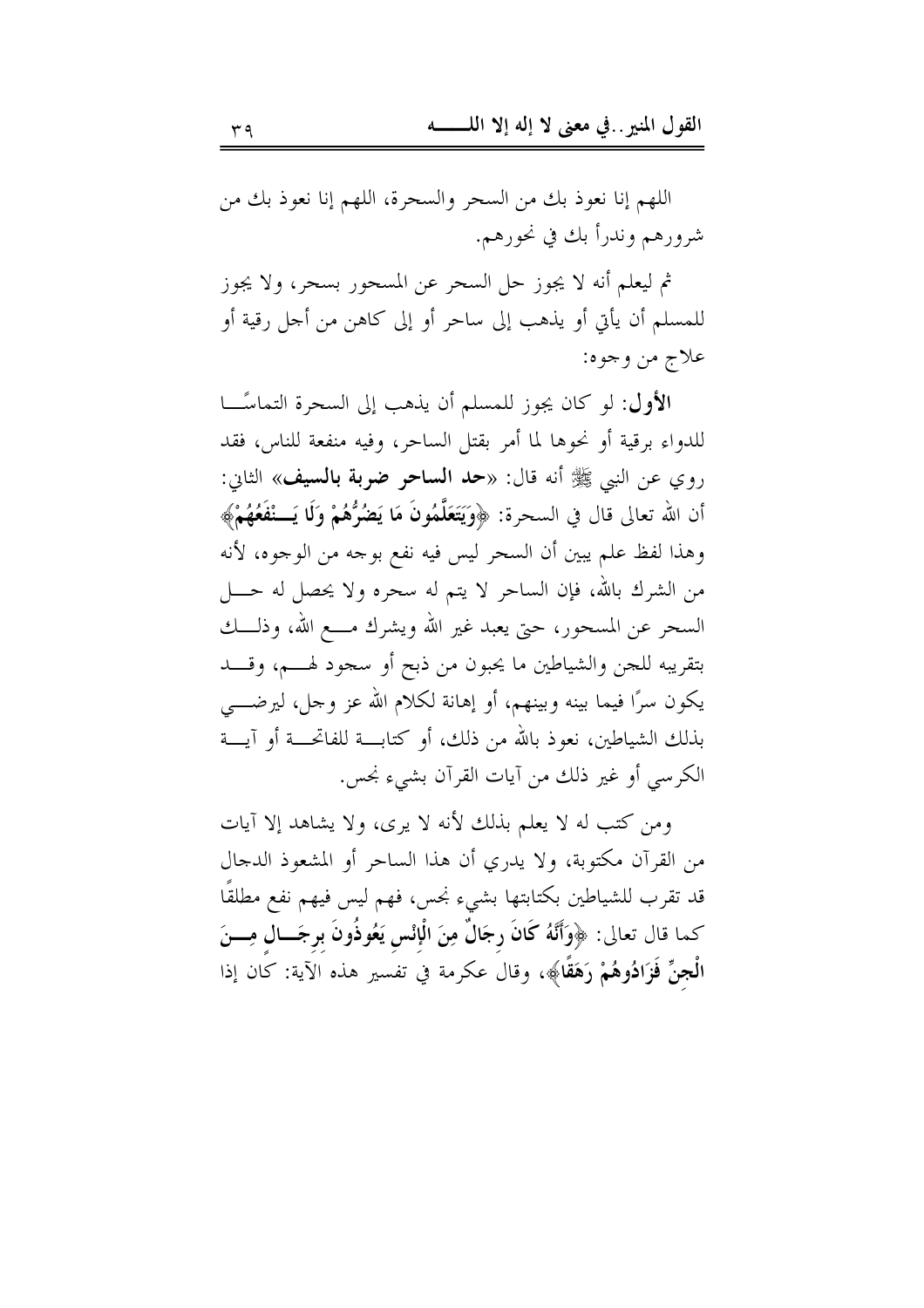نزل الإنس واديًا هرب منهم الجن فلما سمع الجن بقول الإنس نعوذ بأهل هذا الوادي، قالوا: ينفرون منا كما ننفر منهم، فــدنوا مـــن الإنس فأصابوهم بالجنون والخبل فزاد الجن تكبرًا وطغيانًا بســـبب استعاذة الانس.

ويشهد لهذا واقع كثير من الناس في هذا الزمن لما غفلوا عـــن طاعة الله وطاعة , سوله وتلاوة كتابة العزيز، وأقبلوا علـــ آلات اللهو والغناء والمزامير والتلفاز والدش والجرائد والمحسلات الخليعسة والمسار ح.

خف التوحيد في قلوبمم فضعف إيماهم وتوحيــــدهم فتغلبــــت عليهم الجن وتسلطت على قلوهم وأبسداهم بسالهموم والغمسوم والأمراض الوهمية، فأحذ من أصيب بشيء من ذلــك يـــذهب إلى القراء المشعوذين والدجالين والسحرة والكهان والعرافين، وهذه هي بغية الشياطين يؤذوهم ليذهبوا إلى إحوالهم من الأنس ليشركوا بالله فزادوهم رهقًا أي: رعبًا وحوفًا.

ومن ذلك: ما يفعله بعض القراء من توهيم المريض، وذكـــر أشياء لا حقيقة لها، أو يقول له إن فلان قد نحتك وعانك، وهـــو كذب فيحدث من ذلك زيادة مرض وتوهم وتخيل لهذا الذي ذكر، أو لغيره فيزداد مرضه مرضًا، ورعبه رعبًا، وحوفه حوفًا من كـــل أحد، ويحصل بسبب ذلك عداوة وبغضاء وشحناء من أجل ذلك، وهذا هو مراد الشياطين وبغيتهم، وقد يذكر بعض القراء أن فلائَـــا شفي وأنه قرأ عليه أمام الناس وخرج الذي به، وهذا مــــن مكــــر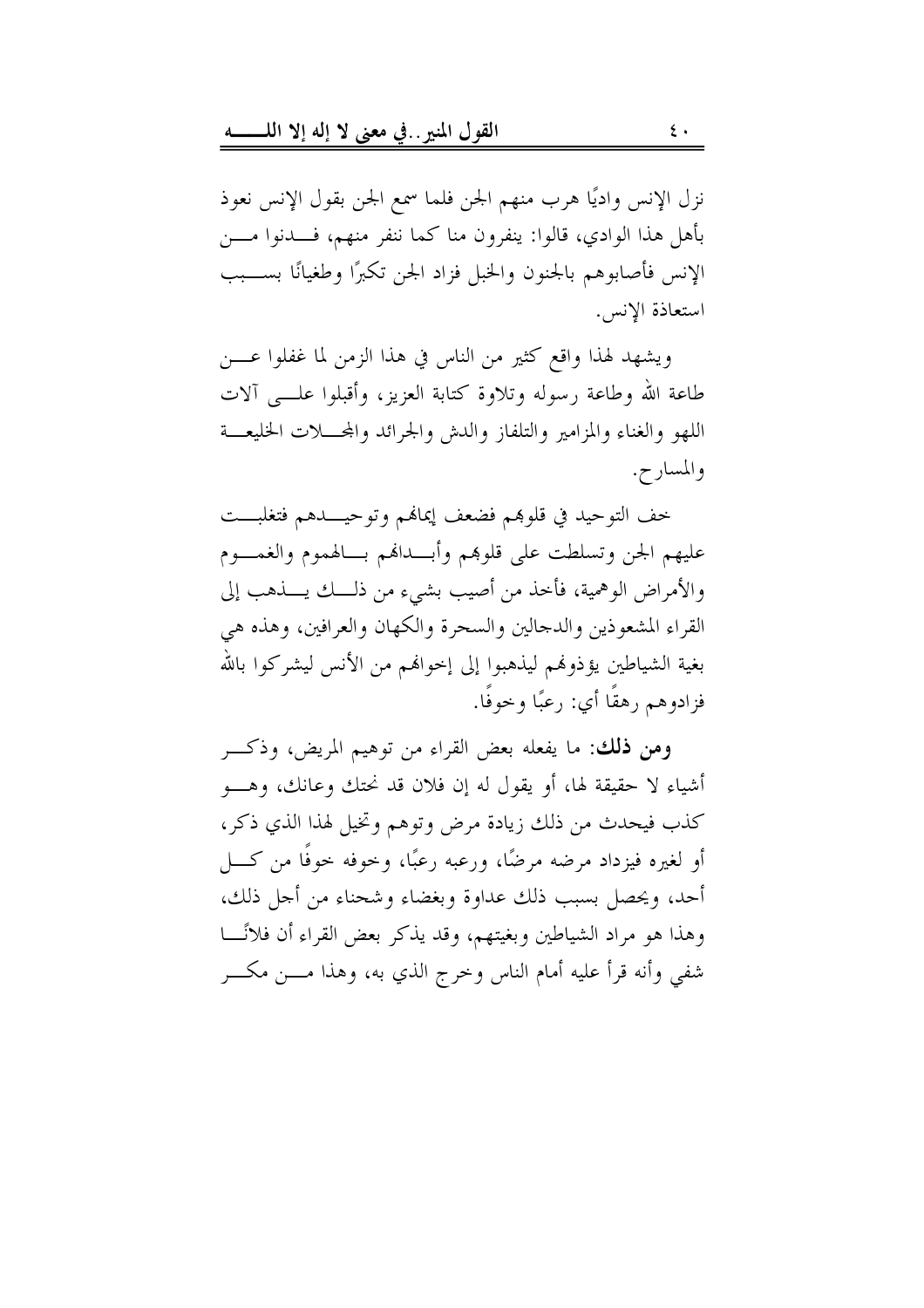الشياطين لتغر الناس بهذا المشعوذ الدجال؛ لأنك لو تتبعــت هـــذا الذي حصل له ذلك ما وحدت أنه شفى بل تحد أنه يتردد علـــى بعض القراء طول عمره، لأن بعضهم يعلق قلب المريض به، فـــلا يتعلق بالله وإلا لو تعلق بالله شفاه الله. كما في حديث: «**اللــــهم** رب الناس اذهب البأس واشف أنت الشافي لا شفاء إلا شفاؤك **شفاء لا يغادر سقمًا».** لذا فلا تجوز الاستعانة بـــالجن ولا يجـــوز الذهاب إلى من يستعين بالجن ويحضره، ومن أفتى بجواز ذلك فقـــد أخطأ وفتح على المسلمين باب سوء وفتنة وشر. كيف يقول بذلك والله تعالى يقول: ﴿وَأَلَّهُ كَانَ رِجَالٌ مِنَ الْإِنْسِ يَعُوذُونَ برِجَالٍ مِــــنَ الْحِنِّ فَزَادُوهُمْ رَهَقًا﴾، ويقول: ﴿وَيَوْمَ يَحْشُرُهُمْ جَمِيعًا يَا مَعْشَـــرَ الْجنِّ قَدِ اسْتَكْثَرْتُمْ مِنَ الْإِنْسِ وَقَالَ أَوْلِيَاؤُهُمْ مِنَ الْإِنْسِ رَبَّنَا اسْتَمْتَعَ بَعْضُنَا بِبَعْضٍ وَبَلَغْنَا أَجَلَنَا الَّذِي أَجَّلْتَ لَنَا قَالَ النَّارُ مَثْوَاكُمْ خَالِدِينَ فِيهَا إلَّا مَا شَاءَ اللَّهُ إنَّ رَبَّكَ حَكِيمٌ عَلِيمٌ﴾.

والنبي ﷺ أرشدهم عن الاستعاذة بالجن وأرشدهم إلى خير من ذلك، فقال فيما رواه مسلم في صحيحه عن خولة بنت حكـــيم — رضي الله عنها — قالت: سمعت رسول الله ﷺ يقول: «**من نـــزل** مىزلاً فقال: أعوذ بكلمات الله التامات من شر ما خلق لم يضره شيء».

قال ابن القيم — رحمه الله تعالى –: «من ذبح للشيطان ودعاه واستعاذ به وتقرب إليه بما يحب فقد عبده، وإن لم يســـمي ذلـــك عبادة ويسميه استخدامًا. وصدق هو استخدام من الشيطان لــــه، فيصير من حدم الشيطان وعابديه وبذلك يخدمه الشـــيطان لكــــن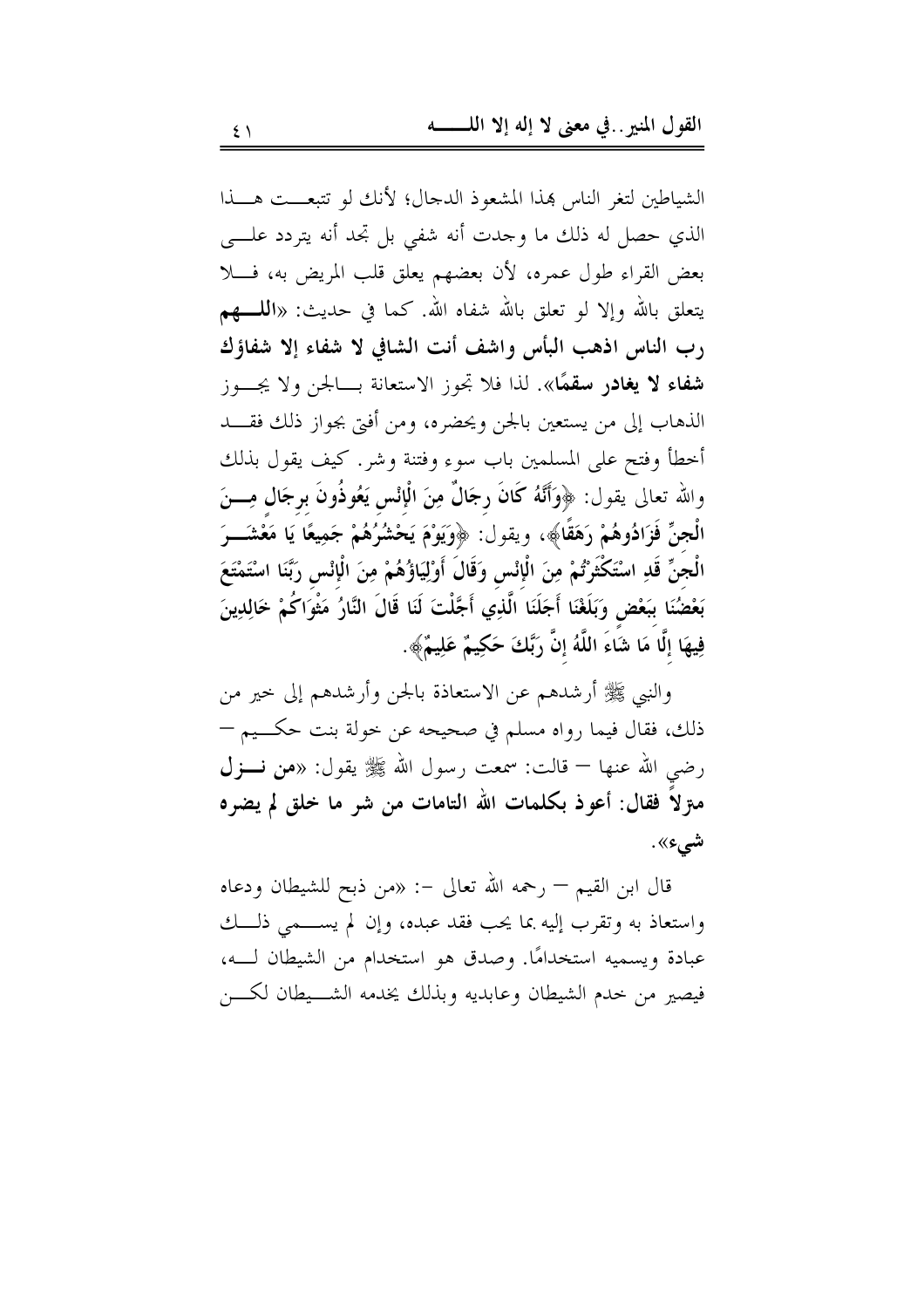حدمة الشيطان له ليست حدمة عبادة فإن الشيطان لا يخضع له ولا يعبده كما يفعل هو به» انتهى.

**الثالث: مم**ا يدل على أنه لا يجوز الذهاب إلى السحرة من أجل حلَّ السَّحْرِ عَنِ المسحورِ، أن الله تعالى قد بين بأن الساحرِ لا يفلح حيث أتى ولو كان فيه فائدة لأحد لكان هذا نوع من الفلاح وهو لا يفلح بإطلاق ﴿وَلَا يُفْلِحُ السَّاحِرُ حَيْثُ أَتَى﴾.

**الرابع**: أن الرسول ﷺ قد بين بأن الله لم يجعل شفاء أمته فيما حرم عليها والسحر محرم بالإجماع.

الخامس: أن الرسول ﷺ بين بأن: «من أتبي كاهنًا أو عرافًـــا فصدقه بما يقول فقد كفر بما أنزل على محمد ﷺ» رواه الأربعة.

ولا شك أن الساحر أشد من الكاهن والعراف، بل حاء النص على الساحر في أثر ابن مسعود — رضي الله عنه –: «مــــن أتــــي كاهنًا أو ساحرًا فصدقه بما يقول فقد كفر بما أنزل محمد ﷺ».

وعن عمران بن حصين مرفوعًا «ليس منا من تطير أو تطير له أو تكهن أو تكهن له أو سحر أو سحر له، ومن أتـــى كاهنًـــا فصدقه بما يقول فقد كفر بما أنزل على محمد ﷺ» [رواه البــزار]. ومن ثبت عليه أنه يسحر أو يتعاطى السحر فإن حده القتل لما روى الترمذي عن جندب: «حد الساحر ضربة بالسيف».

وروى البخاري في صحيحه عن بجالة بن عبدة قال كتب عمر بن الخطاب أن اقتلوا كل ساحر وساحرة، قـــال: فقتلنـــا ثــــلاث سواحر، وصح عن حفصة أم المؤمنين — رضي الله عنــــها — أفمــــا أمرت بقتل جارية لها سحرتما.